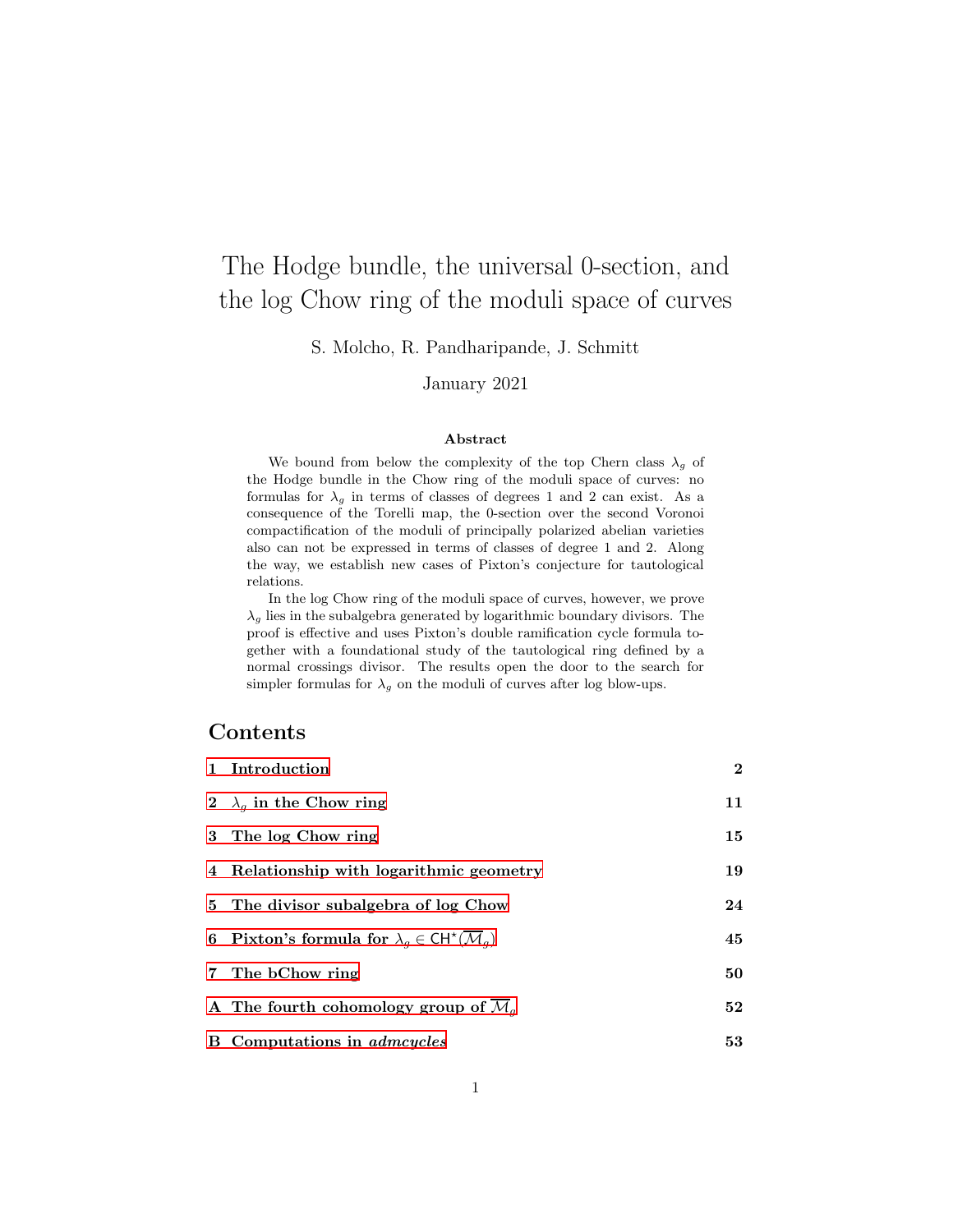# <span id="page-1-0"></span>1 Introduction

## 1.1 The Hodge bundle

Let  $\overline{\mathcal{M}}_g$  be the moduli space of Deligne-Mumford stable curves, and let

$$
\pi:\mathcal{C}_g\rightarrow \overline{\mathcal{M}}_g
$$

be the universal curve with relative dualizing sheaf  $\omega_{\pi}$ . The rank g Hodge bundle  $\mathbb{E}_g$  on  $\overline{\mathcal{M}}_g$  is defined by

$$
\mathbb{E}_g = \pi_* \omega_{\pi}.
$$

The study of the Chern classes of the Hodge bundle goes back at least to Mumford's Grothendieck-Riemann-Roch calculation [\[42\]](#page-57-0) in the 1980s. Starting in the late 1990s, the connection of the Hodge bundle to the deformation theory of the moduli space of stable maps has led to an exploration of Hodge integrals in various contexts, see [\[2,](#page-54-0) [16,](#page-55-0) [17,](#page-55-1) [21,](#page-55-2) [36,](#page-56-0) [37,](#page-56-1) [38,](#page-56-2) [44,](#page-57-1) [46\]](#page-57-2).

The top Chern class<sup>[1](#page-1-1)</sup> of the Hodge bundle

$$
\lambda_g = c_g(\mathbb{E}_g) \in \mathsf{CH}^g(\overline{\mathcal{M}}_g)
$$

plays a special role for several reasons:

(i) Two vanishing properties hold:

$$
\lambda_g^2 = 0 \in \mathrm{CH}^{2g}(\overline{\mathcal{M}}_g) \text{ and } \lambda_g|_{\Delta_0} = 0 \in \mathrm{CH}^g(\Delta_0),
$$

where  $\Delta_0 \subset \overline{\mathcal{M}}_q$  is the divisor of curves with a non-separating node. The first vanishing follows from the highest graded part of Mumford's relation

$$
c(\mathbb{E}_g) \cdot c(\mathbb{E}_g^*) = 1 ,
$$

and the second follows from the existence of a trivial quotient<sup>[2](#page-1-2)</sup>

$$
\mathbb{E}_g \twoheadrightarrow \mathbb{C}
$$

determined by the residue at (a branch of) the node, see [\[18,](#page-55-3) Section 0.4].

(ii) The class  $(-1)^{g} \lambda_q$  appears in the virtual fundamental class of the moduli of contracted maps in the Gromov-Witten theory of target curves. Since the double ramification cycle in the degree 0 case is defined via contracted maps, we have

$$
\mathrm{DR}_{g,(0,\ldots,0)} = (-1)^g \lambda_g \in \mathrm{CH}^g(\overline{\mathcal{M}}_{g,n}),
$$

<span id="page-1-1"></span> $1$ All Chow classes are taken here with  $\mathbb Q$ -coefficients.

<span id="page-1-2"></span><sup>&</sup>lt;sup>2</sup>The quotient is defined on the double cover of  $\Delta_0$  obtained by ordering the branches of the node.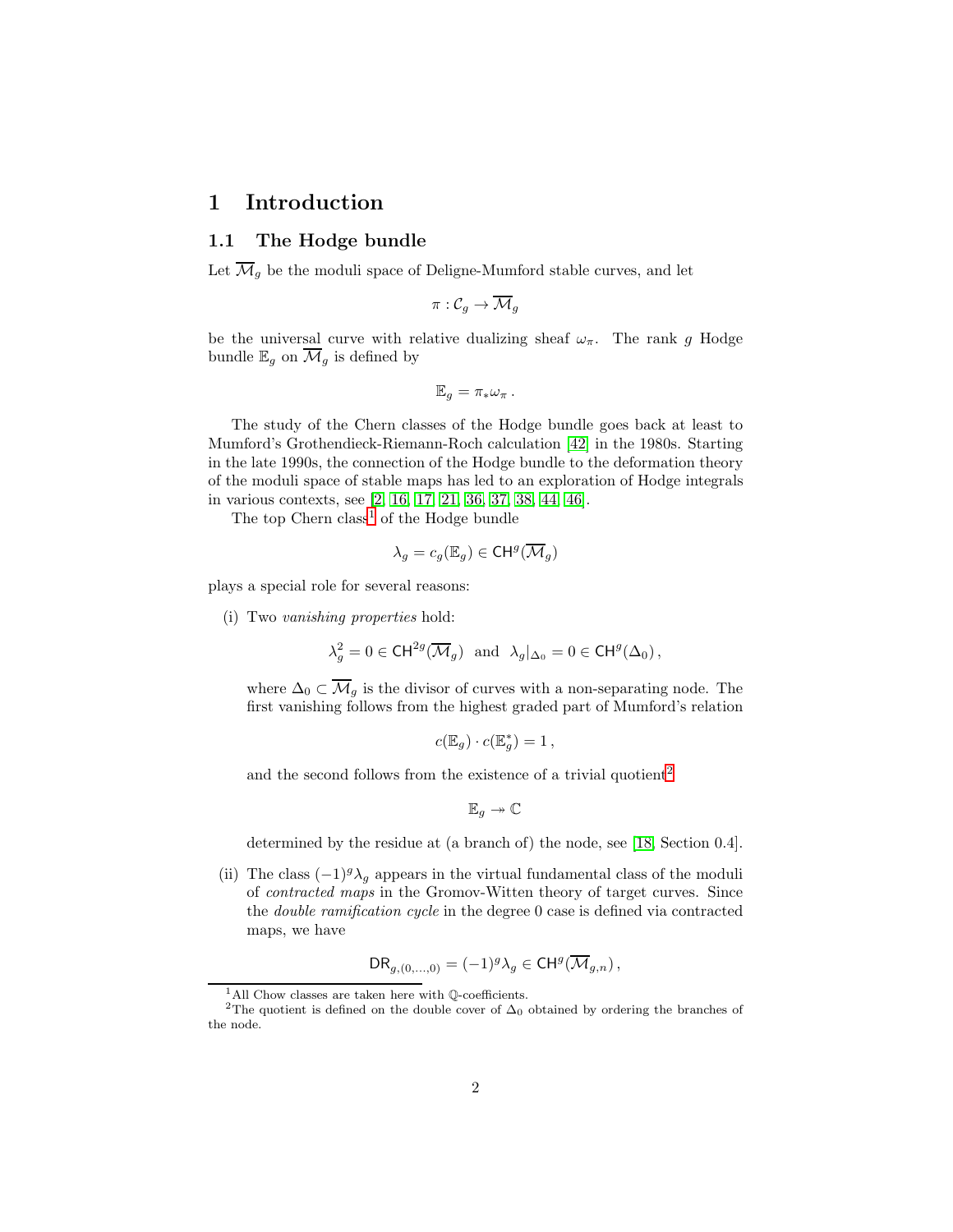where  $\overline{\mathcal{M}}_{g,n}$  is the moduli space of stable pointed curves. See [\[31,](#page-56-3) Sections 0.5.3 and 3.1].

Another basic consequence is the  $\lambda_g$ -formula [\[19\]](#page-55-4),

$$
\int_{\overline{\mathcal{M}}_{g,n}} \psi_1^{k_1} \dots \psi_n^{k_n} \lambda_g = \begin{pmatrix} 2g+n-3 \\ k_1, \dots, k_n \end{pmatrix} \cdot \int_{\overline{\mathcal{M}}_{g,1}} \psi_1^{2g-2} \lambda_g,
$$

predicted by the Virasoro constraints for degree 0 maps to curves [\[20\]](#page-55-5). Here,

$$
\psi_i = c_1(\mathbb{L}_i) \in \mathsf{CH}^1(\overline{\mathcal{M}}_{g,n})
$$

is the Chern class of the cotangent line at the  $i^{th}$  point. The  $\lambda_g$ -formula plays a central role in the study of the tautological ring  $\mathsf{R}^{\star}(\mathcal{M}_{g,n}^{\mathsf{ct}})$  of the moduli space of curves of compact type [\[47\]](#page-57-3).

(iii) Again as an excess class,  $(-1)^{g} \lambda_{g}$  appears fundamentally in the local Gromov-Witten theory of surfaces. For example, the Katz-Klemm-Vafa formula [\[34\]](#page-56-4) proven in [\[39,](#page-56-5) [50\]](#page-57-4) concerns integrals

$$
\int_{[\overline{\mathcal{M}}_g(S,\beta)]^{\mathrm{red}}} (-1)^g \lambda_g
$$

against the reduced virtual fundamental class of the moduli space of stable maps to  $K3$  surfaces. For a recent study of the parallel problem for local log Calabi-Yau surfaces (with integrand  $(-1)^{g} \lambda_g$ ), see [\[10\]](#page-54-1).

(iv) The class  $(-1)^{g} \lambda_q$  arises via the pull-back of the universal 0-section of the moduli space of principally polarized abelian varieties (PPAVs). Over the moduli space of compact type curves, the connection to PPAVs shows a third vanishing property:

$$
\lambda_g|_{\mathcal{M}_g^{\mathrm{ct}}} = 0 \,,
$$

see [\[56\]](#page-57-5). We will discuss PPAVs further in Section [1.2](#page-3-0) below.

Our main results here concern the complexity of the class  $\lambda_q$  in the Chow ring. For  $\overline{\mathcal{M}}_g$ , we bound from below the complexity of formulas for

$$
\lambda_g \in \mathrm{CH}^{\star}(\overline{\mathcal{M}}_g).
$$

As a consequence of the connection to the moduli of PPAVs, we also bound from below the complexity of formulas for the universal 0-section.

The log Chow ring of  $(\overline{\mathcal{M}}_q, \partial \overline{\mathcal{M}}_q)$  is defined as a limit over all iterated blowups of boundary strata. The usual Chow ring is naturally a subalgebra

$$
\mathrm{CH}^{\star}(\overline{\mathcal{M}}_g)\subset \mathrm{logCH}^{\star}(\overline{\mathcal{M}}_g,\partial\overline{\mathcal{M}}_g)\,.
$$

The main positive result of the paper is the simplicity of  $\lambda_g$  in the log Chow ring. We prove

$$
\lambda_g\in\mathsf{divlogCH}^{\star}(\overline{\mathcal{M}}_g,\partial\overline{\mathcal{M}}_g)\,,
$$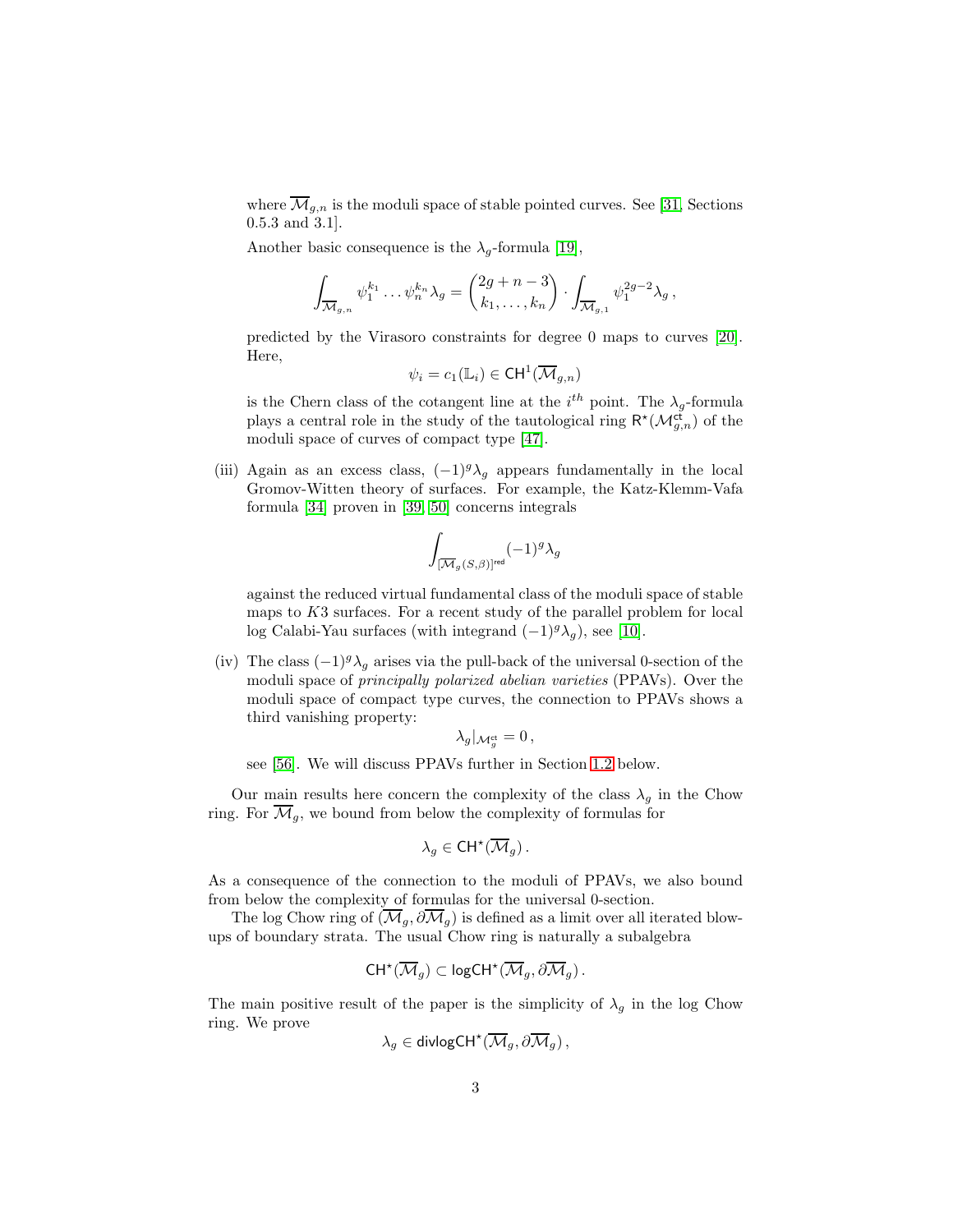where

$$
\mathsf{divlogCH}^\star(\overline{\mathcal{M}}_g,\partial\overline{\mathcal{M}}_g)\subset \mathsf{logCH}^\star(\overline{\mathcal{M}}_g,\partial\overline{\mathcal{M}}_g)
$$

is the subalgebra generated by logarithmic boundary divisors.

While  $\lambda_g$  in Chow is complicated,  $\lambda_g$  in log Chow is as simple as possible! We present several related open questions.

### <span id="page-3-0"></span>1.2 The 0-section

Let  $\mathcal{A}_g$  be the moduli space of PPAVs of dimension g, and let

$$
\pi: \mathcal{X}_g \to \mathcal{A}_g
$$

be the universal abelian variety  $\pi$  equipped with a universal 0-section

$$
s: \mathcal{A}_g \to \mathcal{X}_g.
$$

The image of the 0-section determines an algebraic cycle class

$$
Z_g \in \mathsf{CH}^g(\mathcal{X}_g).
$$

The second Voronoi compactification of  $A<sub>q</sub>$  has been given a modular interpretation by Alekseev:

$$
\mathcal{A}_g \subset \overline{\mathcal{A}}_g^{\mathsf{Alekseev}}\,.
$$

Olsson [\[45\]](#page-57-6) provided a modular interpretation for the normalization

$$
\overline{\mathcal{A}}^{\mathsf{OIsson}} \to \overline{\mathcal{A}}_g^{\mathsf{Alekseev}}.
$$

Our approach here will be equally valid for both  $\overline{A}^{\text{Olsson}}$  and  $\overline{A}^{\text{Alekseev}}$  $\frac{g}{g}$ . We will simply denote the compactification by

$$
\mathcal{A}_g\subset \overline{\mathcal{A}}_g\,,
$$

where  $\overline{\mathcal{A}}_g$  stand for either the space of Alekseev or the space of Olsson.

The four important properties<sup>[3](#page-3-1)</sup> of the compactification  $\overline{\mathcal{A}}_g$  which we will require are:

- The points of  $\overline{\mathcal{A}}_g$  parameterize (before normalization) stable semiabelic pairs which are quadruples  $(G, P, L, \theta)$  where G is a semiabelian variety,  $P$  is a projective variety equipped with a  $G$ -action,  $L$  is an ample line bundle on P, and  $\theta \in H^0(P, L)$ . The data  $(G, P, L, \theta)$  satisfy several further conditions, see Section 4.2.16 of [\[45\]](#page-57-6).
- There is a universal semiabelian variety

$$
\overline{\pi}:\overline{\mathcal{X}}_g\to\overline{\mathcal{A}}_g
$$

<span id="page-3-1"></span><sup>3</sup>We follow the notation of [\[45\]](#page-57-6).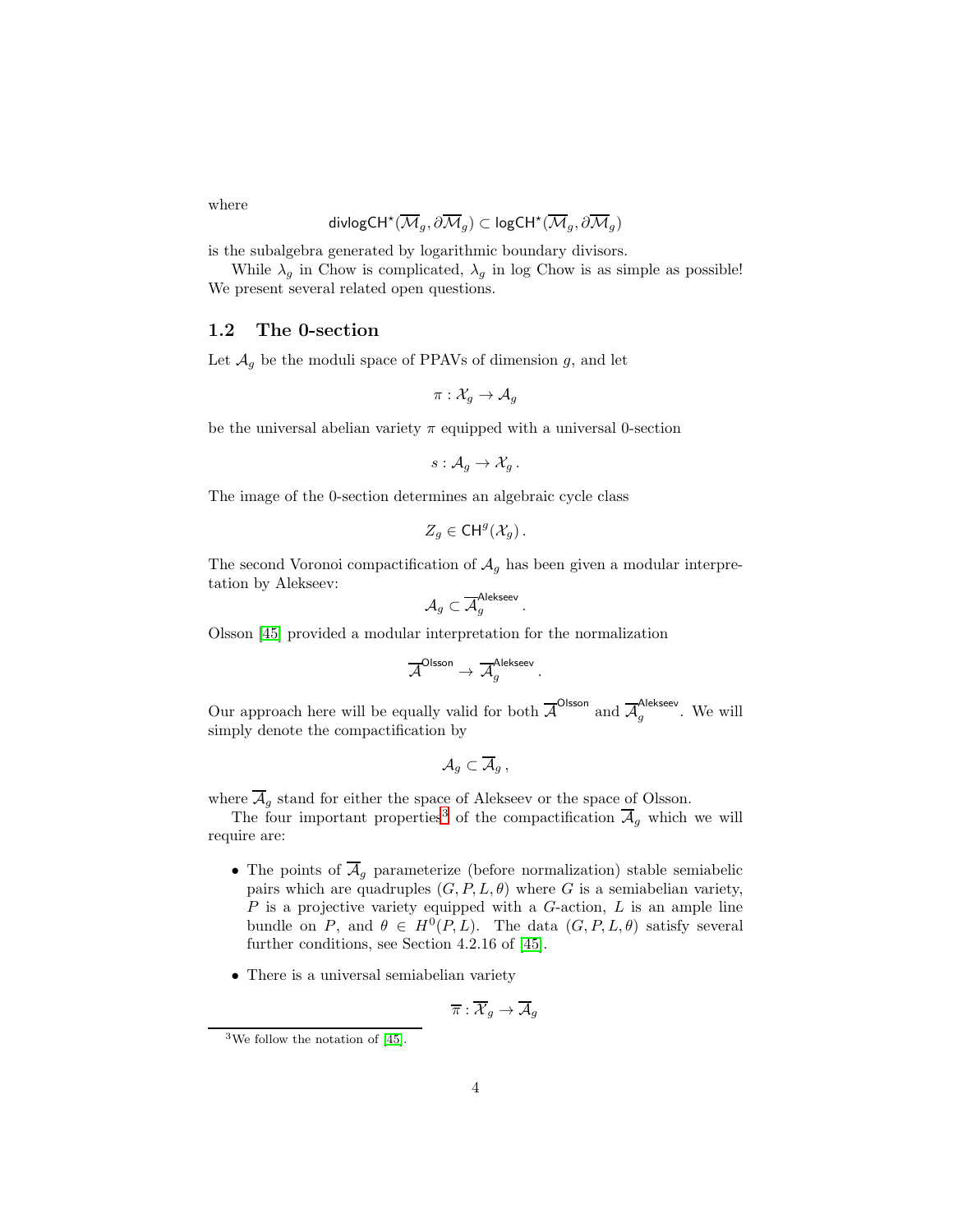with a 0-section

$$
\overline{s}:\overline{\mathcal{A}}_g\rightarrow \overline{\mathcal{X}}_g
$$

corresponding to the semiabelian variety which is the first piece of data of a stable semiabelic pair (the rest of the pair data will not play a role in our study).

• The usual Torelli map  $\tau: \mathcal{M}_g \to \mathcal{A}_g$  extends canonically

$$
\overline{\tau}:\overline{\mathcal{M}}_g\to\overline{\mathcal{A}}_g\,,
$$

see [\[3\]](#page-54-2).

• The  $\overline{\tau}$ -pullback to  $\overline{\mathcal{M}}_g$  of  $\overline{\mathcal{X}}_g$  is the universal family

$$
\mathsf{Pic}^0_\epsilon\to \overline{\mathcal{M}}_g
$$

parameterizing line bundles on the fibers of the universal curve

$$
\epsilon: \mathcal{C}_g \to \overline{\mathcal{M}}_g
$$

which have degree 0 *on every component* of the fiber [\[3\]](#page-54-2).

The image of the 0-section  $\overline{s}$  determines an operational Chow class

$$
\overline{Z}_g \in \mathsf{CH}^g_{\mathsf{op}}(\overline{\mathcal{X}}_g)
$$

since the image is an étale local complete intersection in  $\overline{X}_g$ . The class  $\overline{Z}_g$  is related to  $(-1)^g \lambda_g$  via a pull-back construction. Let

$$
t:\overline{\mathcal{M}}_g\to \operatorname{Pic}^0_\epsilon
$$

be the 0-section defined by the trivial line bundle. By the properties of

$$
\overline{\pi}:\overline{\mathcal{X}}_g\to\overline{\mathcal{A}}_g
$$

discussed above,

$$
\overline{\tau}^*\overline{s}^*(\overline{Z}_g)=t^*(t_*[\overline{\mathcal{M}}_g])\,.
$$

By the standard analysis of the vertical tangent bundle of  $\text{Pic}_{\epsilon}^{0}$ ,

$$
t^*(t_*[\overline{\mathcal{M}}_g])=(-1)^g\lambda_g\in \mathrm{CH}^g(\overline{\mathcal{M}}_g)\,.
$$

We conclude

<span id="page-4-0"></span>
$$
\overline{\tau}^* \overline{s}^* (\overline{Z}_g) = (-1)^g \lambda_g \in \text{CH}^g(\overline{\mathcal{M}}_g).
$$
 (1)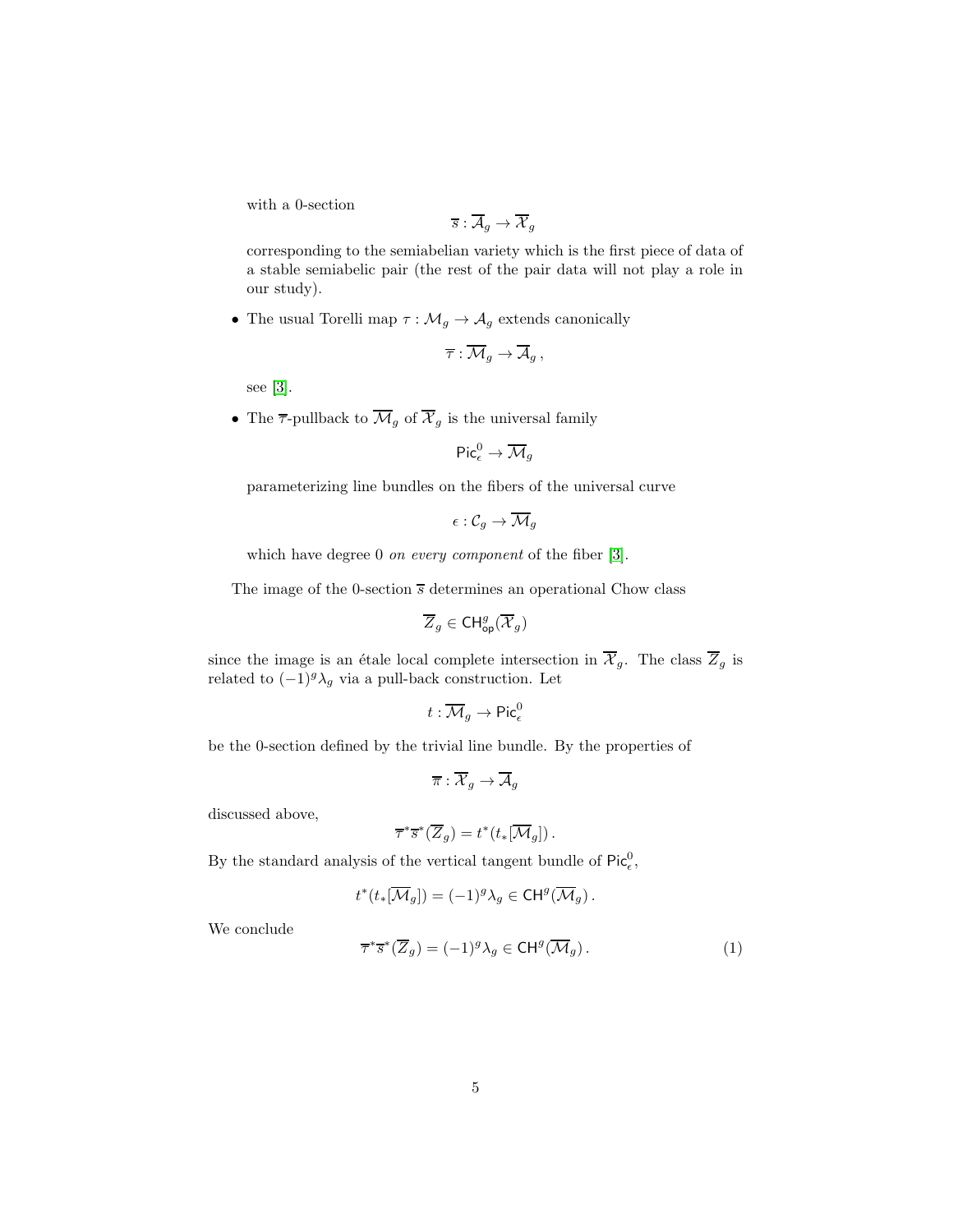### 1.3 Complexity of the 0-section

The study the 0-section over  $A<sub>g</sub>$  is related to the double ramification cycle (especially over curves of compact type), see Hain [\[24\]](#page-55-6) and Grushevsky-Zakharov [\[22\]](#page-55-7). A central idea there is to use the beautiful formula

<span id="page-5-0"></span>
$$
Z_g = \frac{\Theta^g}{g!} \in \mathsf{CH}^g(\mathcal{X}_g)\,,\tag{2}
$$

where  $\Theta \in \text{CH}^1(\mathcal{X}_g)$  is the universal symmetric theta divisor trivialized along the 0-section. The proof of [\(2\)](#page-5-0) in Chow uses the Fourier-Mukai transformation and work of Deninger-Murre [\[13\]](#page-55-8), see [\[8,](#page-54-3) [57\]](#page-57-7). The article [\[22\]](#page-55-7) provides a more detailed discussion of the history of [\(2\)](#page-5-0).

We are interested in the following question: to what extent is an equation of the form of [\(2\)](#page-5-0) possible over  $\overline{\mathcal{A}}_q$ ? A result by Grushevsky and Zakharov along these lines appears in [\[23\]](#page-55-9). As before, let

$$
\overline{Z}_g\in \mathrm{CH}^g_{\mathrm{op}}(\overline{\mathcal{X}}_g)
$$

be the class of the 0-section  $\overline{s}$ . Grushevsky and Zakharov calculate the restriction  $\overline{Z}_g|_{\mathcal{U}_g}$  of  $\overline{Z}_g$  over a particular open set<sup>[4](#page-5-1)</sup>

$$
\mathcal{A}_g\subset\mathcal{U}_g\subset \overline{\mathcal{A}}_g
$$

in terms of  $\Theta$ , a boundary divisor  $D \in \text{CH}^1(\overline{\mathcal{X}}_g|_{\mathcal{U}_g})$ , and a class

$$
\Delta \in \mathsf{CH}^2(\overline{\mathcal{X}}_g|_{\mathcal{U}_g})\,.
$$

The result of Grushevsky-Zarkhov shows that while the naive extension of [\(2\)](#page-5-0) does not hold over  $\mathcal{U}_g$ , the class  $\overline{Z}_g|_{\mathcal{U}_g}$  lies in the subalgebra of  $CH^{\star}(\overline{\mathcal{X}}_g|_{\mathcal{U}_g})$ generated by classes of degrees 1 and 2. The formula of [\[23\]](#page-55-9) is a useful extension of [\(2\)](#page-5-0).

The divisor classes  $\text{CH}^1_{\text{op}}(\overline{\mathcal{X}}_g)$  generate a subalgebra

$$
\mathsf{divCH}^\star_{\mathsf{op}}(\overline{\mathcal{X}}_g)\subset \mathsf{CH}^\star_{\mathsf{op}}(\overline{\mathcal{X}}_g)\,.
$$

<span id="page-5-3"></span>The first bound from below of the complexity of the class of the 0-section is the following result.

**Theorem 1** For all  $g \geq 3$ , we have  $\overline{Z}_g \notin \text{divCH}^{\star}_{op}(\overline{X}_g)$ .

As a consequence, no divisor formula extending [\(2\)](#page-5-0) is possible for  $\overline{\mathcal{A}}_g$ . Though not stated, the analysis of [\[23\]](#page-55-9) over  $\mathcal{U}_g$  can be used to show  $Z_g|_{\mathcal{U}_g}$  is not in the subalgebra of  $CH^{\star}(\overline{X}_{g} |_{U_{g}})$  generated by classes of degree 1. Theorem 1 can therefore also be obtained from  $[23]$ <sup>[5](#page-5-2)</sup>

 ${}^4\mathcal{U}_g$  is the locus determined by semiabelian varieties of torus rank at most 1.

<span id="page-5-2"></span><span id="page-5-1"></span><sup>5</sup>We thank S. Grushevsky for correspondence about [\[23\]](#page-55-9).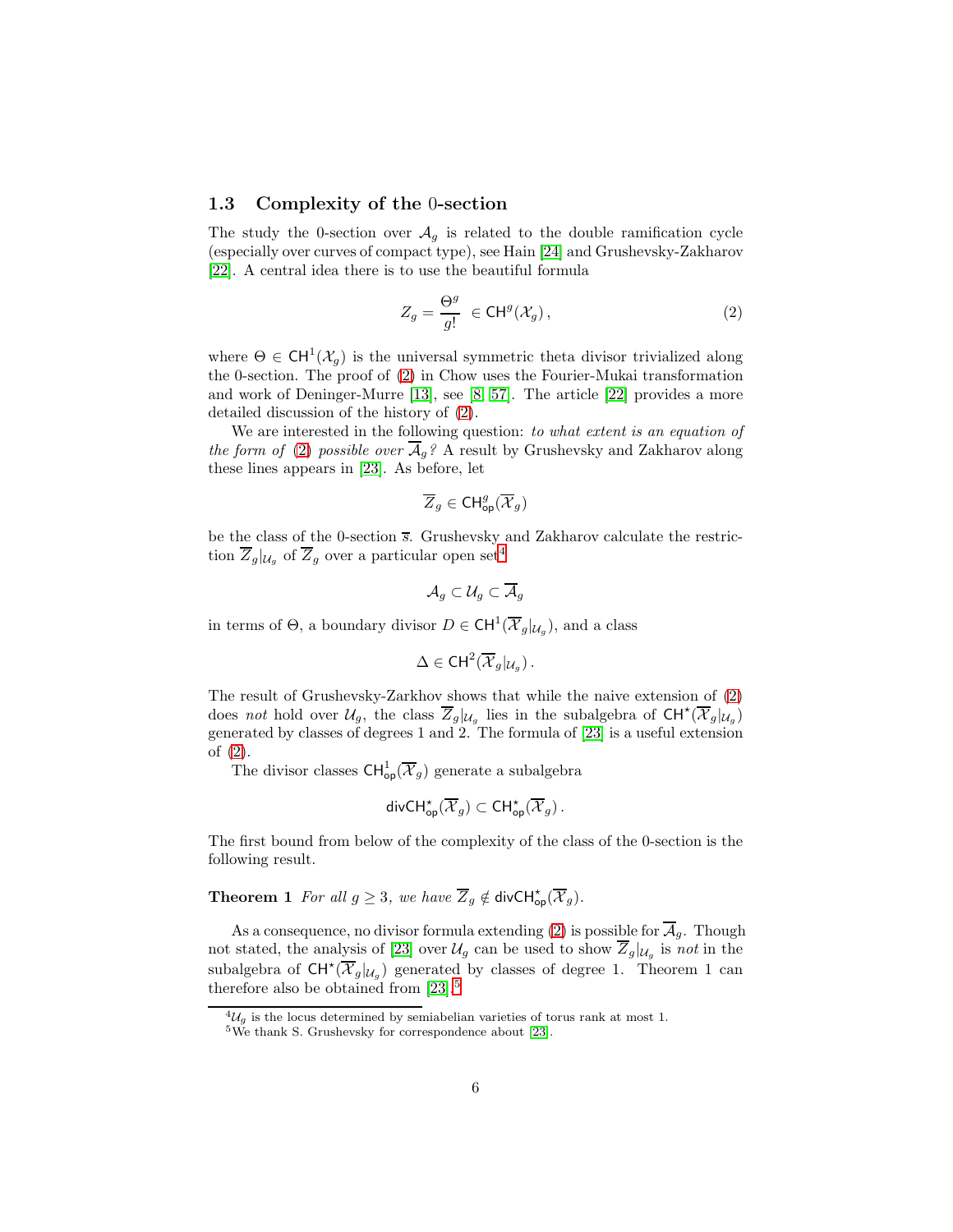In fact, we can go further. Let

$$
\mathsf{CH}^\star_{\leq k}(\overline{\mathcal{X}}_g) \subset \mathsf{CH}^*_{\mathsf{op}}(\overline{\mathcal{X}}_g)
$$

be the subalgebra generated by all elements of degree at most  $k$ , so

$$
\mathsf{divCH}^\star_{\mathsf{op}}(\overline{\mathcal{X}}_g) = \mathsf{CH}^\star_{\leq 1}(\overline{\mathcal{X}}_g).
$$

<span id="page-6-0"></span>**Theorem 2** For all  $g \ge 7$ , we have  $\overline{Z}_g \notin \text{CH}^{\star}_{\le 2}(\overline{X}_g)$ .

By Theorem [2,](#page-6-0) the Grushevsky-Zakharov formula for  $\overline{Z}_q|_{\mathcal{U}_q}$  will require corrections by higher degree classes when extended over  $\overline{\mathcal{A}}_g$ . We propose the following conjecture about the complexity of the class  $\overline{Z}_g$ .

**Conjecture A.** No extension of [\(2\)](#page-5-0) over  $\overline{A}_q$  for all g can be written in terms of classes of uniformly bounded degree.

The pull-back relation [\(1\)](#page-4-0) relates the complexity of the class

 $\lambda_g\in\mathsf{CH}^{\star}(\overline{\mathcal{M}}_g)$ 

to the complexity of  $\overline{Z}_g \in \text{CH}^{\star}_{\text{op}}(\overline{X}_g)$ . Theorems [1](#page-5-3) and [2](#page-6-0) will be immediate consequence of parallel<sup>[6](#page-6-1)</sup> complexity bounds for  $\lambda_g$ .

# 1.4 Complexity of  $\lambda_q$

The divisor classes  $\text{CH}^1(\overline{\mathcal{M}}_g)$  generate a subalgebra

$$
\mathsf{divCH}^{\star}(\overline{\mathcal{M}}_g)\subset \mathsf{CH}^{\star}(\overline{\mathcal{M}}_g)\,.
$$

<span id="page-6-2"></span>The first bound from below of the complexity of  $\lambda_q$  is the following result.

**Theorem 3** For all  $g \geq 3$ , we have  $\lambda_g \notin \text{divCH}^{\star}(\overline{\mathcal{M}}_g)$ .

Via the pull-back relation [\(1\)](#page-4-0), Theorem [3](#page-6-2) immediately implies Theorem [1.](#page-5-3) The proof of Theorem [3,](#page-6-2) presented in Section [2,](#page-10-0) starts with explicit calculations in the tautological ring in genus 3 and 4 using the Sage package admcycles [\[12\]](#page-55-10). A boundary restriction argument is then used to inductively control all higher genera.

For the analogue of Theorem [2,](#page-6-0) let

$$
\mathsf{CH}^\star_{\leq k}(\overline{\mathcal{M}}_g)\subset \mathsf{CH}^*(\overline{\mathcal{M}}_g)
$$

be the subalgebra generated by all elements of degree at most  $k$ . A similar strategy (with a much more complicated initial calculation in genus 5) yields the following result which implies Theorem [2.](#page-6-0)

<span id="page-6-3"></span><span id="page-6-1"></span><sup>&</sup>lt;sup>6</sup>In fact, we will prove in Section [2](#page-10-0) stronger results in cohomology instead of Chow.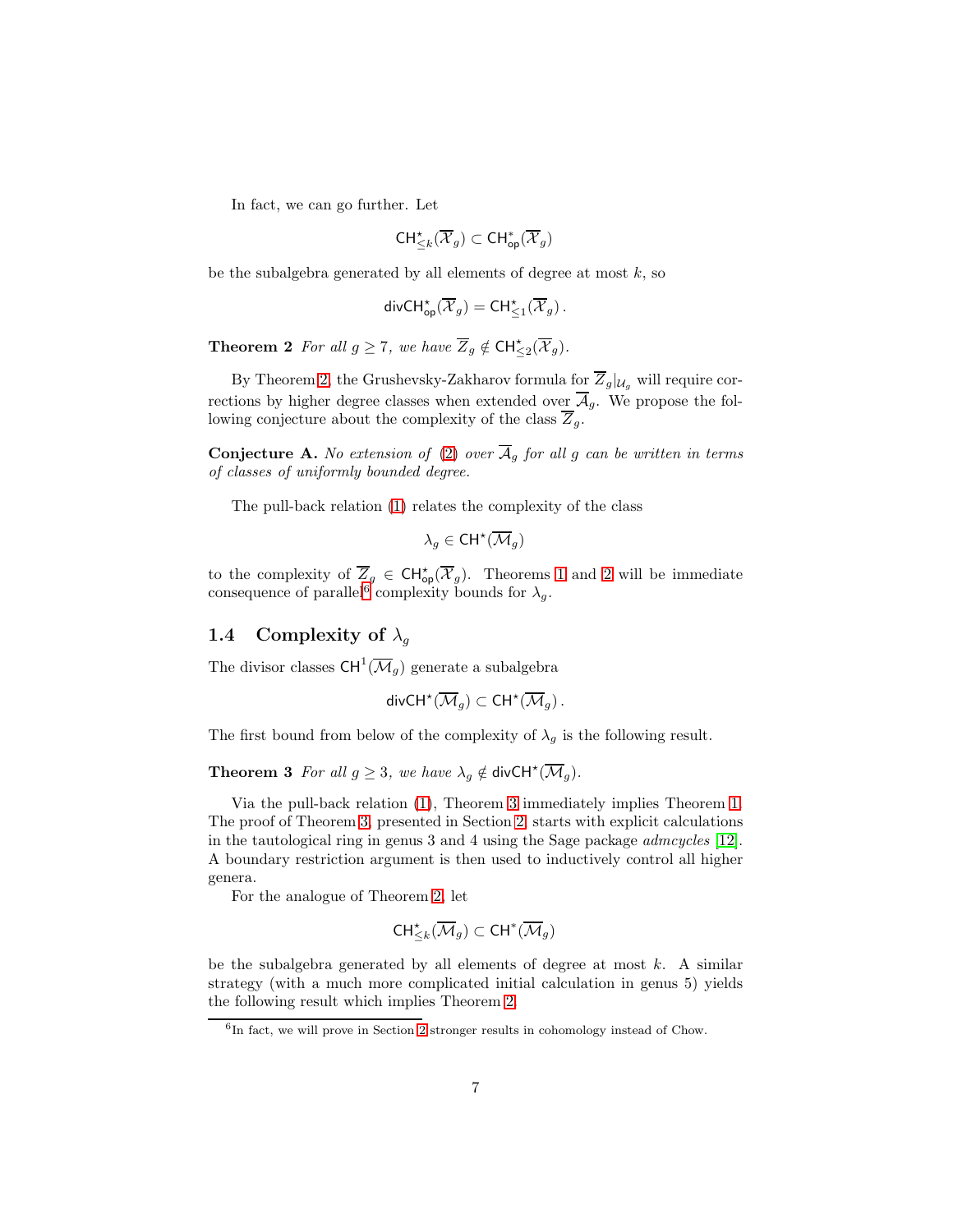**Theorem 4** For all  $g \ge 7$ , we have  $\lambda_g \notin \text{CH}^{\star}_{\le 2}(\overline{\mathcal{M}}_g)$ .

The proofs of Theorems [3](#page-6-2) and [4](#page-6-3) require new cases of Pixton's conjecture about the ideal of relations in the tautological ring

$$
\mathsf{R}^{\star}(\overline{\mathcal{M}}_{g,n})\subset \mathsf{CH}^{\star}(\overline{\mathcal{M}}_{g,n}).
$$

<span id="page-7-1"></span>Proposition 5 Pixton's relations generate all relations among tautological classes in  $\mathsf{R}^4(\overline{\mathcal{M}}_{4,1})$  and  $\mathsf{R}^5(\overline{\mathcal{M}}_{5,1})$ .

While the above arguments become harder to pursue in general for  $\mathsf{CH}^\star_{\leq k}(\overline{\mathcal M}_g),$ we expect the following to hold.

**Conjecture B.** For fixed  $k, \lambda_g \in \text{CH}^{\star}_{\leq k}(\overline{\mathcal{M}}_g)$  holds only for finitely many g.

Of course, Conjecture B implies Conjecture A.

# 1.5 Log Chow

Theorems [1-](#page-5-3)[4](#page-6-3) about the classes  $\overline{Z}_q$  and  $\lambda_q$  are in a sense negative results since formula types are excluded. Our main positive result about  $\lambda_q$  concerns the larger log Chow ring

$$
\mathsf{CH}^{\star}(\overline{\mathcal{M}}_g)\subset \mathsf{logCH}^{\star}(\overline{\mathcal{M}}_g,\partial\overline{\mathcal{M}}_g)\,.
$$

The log Chow ring and the subalgebra

$$
\mathsf{divlogCH}^{\star}(\overline{\mathcal{M}}_g,\partial\overline{\mathcal{M}}_g)
$$

generated by logarithmic boundary divisors is defined carefully in Section [3.](#page-14-0) Our perspective, using limits over log blow-ups, requires the least background in log geometry. A more intrinsic approach to the definitions can be found in [\[7\]](#page-54-4).

<span id="page-7-0"></span>**Theorem 6** For all  $g \geq 2$ , we have  $\lambda_g \in \text{divlogCH}^{\star}(\overline{\mathcal{M}}_g, \partial \overline{\mathcal{M}}_g)$ .

R

Our proof of Theorem [6](#page-7-0) is constructive: we start with Pixton's formula for the double ramification cycle for constant maps [\[31\]](#page-56-3) and show each term lies in divlogCH<sup>\*</sup>( $\overline{\mathcal{M}}_g$ ). In principle, bounds for the necessary log blow-ups are possible to obtain from the proof, but these will certainly not be optimal. Finding a minimal (or efficient) sequence of log-blows of  $(\overline{\mathcal{M}}_q, \partial \overline{\mathcal{M}}_q)$  after which  $\lambda_q$  lies in the subalgebra of logarithmic boundary divisors is an interesting question.

A crucial part of the proof of Theorem [6](#page-7-0) is the study in Section [5](#page-23-0) of the logarithmic tautological ring,

$$
\mathsf{R}^{\star}(X,D) \subset \mathsf{CH}^{\star}(X)\,,
$$

defined by a normal crossings divisor  $D \subset X$  in a nonsingular variety X. Tautological classes are defined here using the Chern roots of the normal bundle of logarithmic strata  $S \subset X$ . The precise definitions are given in Section [5.1.](#page-23-1)

We prove three main structural results about logarithmic tautological classes: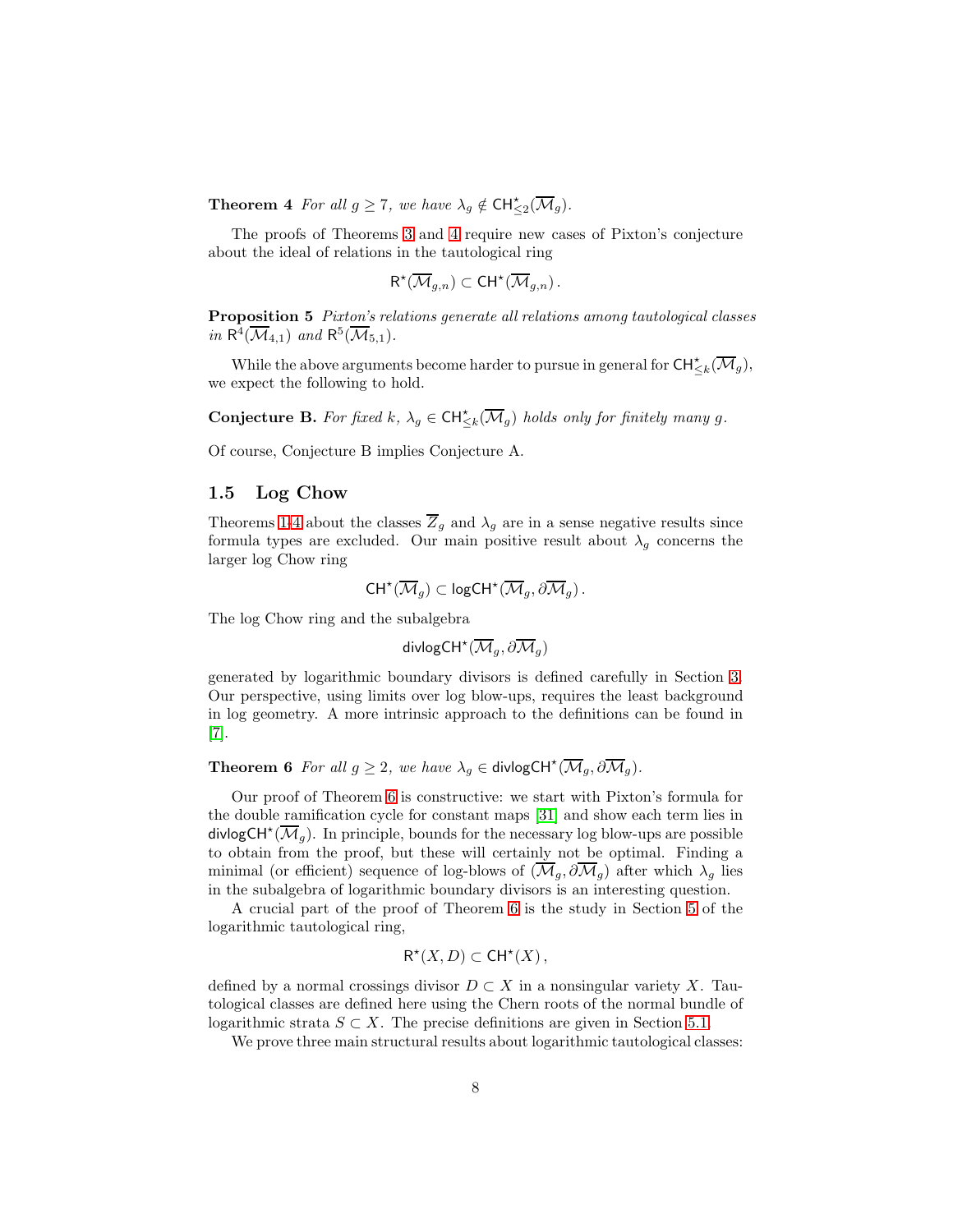- (i)  $R^*(X, D) \subset \text{divlogCH}^*(X, D),$
- (ii) pull-backs of tautological classes under log blow-ups are tautological,
- (iii) push-forwards of tautological classes under log blow-ups are tautological.

Our first proof of (i) is presented in Section  $5.2$  via an explicit analysis of  $explo$ sions: sequences of blow-ups associated to logarithmic strata of  $X$ . A second approach to (i-iii), via the geometry of the Artin fan of  $(X, D)$ , is given in Section [5.5.](#page-37-0) The Artin fan perspective is theoretically more flexible, but less explicit.

After Pixton's formula for the double ramification cycle for constant maps is shown to lie in  $\mathsf{R}^{\star}(\overline{\mathcal{M}}_g, \partial \overline{\mathcal{M}}_g)$ , property (i) implies Theorem [6.](#page-7-0) Since Pixton's formula and the proof of (i) are both effective, divisor expressions for  $\lambda_g$  are possible to compute. The result reveals the essential simplicity of  $\lambda_q$  and opens the door to the search for a simpler formula in divisors.

The proof of Theorem [6](#page-7-0) yields a refined result: only logarithmic boundary divisors over

$$
\Delta_0\subset \overline{\mathcal{M}}_g
$$

are needed to generate  $\lambda_q$ . The parallel result is also true for pointed curves:

$$
\lambda_g\in\operatorname{divlogCH}^\star(\overline{\mathcal{M}}_{g,n},\Delta_0)
$$

for  $2g - 2 + n > 0$ .

We have seen that  $(-1)^{g} \lambda_g$  is a special case of the double ramification cycle. The general double ramification cycle

$$
\mathsf{DR}_{g,A}\in \mathsf{CH}^g(\overline{\mathcal{M}}_{g,n})
$$

is defined with respect to a vector of integers  $A = (a_1, \ldots, a_n)$  satisfying

<span id="page-8-1"></span>
$$
\sum_{i=1}^n a_i = 0 \, .
$$

In [\[28,](#page-56-6) Appendix A], the double ramification cycle was lifted to log Chow<sup>[7](#page-8-0)</sup>,

$$
\widetilde{\text{DR}}_{g,A} \in \text{logCH}^g(\overline{\mathcal{M}}_{g,n}).\tag{3}
$$

Motivated by Theorem [6,](#page-7-0) we conjecture a uniform divisorial property of the lifted double ramification cycle [\(3\)](#page-8-1).

**Conjecture C.** For all g and A, we have  $\widetilde{DR}_{g,A} \in \underline{\text{div}} \text{logCH}^{\star}(\overline{M}_{g,n})$  where

$$
\underline{\mathsf{div}} \mathsf{logCH}^{\star}(\overline{\mathcal{M}}_{g,n}) \subset \mathsf{logCH}^{\star}(\overline{\mathcal{M}}_{g,n})
$$

<span id="page-8-0"></span> $7$ The paper [\[28\]](#page-56-6) is primarily formulated in the language of the related bChow ring, which we discuss below and treat in detail in Section [7.](#page-49-0)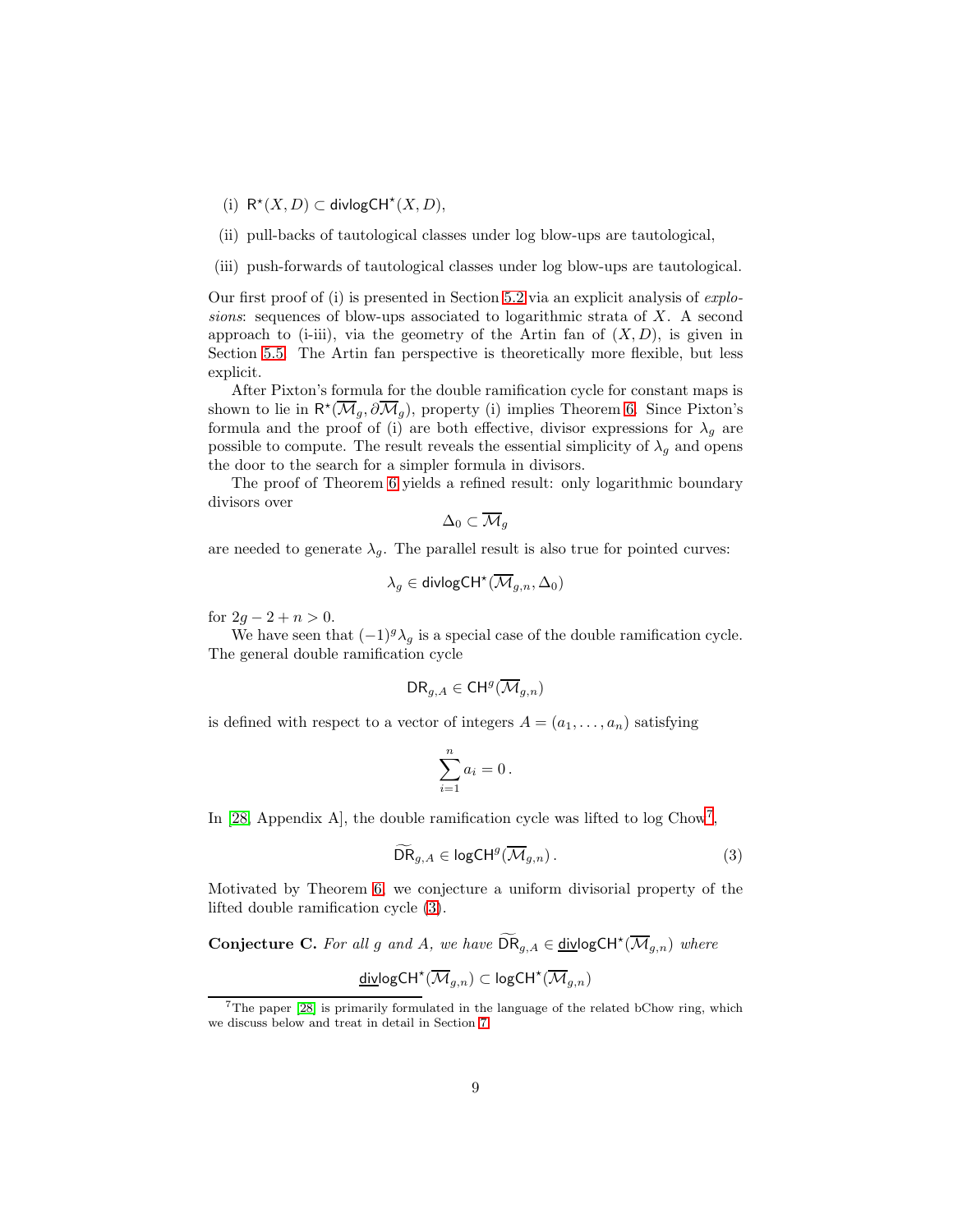is the subalgebra generated by logarithmic boundary divisors together with the cotangent line classes  $\psi_1, \ldots, \psi_n$ .

Finally, we return to the Θ-formula [\(2\)](#page-5-0) for  $Z_g$ . Is an extension of the Θ*formula possible over*  $\overline{\mathcal{M}}_g$  *in*  $\log \mathsf{CH}^{\star}(\overline{\mathcal{M}}_g)$ ? More specifically, can we find

$$
\mathsf{T}\in \mathsf{logCH}^1(\overline{\mathcal{M}}_g)
$$

which satisfies the following two properties?

- (i) The restriction of T over the moduli of curves  $\mathcal{M}_g^{\text{ct}}$  of compact type is 0.
- (ii)  $(-1)^g \lambda_g = \frac{T^g}{g!}$  $\frac{\mathsf{I}^{\hspace{.2mm}g}}{g!}\in \mathsf{logCH}^g(\overline{\mathcal{M}}_g)$  .

Property (i) is imposed since

$$
\Theta|_{Z_g} = 0 \in \mathsf{CH}^1(Z_g)
$$

<span id="page-9-0"></span>by the trivialization condition for  $\Theta$ . Unfortunately, the answer is no even for genus 2.

**Proposition 7** There does not exist a class  $T \in \text{logCH}^1(\overline{\mathcal{M}}_2)$  satisfying the restriction property (i) and

$$
(-1)^2 \lambda_2 = \frac{\mathsf{T}^2}{2!} \in \mathsf{logCH}^2(\overline{\mathcal{M}}_2).
$$

The Θ-formula for  $(-1)^{g} \lambda_g$  can *not* be extended in a straightforward way in  $CH^g(\overline{\mathcal M}_g)$  or logCH<sup>g</sup>( $\overline{\mathcal M}_g$ ). However,

$$
\lambda_g\in \mathsf{logCH}^g(\overline{\mathcal{M}}_g)
$$

is a degree g polynomial in the logarithmic boundary divisors over  $\Delta_0 \subset \overline{\mathcal{M}}_g$ .

Question D. Find a polynomial formula in logarithmic boundary divisors for  $\lambda_q$  in log Chow (without using Pixton's formula).

The larger bChow ring of  $\overline{\mathcal{M}}_g$  is defined as a limit over all blow-ups:

$$
\mathsf{CH}^{\star}(\overline{\mathcal{M}}_g)\subset \mathsf{logCH}^{\star}(\overline{\mathcal{M}}_g,\partial\overline{\mathcal{M}}_g)\subset \mathsf{bCH}^{\star}(\overline{\mathcal{M}}_g)\,.
$$

The bChow ring is by far the largest of the three Chow constructions. In Section [7,](#page-49-0) we show the main questions of the paper become trivial in bChow. In fact, for every nonsingular variety  $X$ , we have

$$
\mathsf{divbCH}^*(X) = \mathsf{bCH}^*(X).
$$

The logarithmic geometry of  $\overline{\mathcal{M}}_g$  is therefore the natural place to study Question D for  $\lambda_q$ .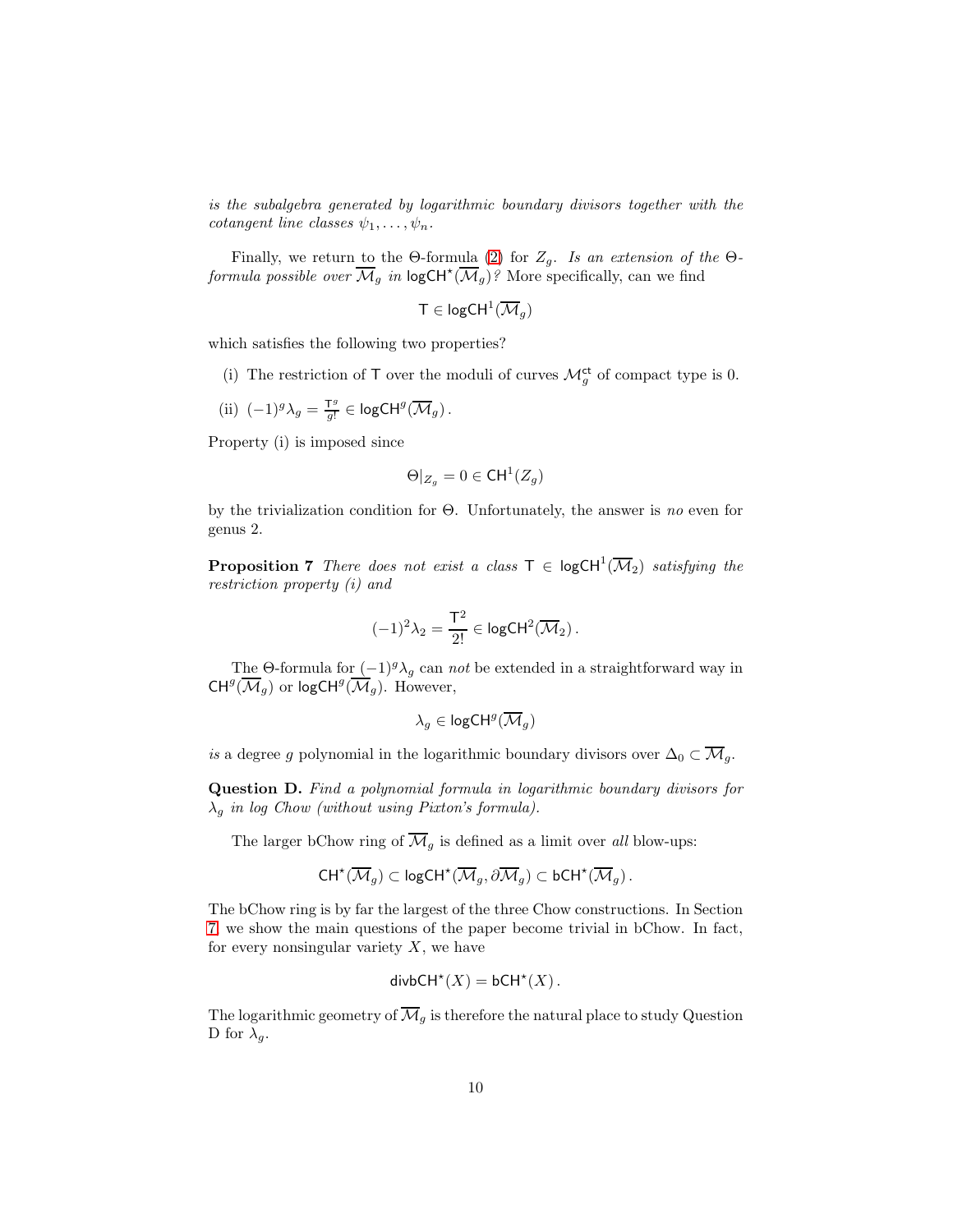### 1.6 Acknowledgments

D. Holmes, D. Ranganathan, and J. Wise have suggested that the Θ-formula [\(2\)](#page-5-0) should extend over the moduli of curves in some form in log geometry (based on their understanding of the logarithmic Picard stack [\[41\]](#page-56-7)). Our initial motivation here was to study geometric obstructions to such an extension. While the simplest form is excluded, Theorem [6](#page-7-0) supports the idea of the existence of some perturbed extension of [\(2\)](#page-5-0) in log Chow. Our development of the logarithmic tautological ring of  $(X, D)$  emerged from the proof of Theorem [6.](#page-7-0) We are very grateful to Holmes, Ranganathan, and Wise for extensive discussions of these topics.

We have also benefitted from related conversations with Y. Bae, C. Faber, T. Graber, S. Grushevsky, M. Olsson, A. Pixton, R. Vakil, and D. Zakharov. The results of the paper were presented in the Algebraic Geometry Seminar at Stanford in the fall of 2020 (with a lively and very helpful discussion afterwards).

S.M. was supported by ERC-2017-AdG-786580-MACI. R.P. was supported by SNF-200020-182181, ERC-2017-AdG-786580-MACI, and SwissMAP. J.S. was supported by the SNF Early Postdoc Mobility grant 184245 and thanks the Max Planck Institute for Mathematics in Bonn for its hospitality. This project has received funding from the European Research Council (ERC) under the European Union Horizon 2020 research and innovation program (grant agreement No 786580).

# <span id="page-10-0"></span>2  $\lambda_q$  in the Chow ring

## <span id="page-10-2"></span>2.1 Proof of Theorem [3](#page-6-2)

The tautological subring  $\mathsf{RH}^{\star}(\overline{\mathcal{M}}_{g,n})$  is defined as the image of the cycle map

$$
\mathsf{R}^{\star}(\overline{\mathcal{M}}_{g,n}) \twoheadrightarrow \mathsf{R}\mathsf{H}^{\star}(\overline{\mathcal{M}}_{g,n}) \subset \mathsf{H}^{2\star}(\overline{\mathcal{M}}_{g,n}).
$$

We will use the complex degree grading for  $RH^*$  and the real degree grading (as usual) for  $H^*$ . Let

$$
\mathsf{divRH}^{\star}(\overline{\mathcal{M}}_{g,n}) \subset \mathsf{RH}^{\star}(\overline{\mathcal{M}}_{g,n}) \quad \text{and} \quad \mathsf{divH}^{\star}(\overline{\mathcal{M}}_{g,n}) \subset \mathsf{H}^{2\star}(\overline{\mathcal{M}}_{g,n})
$$

be the subrings generated respectively by  $\mathsf{RH}^1(\overline{\mathcal{M}}_{g,n})$  and  $\mathsf{H}^2(\overline{\mathcal{M}}_{g,n})$ . Since

$$
\mathsf{RH}^1(\overline{\mathcal{M}}_{g,n}) = \mathsf{H}^2(\overline{\mathcal{M}}_{g,n}),
$$

<span id="page-10-1"></span>we have

$$
\operatorname{div} \mathrm{R} \mathrm{H}^{\star}(\overline{\mathcal{M}}_{g,n}) = \operatorname{div} \mathrm{H}^{2\star}(\overline{\mathcal{M}}_{g,n}). \tag{4}
$$

We will use the complex degree grading for both divRH<sup>\*</sup> and divH<sup>\*</sup>. Since

$$
\mathsf{CH}^1(\overline{\mathcal{M}}_{g,n})\stackrel{\sim}{=} \mathsf{H}^2(\overline{\mathcal{M}}_{g,n})
$$

via the cycle class map, we obtain a surjection

$$
\mathsf{div}\mathsf{CH}^{\star}(\overline{\mathcal{M}}_{g,n})\twoheadrightarrow \mathsf{div}\mathsf{H}^{\star}(\overline{\mathcal{M}}_{g,n})\subset \mathsf{H}^{2\star}(\overline{\mathcal{M}}_{g,n})\,.
$$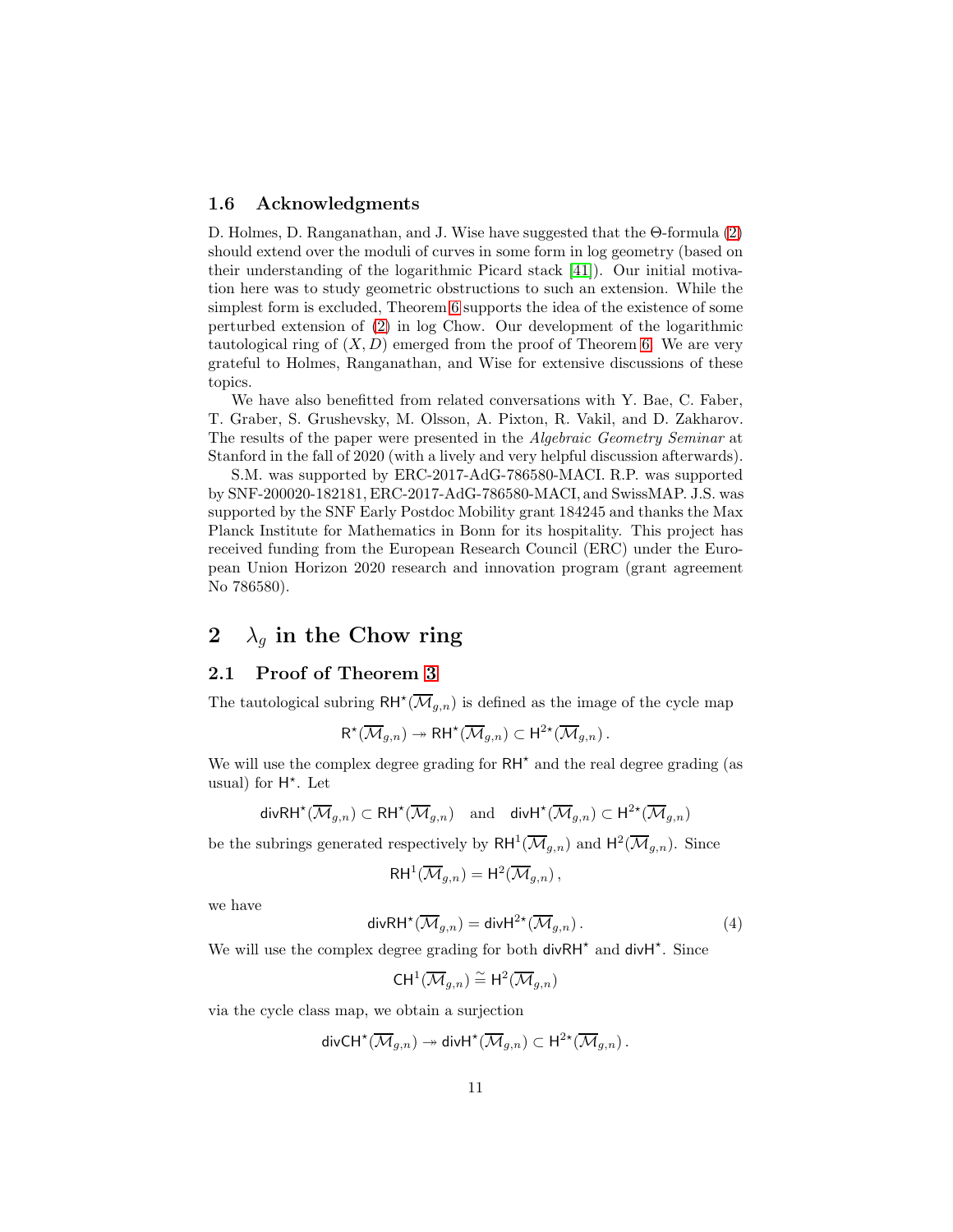The following stronger result implies Theorem [3.](#page-6-2)

**Theorem 3/Cohomology.** For all 
$$
g \geq 3
$$
, we have  $\lambda_g \notin \text{divH}^*(\overline{\mathcal{M}}_g)$ .

*Proof.* For  $g = 3$ , we have complete control of the tautological rings in Chow and cohomology (since the intersection pairing to  $R_0(\overline{\mathcal{M}}_g) \cong \mathbb{Q}$  is nondegenerate for tautological classes). In particular,

$$
R^{\star}(\overline{\mathcal{M}}_3)\stackrel{\sim}{=} RH^{\star}(\overline{\mathcal{M}}_3)\,.
$$

In degree 3,

$$
\mathsf{div}\mathsf{R}\mathsf{H}^3(\overline{\mathcal M}_3)\subset\mathsf{R}\mathsf{H}^3(\overline{\mathcal M}_3)
$$

is a 9-dimensional subspace of a 10-dimensional space. Explicit calculations with the Sage program *admcycles* [\[12\]](#page-55-10) show  $\lambda_3 \notin \text{divRH}^3(\overline{\mathcal{M}}_3)$ . We conclude  $\lambda_3 \notin \text{divH}^*(\overline{\mathcal{M}}_3)$  by [\(4\)](#page-10-1).

Since duality holds, we also understand  $\mathsf{RH}^*(\overline{\mathcal M}_{3,1})$  completely:

$$
\mathsf{divRH}^3(\overline{\mathcal M}_{3,1})\subset \mathsf{RH}^3(\overline{\mathcal M}_{3,1})
$$

is a 28-dimensional subspace of a 29-dimensional space. But remarkably, a calculation by admcycles shows

$$
\lambda_3\in\mathsf{divRH}^3(\overline{\mathcal{M}}_{3,1})\,!
$$

The containment appears miraculous. Is there a geometric explanation?

The tautological ring  $RH^*(\overline{\mathcal{M}}_{4,1})$  is also completely under control in codimension 4:

$$
\mathsf{divRH}^4(\overline{\mathcal M}_{4,1})\subset \mathsf{RH}^4(\overline{\mathcal M}_{4,1})
$$

<span id="page-11-0"></span>is a 103-dimensional subspace of a 191-dimensional space. An admcycles calculation shows

$$
\lambda_4 \notin \text{divRH}^4(\overline{\mathcal{M}}_{4,1}). \tag{5}
$$

The result [\(5\)](#page-11-0) implies  $\lambda_4 \notin \text{divRH}^4(\overline{\mathcal{M}}_4)$  by a pull-back argument and

$$
\lambda_4 \notin \mathsf{divH}^\star(\overline{\mathcal M}_4)
$$

since divisor classes are tautological.

<span id="page-11-2"></span>For  $g \geq 5$ , a boundary restriction argument is pursued. Suppose, for contradiction,

<span id="page-11-1"></span>
$$
\lambda_g \in \text{div} \mathsf{H}^g(\overline{\mathcal{M}}_g). \tag{6}
$$

Then, by pull-back, we have

$$
\lambda_g \in \text{div} \mathsf{H}^g(\overline{\mathcal{M}}_{g,1})\,. \tag{7}
$$

Consider the standard boundary inclusion

$$
\delta: \overline{\mathcal{M}}_{g-1,1} \times \overline{\mathcal{M}}_{1,2} \to \overline{\mathcal{M}}_{g,1} .
$$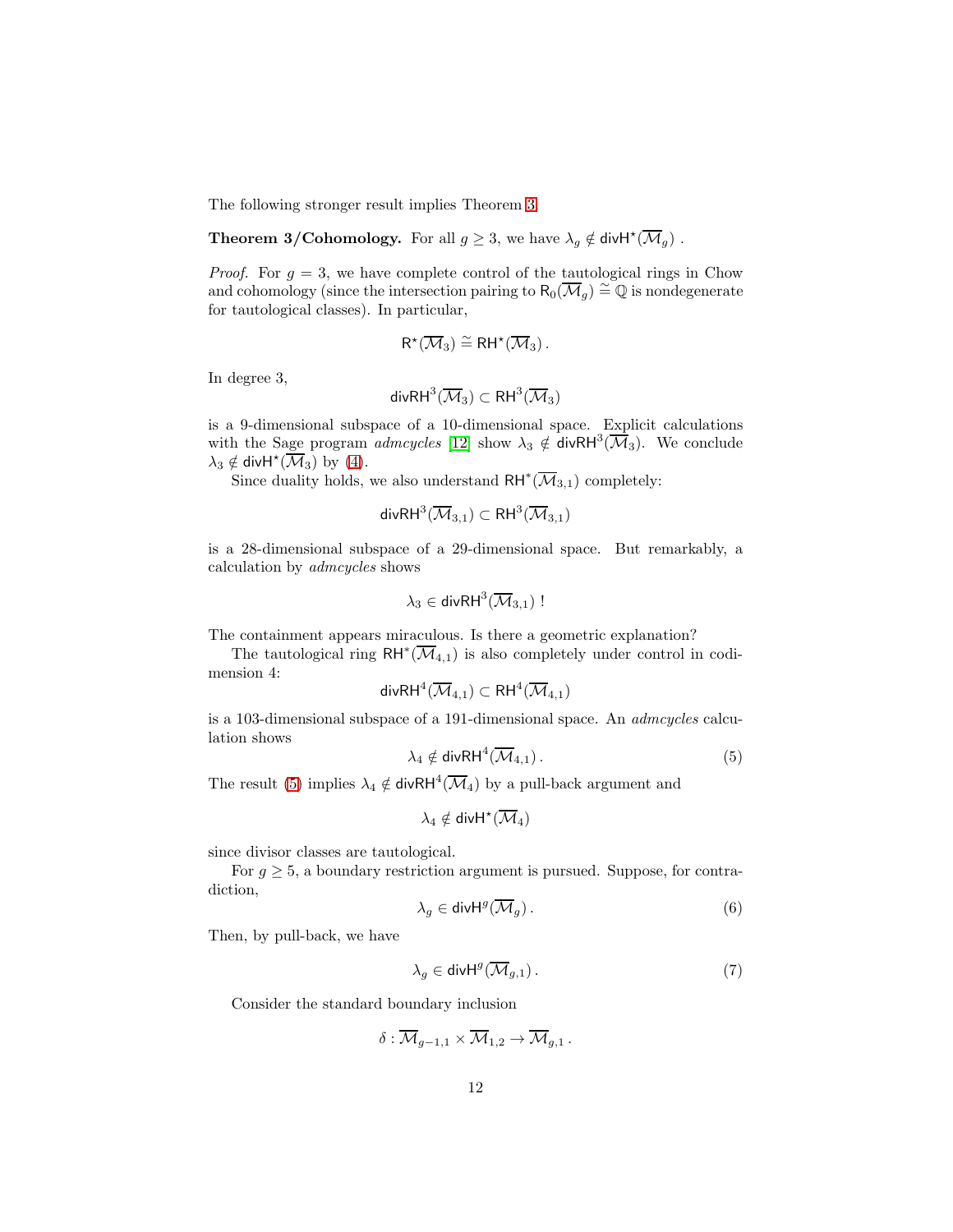As usual, we have

$$
\delta^*(\lambda_g)=\lambda_{g-1}\otimes\lambda_1\,.
$$

Then [\(7\)](#page-11-1) implies

<span id="page-12-0"></span>
$$
\lambda_{g-1} \otimes \lambda_1 \in \text{div}\mathsf{H}^g(\overline{\mathcal{M}}_{g-1,1} \times \overline{\mathcal{M}}_{1,2}). \tag{8}
$$

Since  $H^1(\overline{\mathcal{M}}_{g-1,1})$  and  $H^1(\overline{\mathcal{M}}_{1,2})$  both vanish,

$$
\mathsf{div}\mathsf{H}^{\star}(\overline{\mathcal{M}}_{g-1,1}\times \overline{\mathcal{M}}_{1,2})=\mathsf{div}\mathsf{H}^{\star}(\overline{\mathcal{M}}_{g-1,1})\otimes \mathsf{div}\mathsf{H}^{\ast}(\overline{\mathcal{M}}_{1,2})\,.
$$

We therefore can write div $\mathsf{H}^g(\overline{\mathcal{M}}_{g-1,1} \times \overline{\mathcal{M}}_{1,2})$  as

<span id="page-12-1"></span>
$$
\operatorname{div} H^g(\overline{\mathcal{M}}_{g-1,1}) \otimes \operatorname{div} H^0(\overline{\mathcal{M}}_{1,2})
$$
\n
$$
\oplus \operatorname{div} H^{g-1}(\overline{\mathcal{M}}_{g-1,1}) \otimes \operatorname{div} H^1(\overline{\mathcal{M}}_{1,2})
$$
\n
$$
\oplus \operatorname{div} H^{g-2}(\overline{\mathcal{M}}_{g-1,1}) \otimes \operatorname{div} H^2(\overline{\mathcal{M}}_{1,2}).
$$
\n(9)

After multiplying with  $\psi_1$  (corresponding to the original marking of  $\mathcal{M}_{g,1}$ ) and pushing both [\(8\)](#page-12-0) and [\(9\)](#page-12-1) to the factor  $\mathcal{M}_{g-1,1}$ , we conclude

$$
\lambda_{g-1}\in \text{\rm div}\mathsf{H}^{g-1}(\overline{\mathcal{M}}_{g-1,1})\,.
$$

By descending induction, we contradict [\(5\)](#page-11-0). Therefore [\(7\)](#page-11-1) and hence also [\(6\)](#page-11-2) must be false.  $\Diamond$ 

# <span id="page-12-3"></span>2.2 With marked points

The proof of Theorem 3 in cohomology shows

<span id="page-12-2"></span>
$$
\lambda_g \notin \text{div} \mathsf{H}^g(\overline{\mathcal{M}}_{g,1}) \tag{10}
$$

for  $g \geq 4$ . By using [\(10\)](#page-12-2) as a starting point, we can study

$$
\lambda_g\in \text{div}\mathsf{H}^g(\overline{\mathcal{M}}_{g,n})
$$

for  $g \geq 4$  and  $n \geq 2$  using the boundary restrictions

$$
\widehat{\delta}: \overline{\mathcal{M}}_{g,n-1} \times \overline{\mathcal{M}}_{0,3} \to \overline{\mathcal{M}}_{g,n}.
$$

The argument used in the proof then easily yields the following statement with markings.

**Theorem 3/Markings.** For all  $g \ge 4$  and  $n \ge 0$ , we have

$$
\lambda_g \notin \mathsf{div}\mathsf{H}^{\star}(\overline{\mathcal{M}}_{g,n})\,.
$$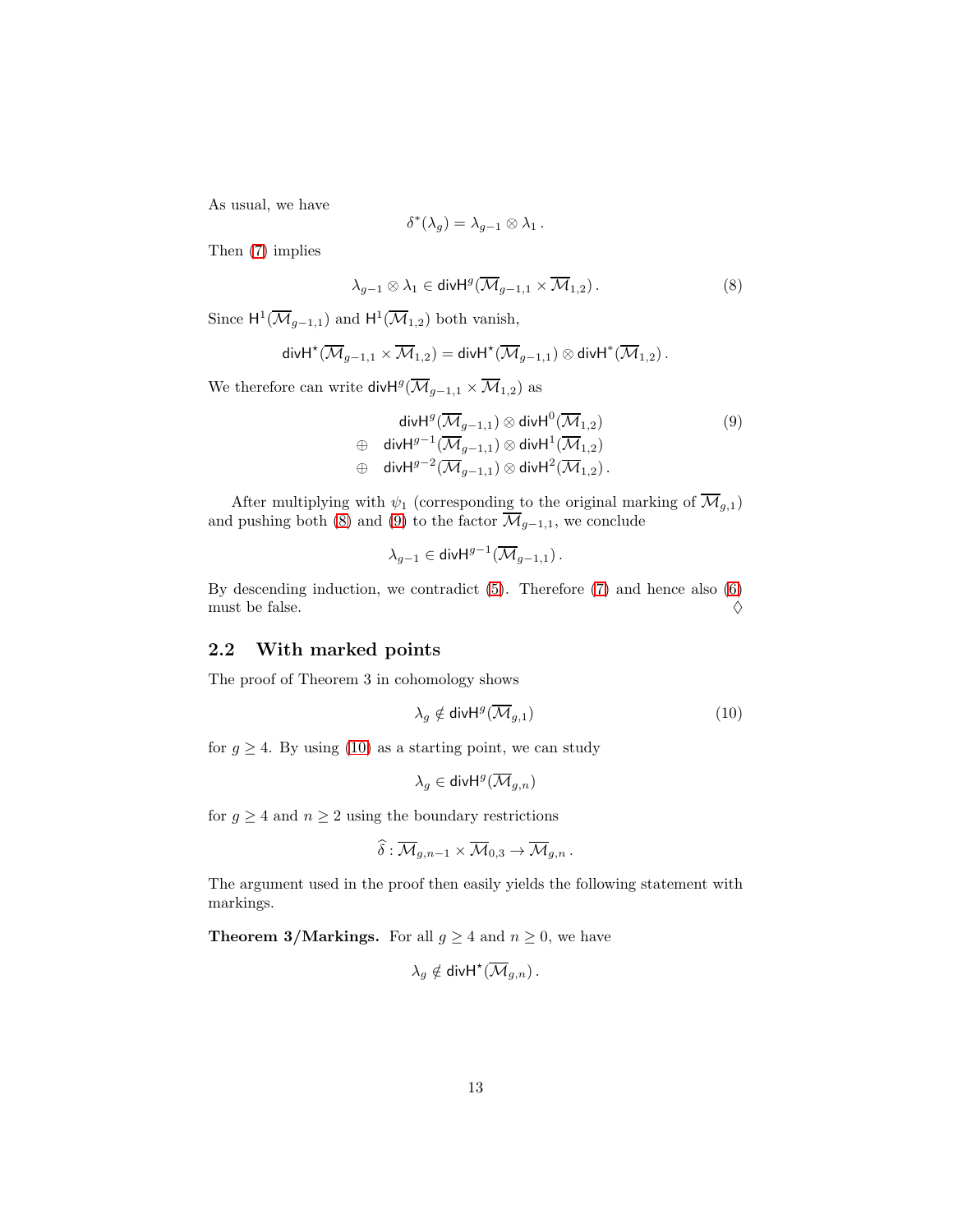# 2.3 Proof of Theorem [4](#page-6-3)

Define the subalgebra of tautological classes

$$
\mathsf{RH}^\star_{\leq k}(\overline{\mathcal{M}}_{g,n}) \subset \mathsf{RH}^\star(\overline{\mathcal{M}}_{g,n})
$$

generated by classes of complex degrees less than or equal to k. Since all divisors are tautological,

$$
\mathsf{div}\mathsf{R}\mathsf{H}^{\star}(\overline{\mathcal{M}}_{g,n})=\mathsf{R}\mathsf{H}^{\star}_{\leq 1}(\overline{\mathcal{M}}_{g,n})\,.
$$

The arguments in Sections [2.1](#page-10-2) and [2.2](#page-12-3) naturally generalize to address the following question: when is

$$
\lambda_{g-r}\in \mathsf{RH}^{g-r}_{\leq k}(\overline{\mathcal{M}}_{g,n})\,?
$$

A crucial case of the question (from the point of view of boundary restriction arguments) is for  $n = 1$ . Let  $Q_g(r, k)$  be the statement

$$
\lambda_{g-r}\notin \mathsf{RH}^{g-r}_{\leq k}(\overline{\mathcal{M}}_{g,1})
$$

which may be true or false.

For example,  $Q_q(r, g - r)$  is false essentially by definition. In fact,

$$
Q_g(s, g - r)
$$
 is false for all  $s \ge r$ 

for the same reason. By Mumford's formula for the Chern character of the Hodge bundle (and the vanishing of even Chern characters),

 $Q_q(r-1, g-r)$  is false whenever  $g-r$  is odd.

<span id="page-13-0"></span>The boundary arguments used in Sections [2.1](#page-10-2) and [2.2](#page-12-3) yield the following two results.

<span id="page-13-1"></span>**Proposition 8** If  $Q_q(r, k)$  is true, then  $Q_{q+1}(r, k)$  and  $Q_{q+1}(r+1, k)$  are true.

**Proposition 9** If  $Q_g(r, k)$  is true, then

$$
\lambda_{g-r}\notin \mathsf{RH}^{g-r}_{\leq k}(\overline{\mathcal{M}}_{g,n})
$$

for all  $n \geq 0$ .

Since the  $k = 1$  case has already been analyzed, we consider now  $k = 2$ . The first relevant admcycles calculation is

$$
\lambda_3 \notin \mathsf{RH}^3_{\leq 2}(\overline{\mathcal{M}}_{4,1}),
$$

so  $Q_4(1, 2)$  is true. The corresponding subspace here is of dimension 91 inside a 93 dimensional space. As a consequence of Propositions [8](#page-13-0) and [9](#page-13-1) , we obtain the following result.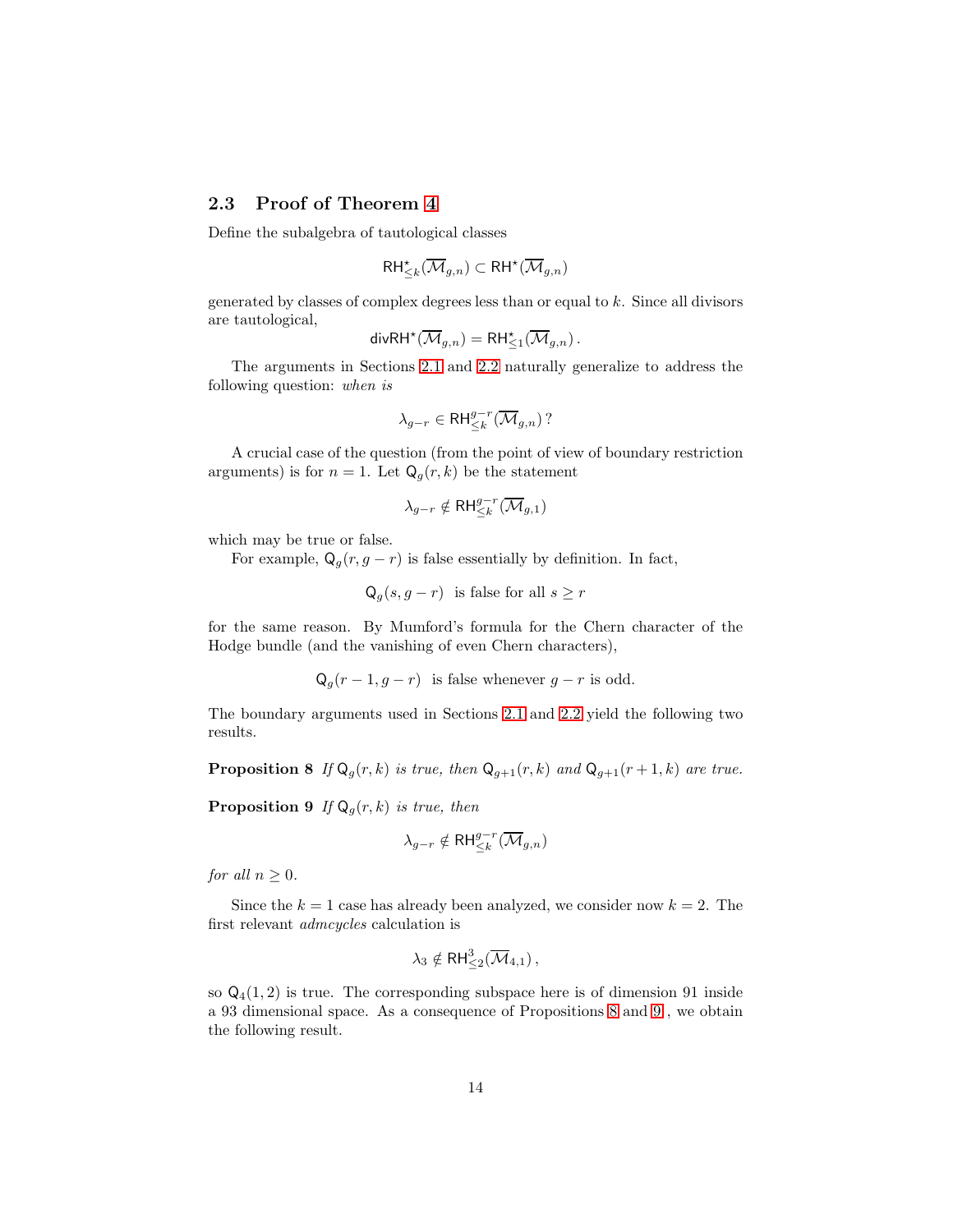**Proposition 10** For all  $g \geq 4$  and  $n \geq 0$ , we have

$$
\lambda_{g-1}\notin \mathsf{RH}^{g-1}_{\leq 2}(\overline{\mathcal{M}}_{g,n})\,.
$$

A much more complicated admcycles calculation shows

$$
\lambda_5 \notin \text{RH}_{\leq 2}^5(\overline{\mathcal{M}}_{5,1}),
$$

so  $\mathsf{Q}_5(0,2)$  is true. The corresponding subspace here is of dimension 1314 inside a 1371 dimensional space. As a consequence of Propositions [8](#page-13-0) and [9,](#page-13-1) we find

<span id="page-14-1"></span>
$$
\lambda_g \notin \mathsf{RH}_{\leq 2}^g(\overline{\mathcal{M}}_{g,n})
$$
\n<sup>(11)</sup>

for all  $g \geq 5$  and  $n \geq 0$ . For  $g \geq 7$ , the equality

$$
\mathsf{RH}^2(\overline{\mathcal{M}}_g)=\mathsf{H}^4(\overline{\mathcal{M}}_g)
$$

is shown by combining results of Edidin [\[14\]](#page-55-11) and Boldsen [\[9\]](#page-54-5). We provide a summary of the argument in Appendix [A.](#page-51-0) For  $g \geq 7$ , the cycle map

$$
\mathsf{CH}^\star_{\leq 2}(\overline{\mathcal{M}}_g) \to \mathsf{H}^{2\star}(\overline{\mathcal{M}}_g)
$$

therefore factors through  $\mathsf{RH}_{\leq 2}^{\star}(\overline{\mathcal{M}}_g)$ . Then, the non-containment [\(11\)](#page-14-1) completes the proof of Theorem  $4. \n\diamond$ 

# 2.4 Cases of Pixton's conjecture (Proposition [5\)](#page-7-1)

For the proofs of Theorem 3 and 4, dimensions and bases of the following graded parts of tautological rings are required:

$$
RH^4(\overline{\mathcal{M}}_{4,1}), \qquad \dim_{\mathbb{Q}} = 191,
$$
  

$$
RH^5(\overline{\mathcal{M}}_{5,1}), \qquad \dim_{\mathbb{Q}} = 1314.
$$

These cases are possible to analyze (via *admcycles*) since the dual pairings are found to have kernels exactly spanned by Pixton's relations. A discussion of the admcycles calculation is presented in Appendix B.

Pixton has conjectured that his relations always provide all tautological relations. Dual pairings are known to be insufficient to prove Pixton's conjecture in all cases, see [\[48,](#page-57-8) [49\]](#page-57-9) for a more complete discussion.

# <span id="page-14-0"></span>3 The log Chow ring

### <span id="page-14-3"></span>3.1 Definitions

Let  $(X, D)$  be a nonsingular variety<sup>[8](#page-14-2)</sup> X with a normal crossings divisor

$$
D = D_1 \cup \ldots \cup D_\ell \subset X
$$

<span id="page-14-2"></span><sup>&</sup>lt;sup>8</sup>For a nonsingular Deligne-Mumford stack X and a normal crossings divisor  $D \subset X$ , the definitions are the same.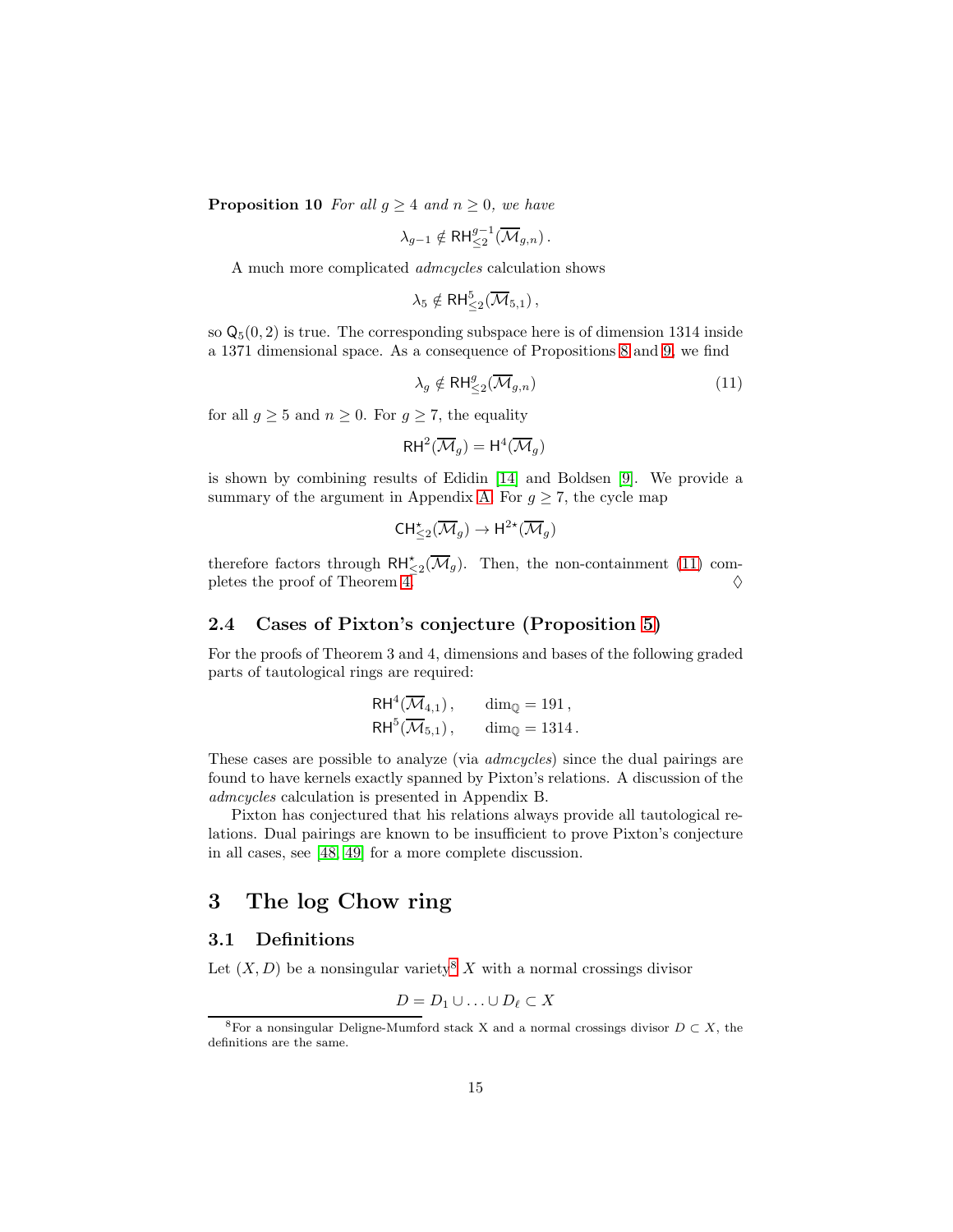with  $\ell$  irreducible components. The divisor  $D \subset X$  is called the *logarithmic* boundary. An open stratum

 $S \subset X$ 

is an irreducible quasiprojective subvariety satisfying two properties:

- (i) S is étale locally the transverse intersections of the branches of the  $D_i$ which meet S.
- (ii)  $S$  is maximal with respect to (i).

The set  $U = X \setminus D$  is an open stratum. Every open stratum is nonsingular. A closed stratum is the closure of an open stratum.

If all  $D_i$  are nonsingular and all intersections

$$
D_{i_1} \cap \ldots \cap D_{i_k}
$$

are irreducible and nonempty, then there are exactly  $2^{\ell}$  open strata.

Our main interest will be the case  $(\overline{\mathcal{M}}_{q,n}, \partial \overline{\mathcal{M}}_{q,n})$  where the normal crossings divisors have self-intersections. The open strata defined above for  $(\overline{\mathcal{M}}_{q,n}, \partial \overline{\mathcal{M}}_{q,n})$ are the same as the usual open strata of the moduli space of stable curves.

An open stratum  $S \subset X$  is *simple* if the closure

 $\overline{S} \subset X$ 

is nonsingular. A *simple blow-up* of  $(X, D)$  is a blow-up of X along the closure  $\overline{S} \subset X$  of a simple stratum. Let

<span id="page-15-0"></span>
$$
\widetilde{X} \to X \tag{12}
$$

be a simple blow-up along  $\overline{S}$ . Let

$$
\widetilde{D} = \widetilde{D}_1 \cup \dots \widetilde{D}_{\ell} \cup E \subset \widetilde{X}
$$

be the union of the strict transforms  $\widetilde{D}_i$  of  $D_i$  along with the exceptional divisor E of the blow-up [\(12\)](#page-15-0). Then,  $(X, \tilde{D})$  is also a nonsingular variety with a normal crossings divisor. An iterated blow-up

$$
(\dot{X}, \dot{D}) \to (X, D)
$$

is a finite sequence of simple blow-ups of varieties with normal crossings divi-sors.<sup>[9](#page-15-1)</sup>

The log Chow group of  $(X, D)$  is defined a limit over all iterated blow-ups along special varieties,

$$
\mathsf{logCH}^*(X,D) = \varinjlim_{Y \in \mathsf{logB}(X,D)} \mathsf{CH}^*(Y)\,.
$$

<span id="page-15-1"></span><sup>9</sup>An iterated blow-up is a special type of log blow-up. Since we are taking a limit, we do not have to consider all log blow-ups.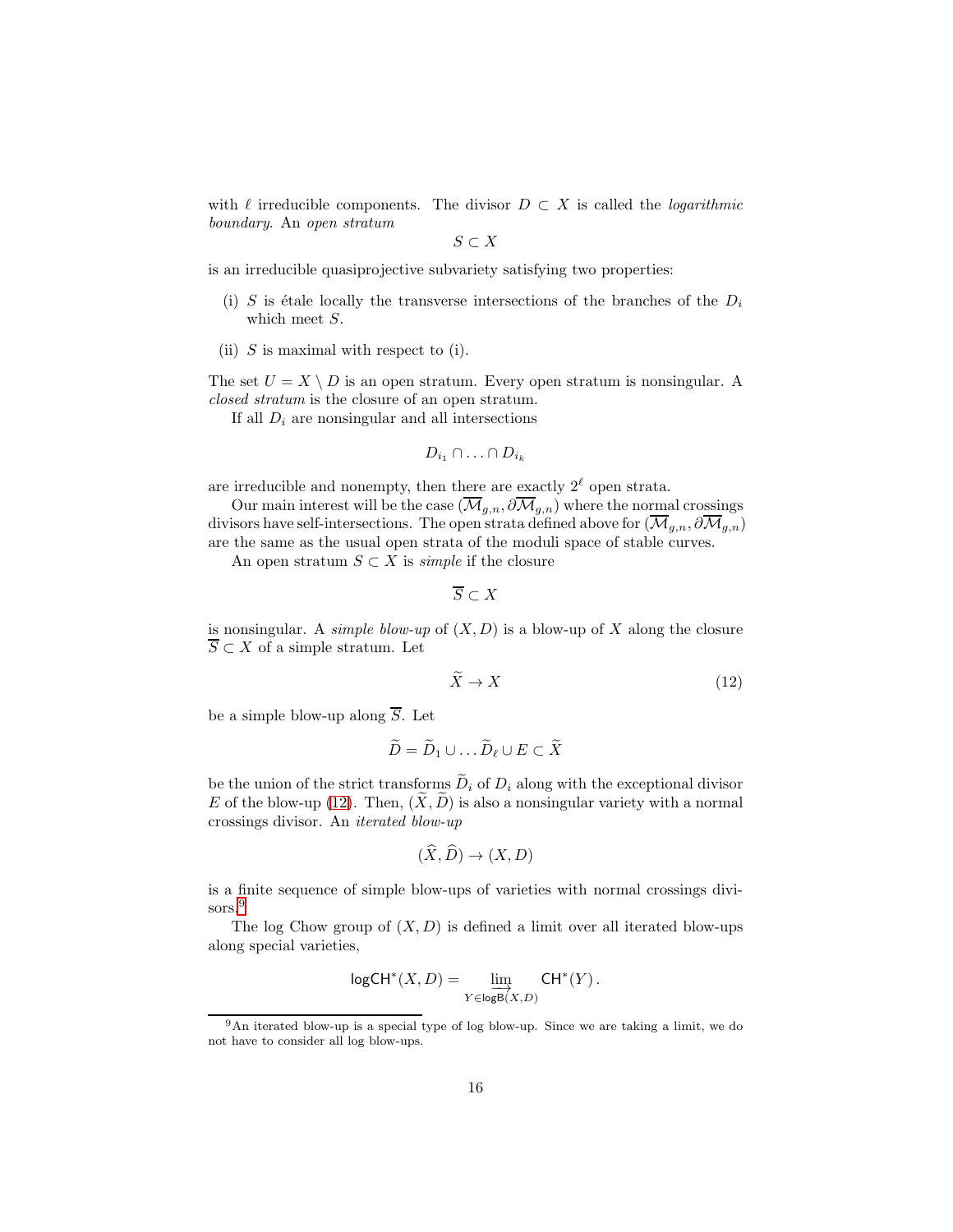Here,  $log B(X, D)$  is the category of iterated blow-ups of  $(X, D)$ : objects in  $log B(X)$  are iterated blow-ups of  $(X, D)$  and morphisms in  $log B(X)$  are iterated blow-ups.

Since  $(X, D)$  is the trivial iterated blow-up of itself, there is canonical algebra homomorphism

$$
\mathsf{CH}^\star(X) \to \mathsf{logCH}^\star(X, D)
$$

which is injective (since an inverse map of Q-vectors spaces is obtain by proper push-forward). We therefore view  $CH^*(X)$  as a subalgebra of  $log CH^*(X, D)$ . Every Chow class on X canonically determines a log Chow class for  $(X, D)$ .

#### 3.2 Calculation in genus 2

We will prove Proposition [7:](#page-9-0) there does not exist a class  $\mathsf{T} \in \mathsf{logCH}^1(\overline{\mathcal{M}}_2)$ satisfying

$$
\mathsf{T}|_{\mathcal{M}_2^{\mathrm{ct}}} = 0 \quad and \quad \lambda_2 = \frac{\mathsf{T}^2}{2!} \in \mathsf{logCH}^2(\overline{\mathcal{M}}_2) \,.
$$

*Proof.* Denote by  $\pi_*$ :  $\log CH^*(\overline{\mathcal{M}}_2) \rightarrow CH^*(\overline{\mathcal{M}}_2)$  the push-forward from log Chow to ordinary Chow. We will prove a stronger claim: there does not exist a  $class \tau \in logCH^1(\overline{\mathcal{M}}_2)$  satisfying

<span id="page-16-1"></span>
$$
\mathsf{T}|_{\mathcal{M}_2^{\mathrm{ct}}} = 0 \quad \text{and} \quad \pi_* \left( \lambda_2 - \frac{\mathsf{T}^2}{2!} \right) = 0 \in \mathsf{CH}^2(\overline{\mathcal{M}}_2). \tag{13}
$$

Denote by  $U_2 \subseteq \overline{\mathcal{M}}_2$  the open subset obtained by removing all closed strata of codimension at least 3. By the excision exact sequence of Chow groups, we have

$$
\mathsf{CH}^2(U_2)\cong\mathsf{CH}^2(\overline{\mathcal{M}}_2)
$$

and thus we can verify the stronger claim by working over  $U_2$ .

The open set  $U_2$  has open strata of codimension 1 and 2. Since blow-ups along codimension 1 strata do not change  $U_2$ , the only simple blow-ups

$$
U_2' \to U_2
$$

are along codimension 2 open strata (all of which are special in  $U_2$ ). Since the codimension 2 open strata of  $U_2$  do not intersect (nor self-intersect), we obtain a  $\mathbb{P}^1$ -bundle as an exceptional divisor which contains 0 and  $\infty$  sections<sup>[10](#page-16-0)</sup> which are codimension 2 strata of  $U_2'$ . The iterated blow-ups

$$
\widehat{U}_2 \to U_2
$$

are then simply towers of blow-ups of these codimension 2 toric strata in successive exceptional divisors.

<span id="page-16-0"></span> $10$  Depending upon monodromy, there are either two distinct sections or a single doublesection.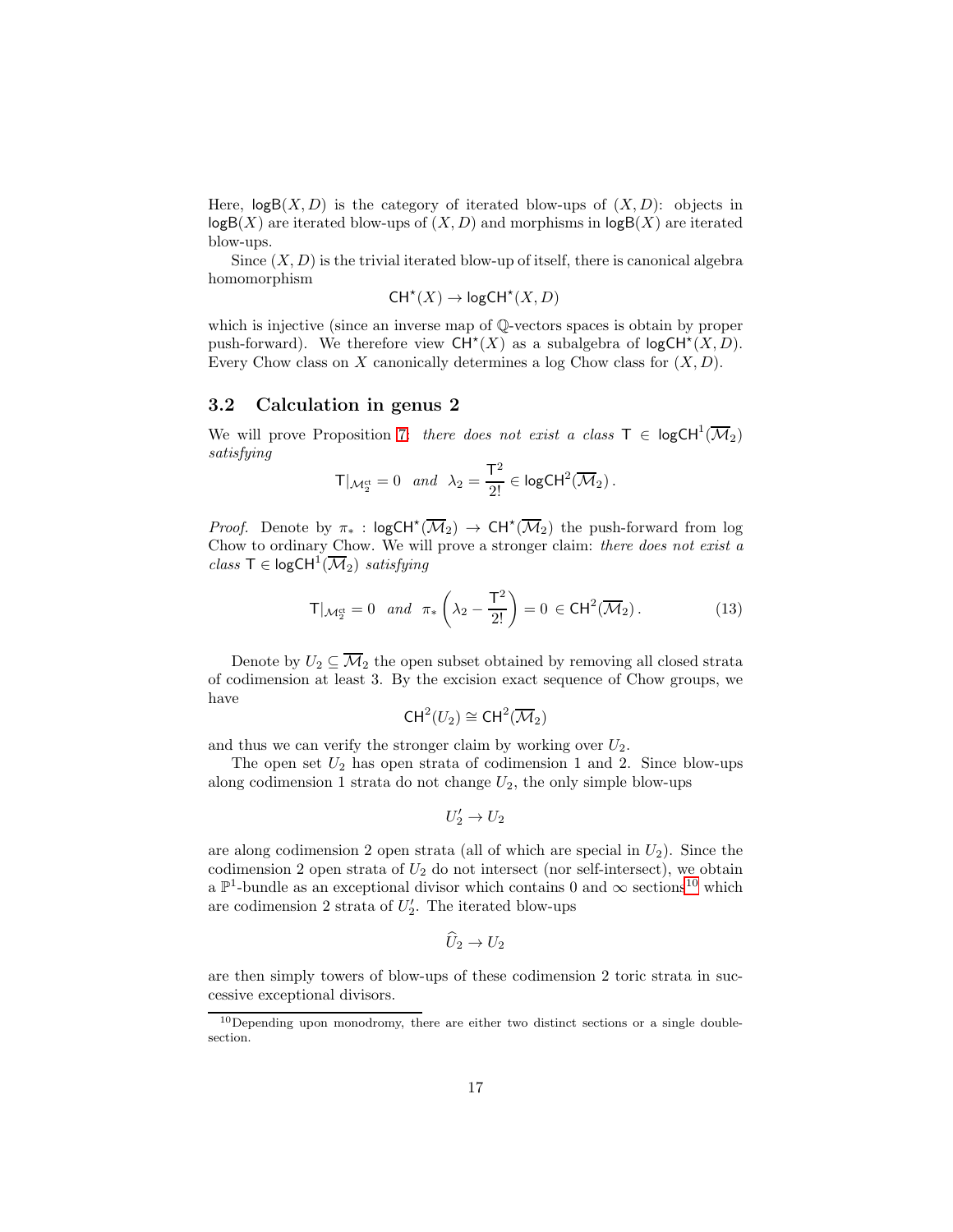Assume  $\mathsf{T} \in \mathsf{logCH}^1(U_2)$  satisfies the conditions [\(13\)](#page-16-1). Since  $\mathsf{T}$  restricts to zero over the compact type locus, T can be represented as

$$
\mathsf{T} \in \mathsf{CH}^1(\widehat{U}_2)
$$

on an iterated blow-up

 $\widehat{U}_2 \rightarrow U_2$ 

with all blow-up centers living over strata in the complement of the compact type locus.

There is a single codimension 1 stratum  $\Delta_0 \subset U_2$  and two codimension 2 strata  $B, C \subset U_2$  contained in the complement of the compact type locus (see Figure [1\)](#page-17-0).



<span id="page-17-0"></span>Figure 1: The stable graphs associated to the codimension 2 boundary strata  $B, C$  contained in  $U_2$ 

Denote by  $E_B^1, \ldots, E_B^{\ell}$  and  $E_C^1, \ldots, E_C^m$  the exceptional divisors of blow-ups with centers lying over  $\overline{B}, C$ . Then T has a representation<sup>[11](#page-17-1)</sup>

$$
\mathsf{T} = a \cdot [\Delta_0] + \sum_{i=1}^{\ell} b_i [E_B^i] + \sum_{j=1}^m c_j [E_C^j].
$$

After taking the square and pushing forward, we claim

$$
\pi_* (\mathsf{T}^2) = x \cdot [\Delta_0]^2 + y \cdot [B] + z \cdot [C], \qquad (14)
$$

with  $x, y, z \in \mathbb{Q}$  satisfying

<span id="page-17-2"></span>
$$
x = a^2 \ge 0 \text{ and } z \le 0.
$$

The claim follows from the following observations:

• In  $\mathsf{T}^2$ , all mixed terms  $[\Delta_0] \cdot [E^i_B]$  and  $[\Delta_0] \cdot [E^j_C]$  vanish after pushforward to  $U_2$ , since

$$
\pi_*([\Delta_0] \cdot [E_B^i]) = [\Delta_0] \cdot \pi_*[E_B^i] = [\Delta_0] \cdot 0 = 0.
$$

<span id="page-17-1"></span><sup>&</sup>lt;sup>11</sup>Here,  $[\Delta_0]$  is defined via pull-back (not strict transformation).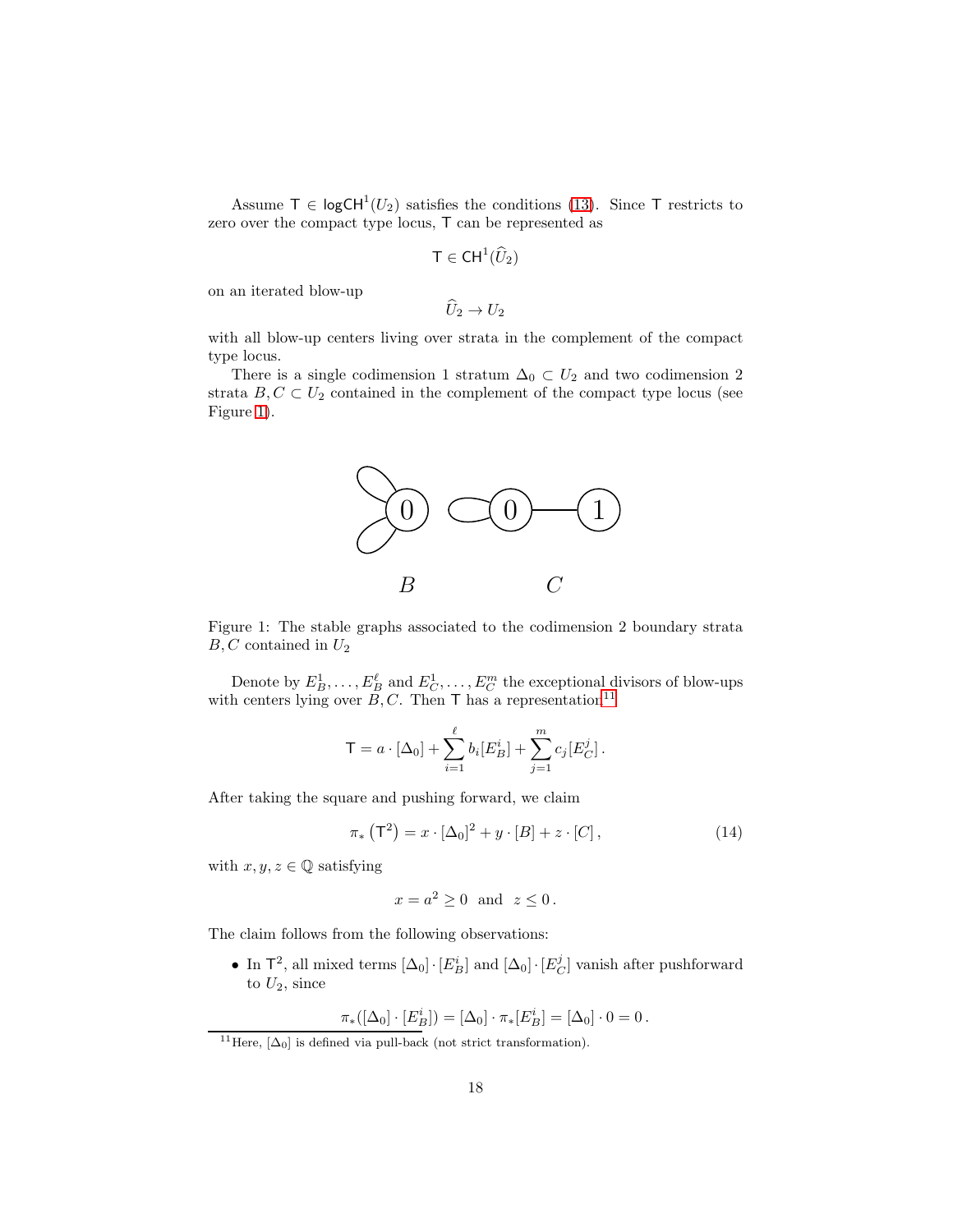- Similarly, since  $B \cap C = \emptyset$  in  $U_2$  (as we have removed the codimension 3 stratum of  $\overline{\mathcal{M}}_2$ ), we have  $[E_B^i] \cdot [E_C^j] = 0$ .
- Denote by  $\mathbf{M} \in \mathsf{Mat}_{\mathbb{Q},m \times m}$  the matrix defined by

$$
\pi_*\left([E_C^{j_1}]\cdot [E_C^{j_2}]\right)=\mathbf{M}_{j_1,j_2}[C].
$$

A basic fact is that **M** is negative semidefinite. Therefore, for  $\mathbf{b} = (b_i)_{i=1}^{\ell},$ we have

$$
\pi_* \left( \sum_{j=1}^m b_j [E_C^j] \right)^2 = \underbrace{(\mathbf{b}^\top \mathbf{M} \mathbf{b})}_{=z \leq 0} [C].
$$

• The pushforward

$$
\pi_*\left(\sum_{i=1}^{\ell} b_i [E^i_B] \right)^2
$$

is supported on B and thus is a multiple  $y \cdot [B]$  of the fundamental class of B.

After substituting [\(14\)](#page-17-2) in the second condition of [\(13\)](#page-16-1), we conclude the existence of  $x, y, z \in \mathbb{Q}$  with  $x \geq 0$  and  $z \leq 0$  satisfying

$$
x \cdot [\Delta_0]^2 + y \cdot [B] + z \cdot [C] = 2\lambda_2 \in \text{CH}^2(U_2). \tag{15}
$$

Using admcycles (see Appendix [B.3\)](#page-53-0), we can explicitly identify all classes in [\(15\)](#page-18-1) in

<span id="page-18-1"></span>
$$
CH^2(U_2) \cong \mathbb{Q}^2.
$$

The corresponding affine linear equation has the solution space

$$
x = z - \frac{1}{120}
$$
,  $y = -\frac{5}{24} \cdot z + \frac{11}{2880}$ .

But for  $z \leq 0$ , we have

$$
z - 1/120 < 0 \,,
$$

which contradicts the assumption  $x \geq 0$ . Therefore, there can not exist a class

$$
\mathsf{T} \in \mathsf{logCH}^1(U_2)
$$

satisfying conditions [\(13\)](#page-16-1).  $\Diamond$ 

# <span id="page-18-0"></span>4 Relationship with logarithmic geometry

### 4.1 Overview

The definitions of Section [3](#page-14-0) are natural from the perspective of logarithmic geometry. The choice of the divisor  $D$  on  $X$  can be seen as the choice of a log structure on  $X$ . We briefly recall the relevant definitions and constructions of logarithmic geometry.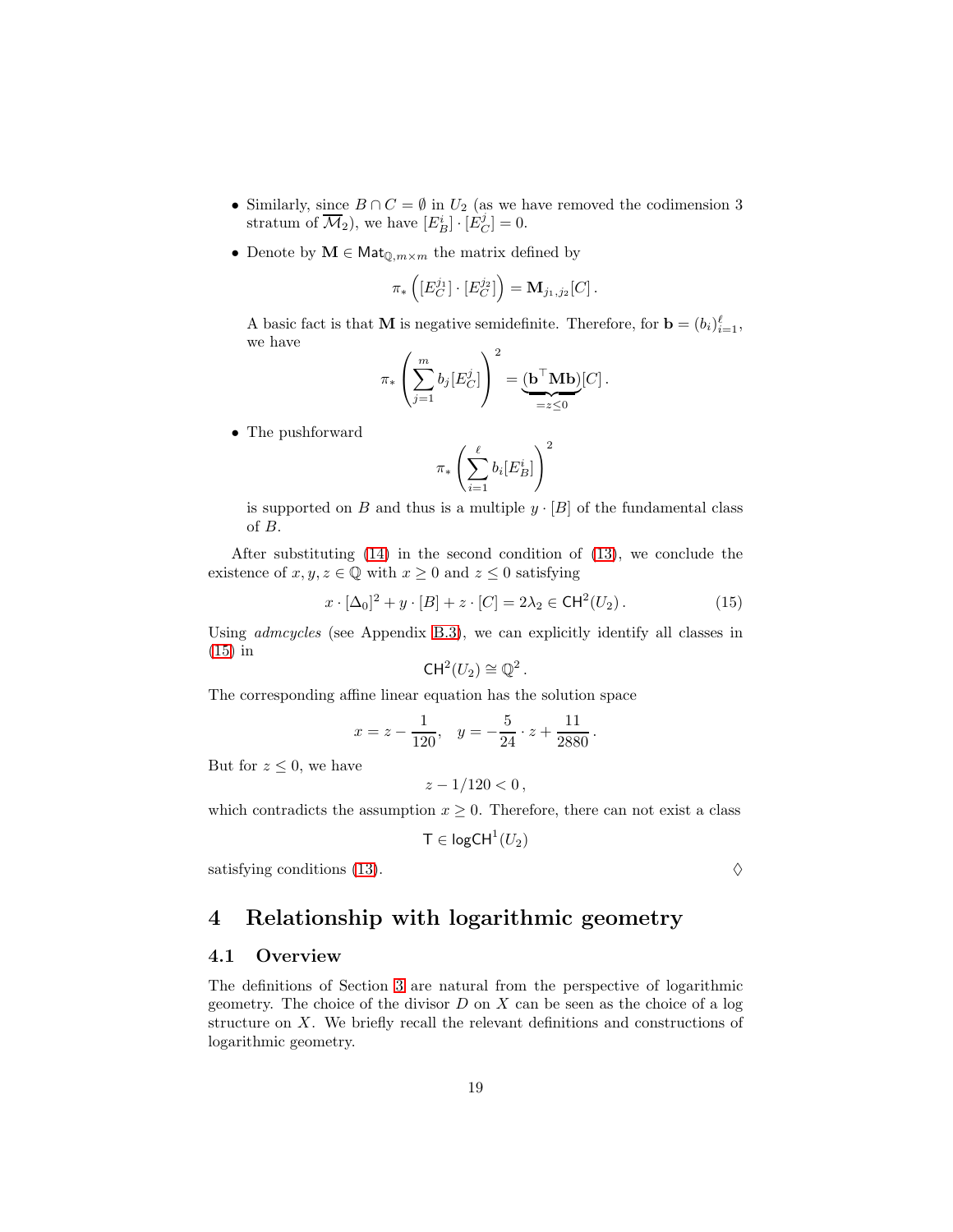# 4.2 Definitions

A log structure on a scheme X is a sheaf of monoids  $M_X$  on the étale site of X together with a homomorphism<sup>[12](#page-19-0)</sup>

$$
\exp: M_X \to \mathcal{O}_X
$$

which induces an isomorphism  $\exp^{-1}(\mathcal{O}_X^*) \cong \mathcal{O}_X^*$  on units.

• Morphisms of log schemes  $(X, M_X) \to (Y, M_Y)$  are morphisms of schemes

 $f: X \to Y$ 

together with homomorphisms of sheaves of monoids  $f^{-1}M_Y \to M_X$ which are compatible with the structure map  $f^{-1}\mathcal{O}_Y \to \mathcal{O}_X$  in the obvious sense.

• Log structures can be pulled back. Given a morphism of schemes

 $f: X \to Y$ 

and a log structure  $M_Y$  on Y, there is an induced log structure  $f^*M_Y$  on X, generated by  $f^{-1}M_Y$  and the units  $\mathcal{O}_X^*$ .

The basics of log schemes can be found in Kato's original article on the subject [Ka].

The category of log schemes is, in practice, too large for geometric study. It is therefore common to work in smaller categories by requiring additional properties to hold. For our purposes, we will work only with in the category of fine and saturated log schemes, usually termed f.s. log schemes. The prototype of such a log scheme is

$$
A_P = \operatorname{Spec}(k[P])
$$

the spectrum of the algebra generated by a fine and saturated monoid P: a finitely generated monoid  $P$  which injects into its Grothendieck group  $P^{\text{gp}}$  and which is saturated there,

$$
nx \in P \text{ for } n \in \mathbb{N}, x \in P^{\text{gp}} \implies x \in P.
$$

The sheaf  $M_{A_P}$  here is the subsheaf of  $\mathcal{O}_{A_P}$  generated by P and the units of  $\mathcal{O}_{A_P}.$ 

All of the log schemes which arise for us will be comparable to  $A<sub>P</sub>$  on the level of log structures. More precisely we require our log schemes  $X$  to admit the following local charts: for each  $x \in X$ , there must be an étale neighborhood

 $i: U \to X$ ,

an f.s. monoid P, and a map  $g: U \to A_P$  such that

$$
i^* M_X = g^* M_{A_P} \,.
$$

<span id="page-19-0"></span> $12\mathcal{O}_X$  here is sheaf of monoids under multiplication.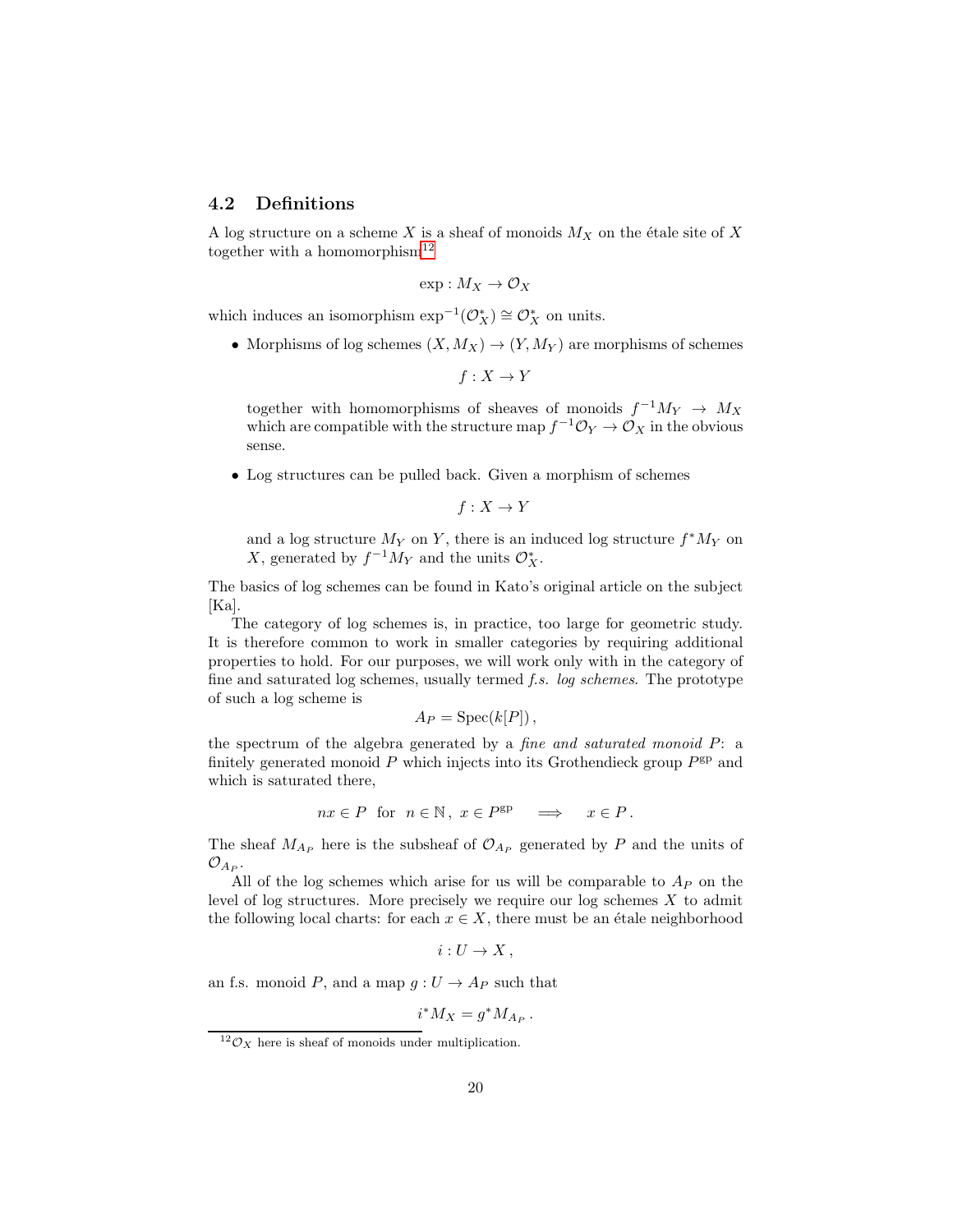Since we are always working with f.s. log schemes, the chart  $P$  at  $x$  can in fact always be chosen to be isomorphic to the characteristic monoid<sup>[13](#page-20-0)</sup>

$$
\overline{M}_{X,\overline{x}} = M_{X,\overline{x}} / \mathcal{O}_{X,\overline{x}}^*
$$

at x.

#### 4.3 Normal crossings pairs

Let us now return to the situation of interest for the paper: a pair  $(X, D)$  of a nonsingular scheme (or Deligne-Mumford stack) with a normal crossings divisor  $D \subset X$ . The pair  $(X, D)$  determines a sheaf  $M_X$  on the étale site of X by setting

$$
M_X(p: U \to X) = \{ f \in \mathcal{O}_U : f \text{ is a unit on } p^{-1}(X - D) \}
$$

for each étale map  $p : U \to X$ . The sheaf of units  $\mathcal{O}_X^*$  is a subsheaf of  $M_X$ . We write

$$
\overline{M}_X = M_X/\mathcal{O}_X^*
$$

for the *characteristic monoid* of X. Normal crossings pairs  $(X, D)$ , with the log structure described above, are precisely the log schemes which are log smooth over the base field Spec k with trivial log structure.

When the irreducible components of  $D$  do not have self intersections, the log structure  $M_X$  of  $(X, D)$  can be defined on the Zariski topology of X. The result is a technically simpler theory. The pair  $(X, D)$  is then called a *toroidal* embedding (without self intersection) in [\[33\]](#page-56-8). However, for a general pair  $(X, D)$ ,  $M_X$  can only be defined on the étale site of X. The general étale case differs from the Zariski case in two key aspects: the irreducible components of D can self-intersect, and the log structure  $M_X$ , while locally constant on a stratum, can globally acquire monodromy.

The characteristic monoid  $\overline{M}_X$  is a constructible sheaf on X. The connected components of the loci on which  $\overline{M}_X$  is constant define a stratification of X, which is precisely the stratification of Section [3.1.](#page-14-3) Indeed, for a geometric point  $x \in X$ ,

$$
\overline{M}_{X,\overline{x}} = \mathbb{N}^r
$$

where r is the number of branches (in the étale topology) of  $D$  that contain  $x$ .

A combinatorial space can be built from the information contained in  $M_X$ . There are two basic approaches. The first, which is more geometric and more evidently combinatorial, is to build the *cone complex*  $C(X, D)$  of  $(X, D)$ . We briefly outline the construction (details can be found in [\[11\]](#page-55-12) and [\[1\]](#page-54-6)).

We begin with the case where  $M_X$  is defined Zariski locally on X (when the irreducible components of D do not have self-intersections). Then,  $C(X, D)$  is a rational polyhedral cone complex, see [\[33\]](#page-56-8):

<span id="page-20-0"></span><sup>&</sup>lt;sup>13</sup>Since we are working with étale sheaves, the stalk is computed in the étale topology;  $\overline{x}$ denotes the étale stalk.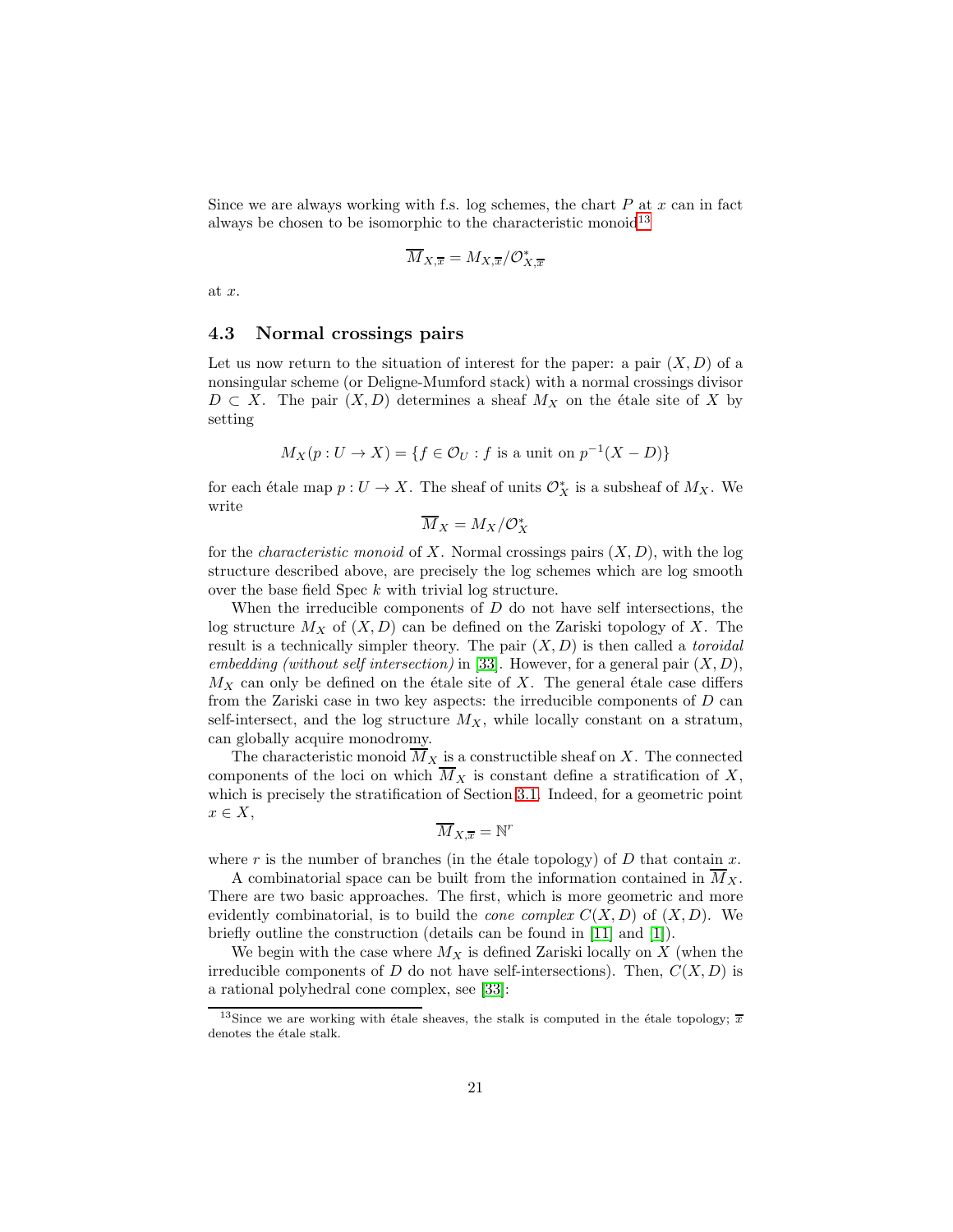• For each point  $x \in X$ , the characteristic monoid  $\overline{M}_{X,\overline{x}}$  determines a rational polyhedral cone

$$
\sigma_{X,x} = \text{Hom}_{\text{Monoids}}(\overline{M}_{X,\overline{x}}, \mathbb{R}_{\geq 0})
$$

together with an integral structure

$$
N_{X,x} = \text{Hom}(\overline{M}_{X,\overline{x}}^{\text{gp}}, \mathbb{Z})
$$

• When x belongs to a stratum  $S \subset X$  and y belongs to the closure  $\overline{S} \subset X$ , there are canonical inclusions

$$
\sigma_{X,x}\subset \sigma_{X,y}\,,\quad N_{X,x}\subset N_{X,y}\,.
$$

• We glue the cones  $\sigma_{X,x}$  together with their integral structures to form the complex

$$
C(X,D) = \varinjlim_{x \in X} (\sigma_{X,x}, \sigma_{X,x} \cap N_{X,x}).
$$

• More effectively, instead of working with all points  $x \in X$ , we can take the finite set  $\{x_S\}$  of the generic points of the strata of  $(X, D)$ . Then,

$$
C(X, D) = \varinjlim_{x_S} (\sigma_{X, x_S}, \sigma_{X, x_S} \cap N_{X, x_S}).
$$

In other words,  $C(X, D)$  is the dual intersection complex of  $(X, D)$ .

When  $M_X$  is defined only on the étale site, we build the cone complex  $C(X, D)$  by descent.

• We find an étale (but not necessarily proper), strict  $(f^*M_X = M_Y)$  cover  $f: Y \to X$  which is as fine as possible (called atomic or small in the literature): the log structure on  $Y$  is defined on the Zariski site of  $Y$ , and each connected component of Y has a unique closed stratum. Taking a further such cover V of the fiber product  $Y \times_X Y$  if necessary, we find a groupoid presentation

$$
V \rightrightarrows Y \to X \, .
$$

• We define

$$
C(X,D) = \varinjlim [C(V) \rightrightarrows C(Y)]
$$

The coequalizer  $C(X, D)$  does not depend on the groupoid presentation of X. Moreover,  $C(X, D)$  is a complex of cones, but no longer a rational polyhedral cone complex. For each point  $x \in X$ , there is a canonical map

$$
\sigma_{X,x} \to C(X,D)\,,
$$

but the map may no longer be injective. As the étale local branches of the divisor D may be connected globally on X, the faces of the cones  $\sigma_{X,x}$  may be glued to each other in  $C(X, D)$ , and they may naturally acquire automorphisms coming from the monodromy of the branches of D.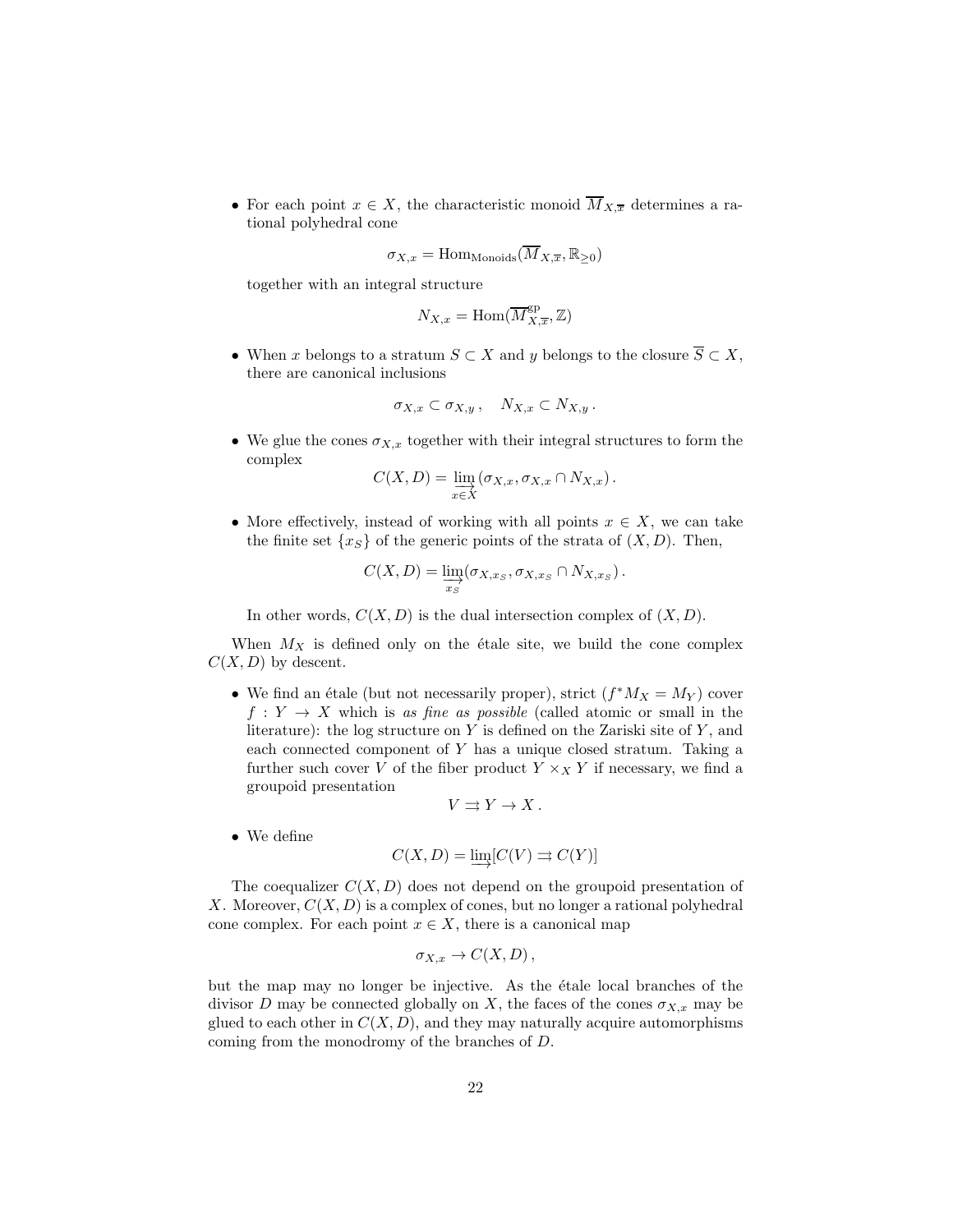### <span id="page-22-0"></span>4.4 Artin fans

An equivalent combinatorial space is the Artin fan  $A_X$  of  $(X, D)$ . The Artin fan is defined by gluing, instead of the dual cones  $\sigma_{X,x}$  of  $\overline{M}_{X,\overline{x}}$ , the quotient stacks

$$
\mathcal{A}_{\overline{M}_{X,\overline{x}}} = \left[ \text{Spec}(k[\overline{M}_{X,\overline{x}}]) / \text{Spec}(k[\overline{M}_{X,\overline{x}}^{\text{gp}}]) \right].
$$

The gluing is exactly the same as for  $C(X, D)$  as explained above. When  $M_X$ is defined on the Zariski site of  $X$ ,

$$
\mathcal{A}_X = \varinjlim_{x \in X} \mathcal{A}_{\overline{M}_{X,\overline{x}}} = \varinjlim_{x_S} \mathcal{A}_{\overline{M}_{X,\overline{x_S}}} ,
$$

and when  $M_X$  is defined only on the étale site of X,

$$
A_X=\varinjlim[\mathcal{A}_V\rightrightarrows\mathcal{A}_Y],
$$

for an atomic presentation  $\lim_{\longrightarrow} [V \rightrightarrows Y] = X$  as before.

The Artin fan  $A_X$  captures exactly the same combinatorial information as the cone complex  $C(X, D)$ , but is geometrically less intuitive. Nevertheless, the Artin fan has the advantage of coming with a *smooth* morphism of stacks

 $\alpha: X \to \mathcal{A}_X$ .

#### 4.5 Logarithmic modifications

The cone complex  $C(X, D)$  encodes an important operation: *logarithmic modifi*cation of X. Logarithmic modifications correspond to subdivisions of  $C(X, D)$ . A subdivision of  $C(X, D)$  is, by definition, a compatible subdivision of all the cones  $\sigma_{X,x}$  compatible with the gluing relations. Each subdivision  $\sigma'_{X,x} \to \sigma_{X,x}$ determines dually a map  $\overline{M}_{X,\overline{x}} \to \overline{M}'_1$  $\chi_{\overline{x}}$ , and so a map

$$
\left[\,\mathrm{Spec}(k[\overline{M}'_{X,\overline{x}})]\,/\,\mathrm{Spec}(k[\overline{M}^{\mathrm{gp}}_{X,\overline{x}}])\,\right] \to \left[\,\mathrm{Spec}(k[\overline{M}_{X,\overline{x}}])\,/\,\mathrm{Spec}(k[\overline{M}^{\mathrm{gp}}_{X,\overline{x}}])\,\right]\,.
$$

The compatibility of the subdivisions with respect to the gluing relations in  $C(X, D)$  implies that these maps glue to a *proper* and *birational* map

$$
\mathcal{A}'_X\to \mathcal{A}_X\,.
$$

Then, we define

$$
X' = X \times_{\mathcal{A}_X} \mathcal{A}'_X \to X
$$

which is proper and birational over  $X$ . Moreover,  $X'$  is a log scheme, and we have

$$
{\cal A}_{X'}={\cal A}_X'\,.
$$

Geometrically, subdivisions come in three levels of generality:

• General subdivisions simply produce proper birational maps  $X' \to X$ , which are isomorphisms over  $X - D$ . Such maps are called *logarithmic* modifications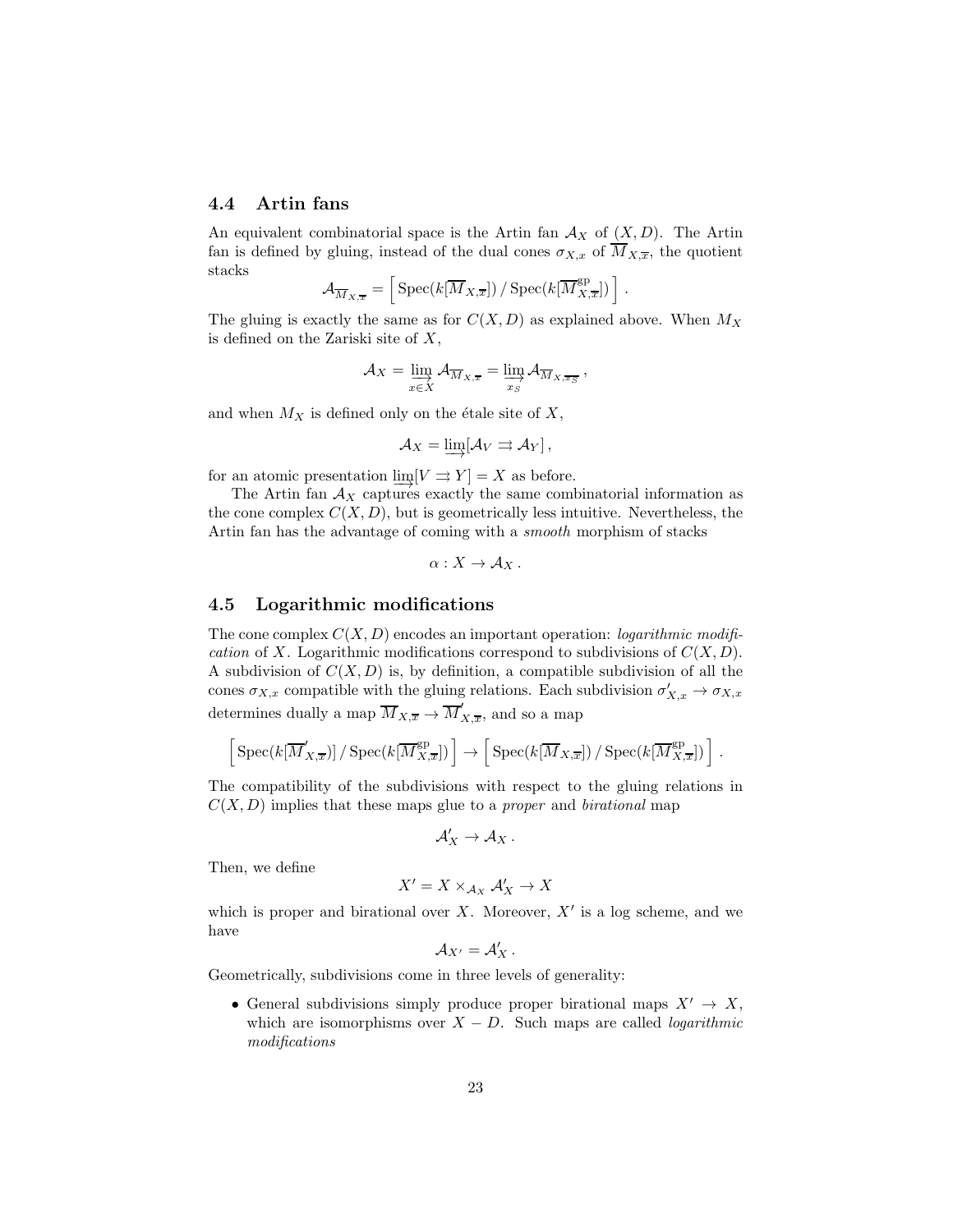• Log blow-ups are a special kind of subdivision. They are the subdivisions of  $C(X, D)$  into the domains of linearity of a piecewise linear function on  $C(X, D)$ , and they correspond to a sheaf of monomial ideals,

 $I\subset M_X$  .

The map  $X' \to X$  is then projective and is the normalization of the blowup of X along the sheaf of ideals  $\exp(I) \subset \mathcal{O}_X$ .

• Star subdivisions along simple strata  $S$  correspond to the most basic logarithmic modifications. The strata of  $X$  are, by construction, in bijection with the cones of  $C(X, D)$ . We obtain a subdivision by subdividing  $\sigma_{X, xs}$ along its barycenter. A simple blow-up along  $\overline{S}$  corresponds precisely to the star subdivision of the cone  $\sigma_{X,x_S}$ . Further applications of the star subdivision operation are discussed in section [5.3.](#page-32-0)

Although star subdivisions are the simplest and most basic subdivisions, we need not consider more general subdivisions for our purposes. We are only concerned with statements that are valid over some arbitrarily fine subdivision, and the star subdivisions along simple strata are cofinal in this setting: for each subdivision

$$
C(X, D)' \to C(X, D)
$$

there is a further subdivision  $C(X, D)'' \to C(X, D)'$  such that the composition  $C(X, D)'' \to C(X, D)$  is the composition of star subdivisions along simple strata. So the reader can restrict attention to simple blow-ups without any loss of generality.

We define a category  $\log M(X, D)$  whose objects are log modifications

 $X' \to X$ 

obtained via subdivisions of  $C(X, D)$ . There is a unique morphism  $X'' \to X'$  if and only if  $X''$  is a log modification of  $X'$ . Following [\[7\]](#page-54-4), we then define

$$
\mathsf{logCH}^\star(X, D) = \varinjlim_{X' \in \mathsf{logM}(X)} \mathsf{CH}^\star(X')\,.
$$

As simple blowups are cofinal among log modifications, we have, equivalently,

$$
\mathsf{logCH}^\star(X, D) = \varinjlim_{X' \in \mathsf{logB}(X, D)} \mathsf{CH}^\star(X')
$$

<span id="page-23-0"></span>as defined in Section [3.1.](#page-14-3)

# 5 The divisor subalgebra of log Chow

#### <span id="page-23-1"></span>5.1 Definitions

Let  $(X, D)$  be a nonsingular variety X with a normal crossings divisor

$$
D = D_1 \cup \ldots \cup D_\ell \subset X
$$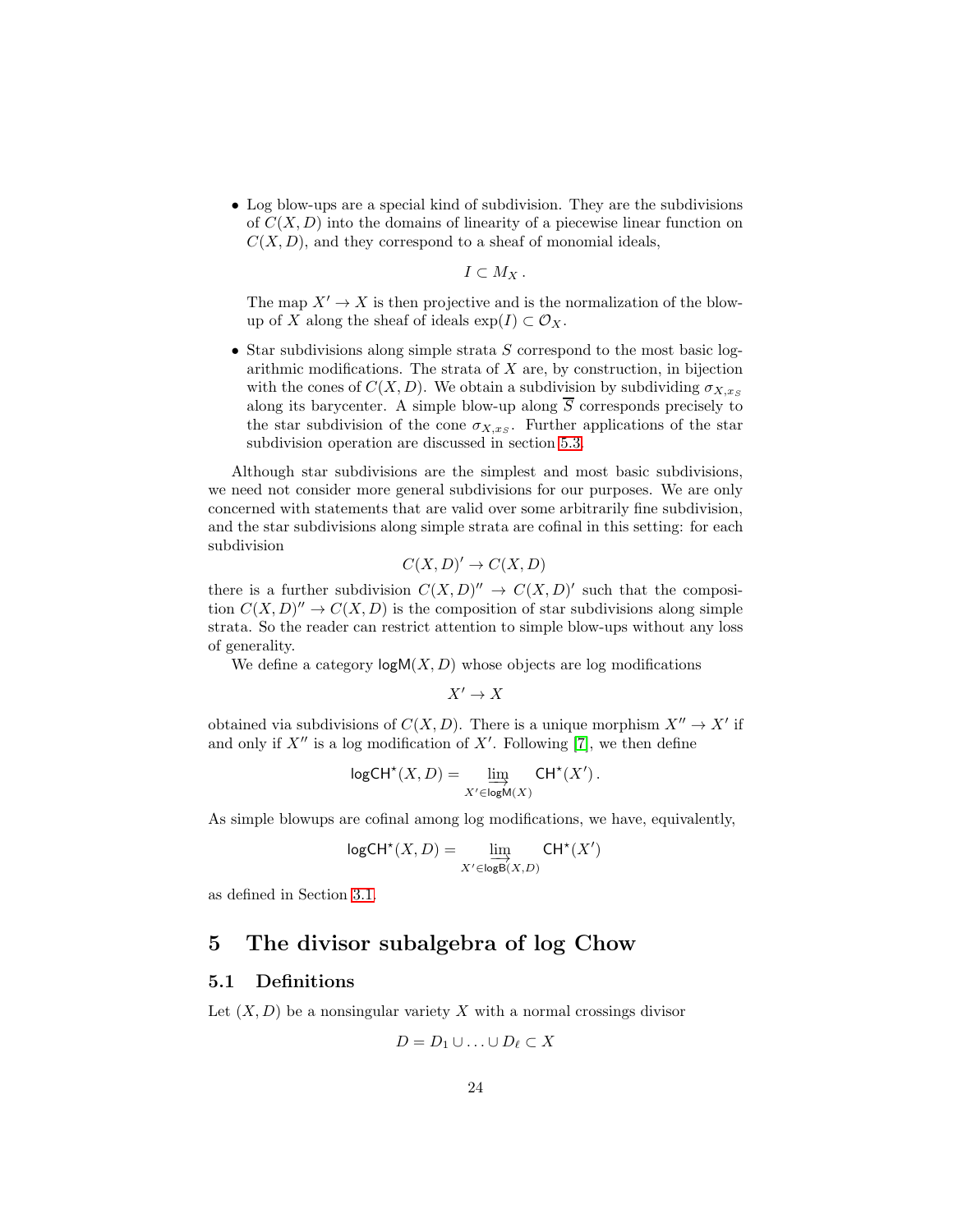with  $\ell$  irreducible components. Let

$$
\mathsf{divlogCH}^\star(X, D) \subset \mathsf{logCH}^\star(X, D)
$$

be the subalgebra generated by the classes of all the components of the associated normal crossings divisors of all iterated blow-ups of X.

Let  $S \subset X$  be an open stratum of codimension s, let  $\overline{S} \subset X$  be the closure, and let

$$
\epsilon: S \to X
$$

be the normalization of  $\overline{S}$  equipped with a canonical map  $\epsilon$  to X. The normalization  $\widetilde{S}$  is nonsingular and separates the branches of the self-intersections of  $\overline{S}$ . The map  $\epsilon$  is an immersion and therefore has a well-defined normal bundle

$$
\mathsf{N}_\epsilon=\epsilon^*T_X/T_{\widetilde S}
$$

of rank s.

An open stratum  $S \subset X$  of codimension s is étale locally cut out by s branches of the full divisor D. These s branches are partitioned by monodromy orbits over S. Each monodromy orbit determines a summand of  $N_{\epsilon}$ . We obtain a canonical splitting of  $N_{\epsilon}$  corresponding to monodromy orbits

<span id="page-24-1"></span>
$$
\mathsf{N}_\epsilon = \oplus_{\gamma \in \mathsf{Orb}(S)} \mathsf{N}^\gamma_\epsilon\,, \quad \text{ rank}(\mathsf{N}^\gamma_\epsilon) = |\gamma|\,,
$$

where  $\mathsf{Orb}(S)$  is the set of monodromy orbits of the branches of D cutting out S, and  $|\gamma|$  is the number of branches in the orbit  $\gamma$ . For polynomials  $P_{\gamma}$  in the Chern classes of  $\mathsf{N}^\gamma_\epsilon,$  we define

$$
[S, \{P_{\gamma}\}_{\gamma \in \text{Orb}(S)}] = \epsilon_{*} \left( \prod_{\gamma \in \text{Orb}(S)} P_{\gamma}(\mathsf{N}_{\epsilon}^{\gamma}) \right) \in \text{CH}^{*}(X). \tag{16}
$$

We define *normally decorated classes* by the following more general construction. Let  $G$  be the monodromy group of the  $s$  branches of  $D$  which cut out  $S$ . Over  $\tilde{S}$ , there is a principal G-bundle

<span id="page-24-0"></span>
$$
\mu:\widetilde{P}\to\widetilde{S}
$$

over which the s branches determine s line bundles

$$
N_1, \ldots, N_s. \tag{17}
$$

The G-action on  $\tilde{P}$  permutes the line bundles [\(17\)](#page-24-0) via the original monodromy representation. Let  $P_G$  be any G-invariant polynomial in the Chern classes  $c_1(N_i)$ . Since  $P_G(c_1(N_1), \ldots, c_1(N_s))$  is G-invariant,

$$
P_G(c_1(N_1),\ldots,c_1(N_s))\in \mathsf{CH}^{\star}(\widetilde{S})\,.
$$

We define a normally decorated strata class by

$$
[S, P_G] = \epsilon_* (P_G(c_1(N_1), \ldots, c_1(N_s))) \in \mathsf{CH}^{\star}(X).
$$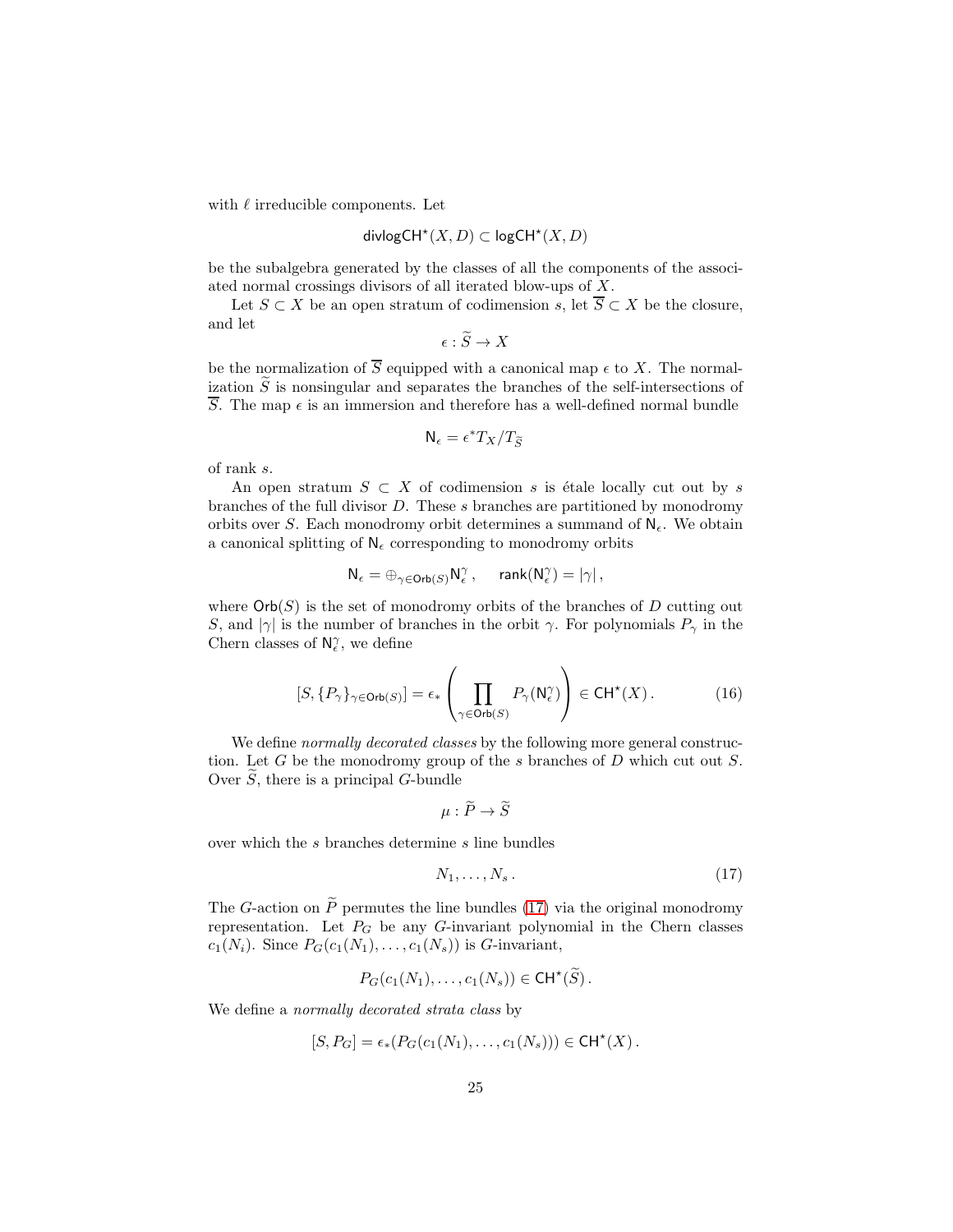Construction [\(16\)](#page-24-1) is a special case of a normally decorated strata class.

<span id="page-25-1"></span>A fundamental result about the log Chow ring of  $(X, D)$  is the following inclusion.

**Theorem 11** Let  $(X, D)$  be a nonsingular variety with a normal crossings divisor. Let  $S \subset X$  be an open stratum. Every normally decorated class associated to S lies in divlogCH<sup>\*</sup> $(X, D)$ .

## <span id="page-25-0"></span>5.2 Proof of Theorem [11](#page-25-1)

Theorem [11](#page-25-1) is almost trivial if every irreducible component  $D_i$  of D is nonsingular. The complexity of the argument occurs only in case there are irreducible components with self-intersections.

*Proof.* Let  $S \subset X$  be an open stratum of codimension s. The first case to consider is when  $S$  is simple. Then, the closure

 $\overline{S} \subset X$ 

in nonsingular and no normalization is needed,

$$
\epsilon:\overline{S}\to X\,.
$$

Let  $G$  be the monodromy of the  $s$  branches of  $D$  which cut out  $S$ . We must prove

$$
[S, P_G]=\epsilon_*(P_G(c_1(N_1), \ldots, c_1(N_s))) \in \mathsf{divlogCH}^\star(X)
$$

for every *G*-invariant polynomial  $P_G$ .

We argue by induction on the degree of  $P_G$ . The base case is when  $P_G$  is of degree 0. We can take  $P_G = 1$ , and we must prove

$$
[S,1] = \epsilon_*[S] \in \text{divlogCH}^*(X,D). \tag{18}
$$

Our argument requires a blow-up construction which we term an explosion.

The *explosion* of  $(X, D)$  along a simple stratum  $S$ ,

<span id="page-25-3"></span>
$$
e: \mathsf{E}_S(X, D) \to X, \tag{19}
$$

is defined by a sequence of blow-ups of X. To describe the blow-ups locally<sup>[14](#page-25-2)</sup> near a point  $p \in S$ , let

$$
B_1,\ldots,B_s
$$

be the branches of  $D$  cutting out  $S$  near  $p$ .

• At the  $0^{th}$  stage, we blow-up S, the intersection of all s branches  $B_1, \ldots, B_s$ .

<span id="page-25-2"></span> $14$ Throughout the proof of Theorem [11,](#page-25-1) the terms local, near, and open refer to the Euclidian topology since we must separate branches.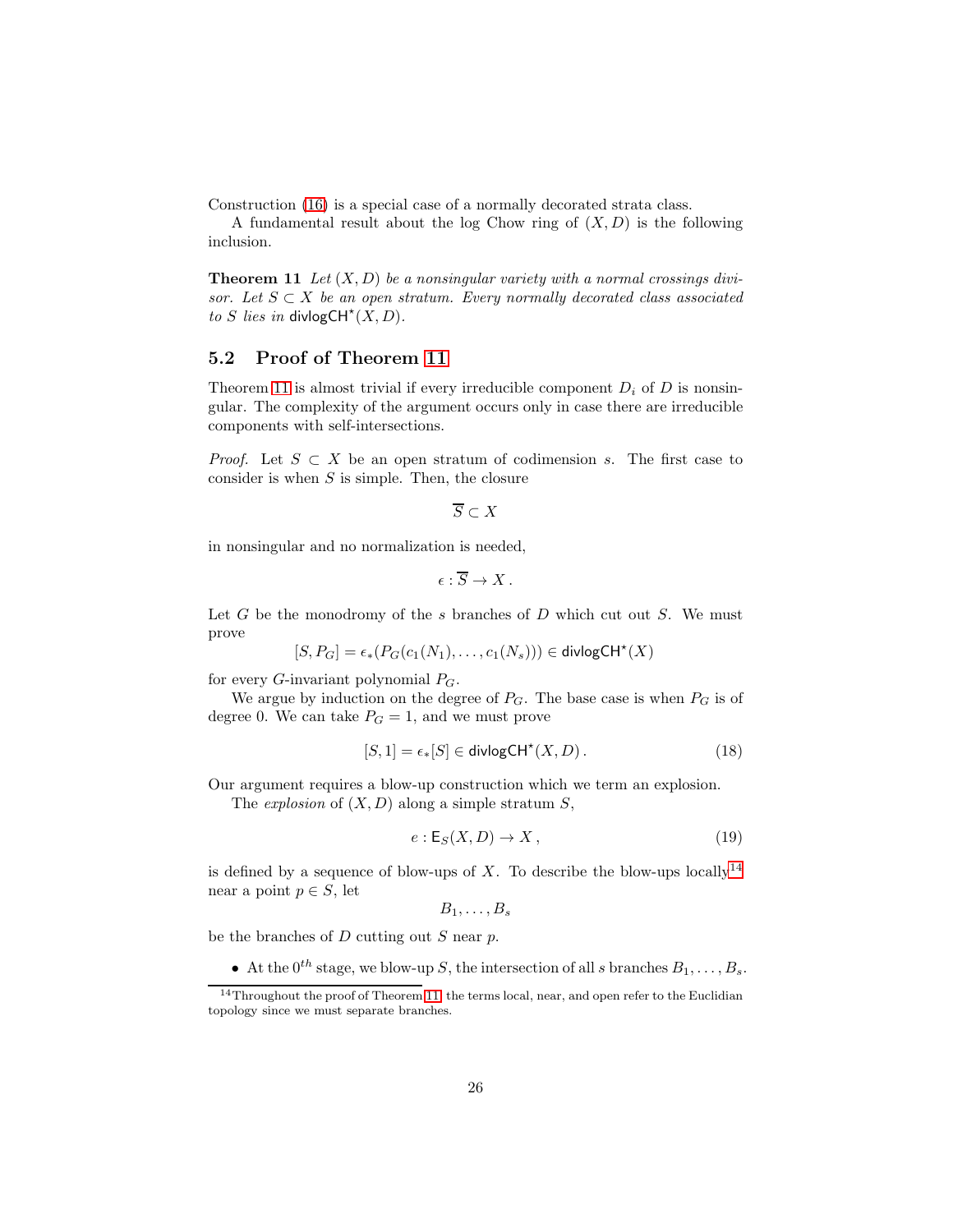Consider next the strict transform of the intersection of  $s-1$  branches. For each choice of  $s - 1$  branches, the strict transform of the intersection is nonsingular of codimension  $s - 1$  over an open set of  $p \in X$ . Moreover, the strict transforms of the intersections of different sets of  $s - 1$  branches are disjoint over an open set of  $p \in X$ .

• At the  $1^{st}$  stage, we blow-up all s of these strict transforms of intersections of  $s - 1$  branches.

Then, the strict transforms of the intersections of  $s-2$  branches among  $B_1, \ldots, B_s$ are nonsingular of codimension  $s - 2$  and disjoint over an open set of  $p \in X$ .

• At the  $2^{nd}$  stage, we blow-up all  $\binom{s}{2}$  of these strict transforms of intersections of  $s - 2$  branches.

We proceed in the above pattern until we have completed  $s - 1$  stages.

• At the  $j^{th}$  stage, we blow-up all  $\binom{s}{j}$  strict transforms of intersections of  $s - i$  branches.

The explosion [\(19\)](#page-25-3) is the result after stage<sup>[15](#page-26-0)</sup>  $j = s - 1$ . Since the above blowups are defined symmetrically with respect to the branches  $B_i$ , the definition is well-defined globally on X.

Near S, all the prescribed blow-ups are of simple loci, but non-simplicity may occur away from S. In order for the explosion to be a sequence of simple blow-ups, some extra blow-ups may be required far from S. Since we will only be interested in the geometry near  $S$ , the blow-ups related to non-simplicity away from S are not important for our argument (and are not included in our notation).

A local study shows the following properties of the explosion

$$
e: \mathsf{E}_S(X,D) \to X\,,
$$

near S:

(i) The inverse image  $e^{-1}(S) \subset \mathsf{E}_S(X,D)$  is a nonsingular irreducible subvariety which we denote by  $E_S(S)$  and call the *exceptional divisor* of the explosion. We denote the inclusion by

<span id="page-26-1"></span>
$$
\iota: \mathsf{E}_S(S) \to \mathsf{E}_S(X, D).
$$

(ii) Let  $N<sub>S</sub>$  be the rank s normal bundle of S in X. The fibers of the projective normal bundle

$$
\mathsf{P}(\mathsf{N}_S) \to S \tag{20}
$$

have a canonical (unordered) set of s coordinate hyperplanes determined by the s local branches of D cutting out S. In the fibers of  $(20)$ , these relative hyperplanes determine s coordinate points,  $\binom{s}{2}$  coordinate lines,  ${s \choose 3}$  coordinate planes, and so on.

<span id="page-26-0"></span><sup>&</sup>lt;sup>15</sup>At stage  $j = s - 1$ , we are blowing-up divisors, so no change occurs in the space. But we include the  $j = s - 1$  stage to uniformize our later notation for exceptional divisors.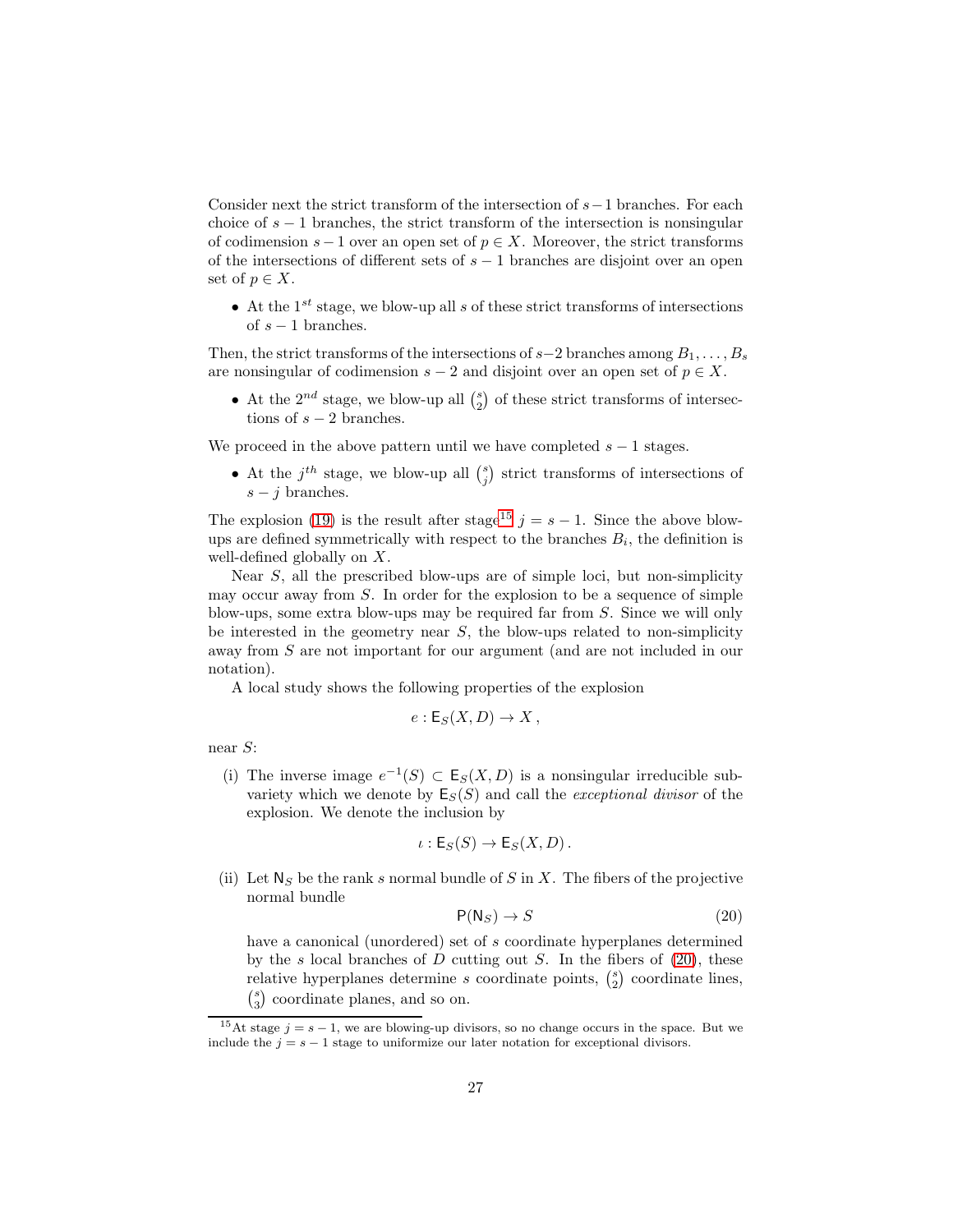(iii) The restriction of the explosion morphism to the exceptional divisor

$$
e_S: \mathsf{E}_S(S) \to S
$$

is obtained from  $P(N_S) \rightarrow S$  by first blowing-up the coordinate points, and then blowing-up the strict transforms of the coordinate lines, and so on. For

$$
1\leq j\leq s-1\,,
$$

the  $j<sup>th</sup>$  stage of the construction of the explosion restricts to the blow-up of the strict transform of the  $(j - 1)$ -dimensional coordinate linear spaces of the fibers of [\(20\)](#page-26-1).

(iv) On  $E_S(S)$ , we have a distinguished set of divisors

$$
E_0, E_1, \ldots, E_s \in \text{CH}^1(\mathsf{E}_S(S)).
$$

Here,  $E_0$  is the pull-back to  $\mathsf{E}_S(S)$  of

$$
\mathcal{O}_{\mathsf{P}(\mathsf{N}_S)}(-1) \to \mathsf{P}(\mathsf{N}_S)
$$

determined by the  $0^{th}$  stage of the construction of the explosion. Then,  $E_j \in \text{CH}^1(\text{E}_S(S))$  is the pull-back to  $\text{E}_S(S)$  of the exceptional divisor obtained from the blow-up of strict transform of the  $(j - 1)$ -dimensional coordinate linear spaces in the fibers of [\(20\)](#page-26-1).

(v) Every class of the form

$$
[\mathsf{E}_S(S)] \cdot \mathsf{F}(E_0, \dots, E_{s-1}) \in \mathsf{CH}^*(\mathsf{E}_S(X, D))
$$

where  $\mathsf F$  is a polynomial, lies in the divisor ring of log Chow,

 $[E_S(S)] \cdot F(E_0, \ldots, E_{s-1}) \in \mathsf{divlogCH}^*(X, D)$ .

The claim follows the geometric construction of the explosion. To start,  $\mathsf{E}_{S}(S)$  is a component of the associated normal crossings divisor of  $\mathsf{E}_{S}(X,D)$ . For each  $0 \leq j \leq s_1$ ,  $E_j$  comes from the pull-back of a divisor stratum of the blow-up at the  $j^{th}$  stage.

To the explosion geometry, we can apply Fulton's excess intersection formula. We start with the  $0^{th}$  stage:

$$
e_0: X_0 \to X
$$

is the blow-up along S, and

$$
e_0^*[S] = [\mathsf{P}(\mathsf{N}_S)] \cdot c_{s-1}\left(\frac{\mathsf{N}_S}{\mathcal{O}_{\mathsf{P}(\mathsf{N}_S)}(-1)}\right) \,.
$$

When we pull-back  $e_0^*[S]$  all the way to  $\mathsf{E}_S(X,D)$ , we obtain<sup>[16](#page-27-0)</sup>

$$
e^*[S] = [\mathsf{E}_S(S)] \cdot c_{s-1} \left( \frac{\mathsf{N}_S}{\mathcal{O}_{\mathsf{P}(\mathsf{N}_S)}(-1)} \right) .
$$

<span id="page-27-0"></span><sup>&</sup>lt;sup>16</sup> We have omitted the pull-backs in the notation inside the argument of  $c_{s-1}$ .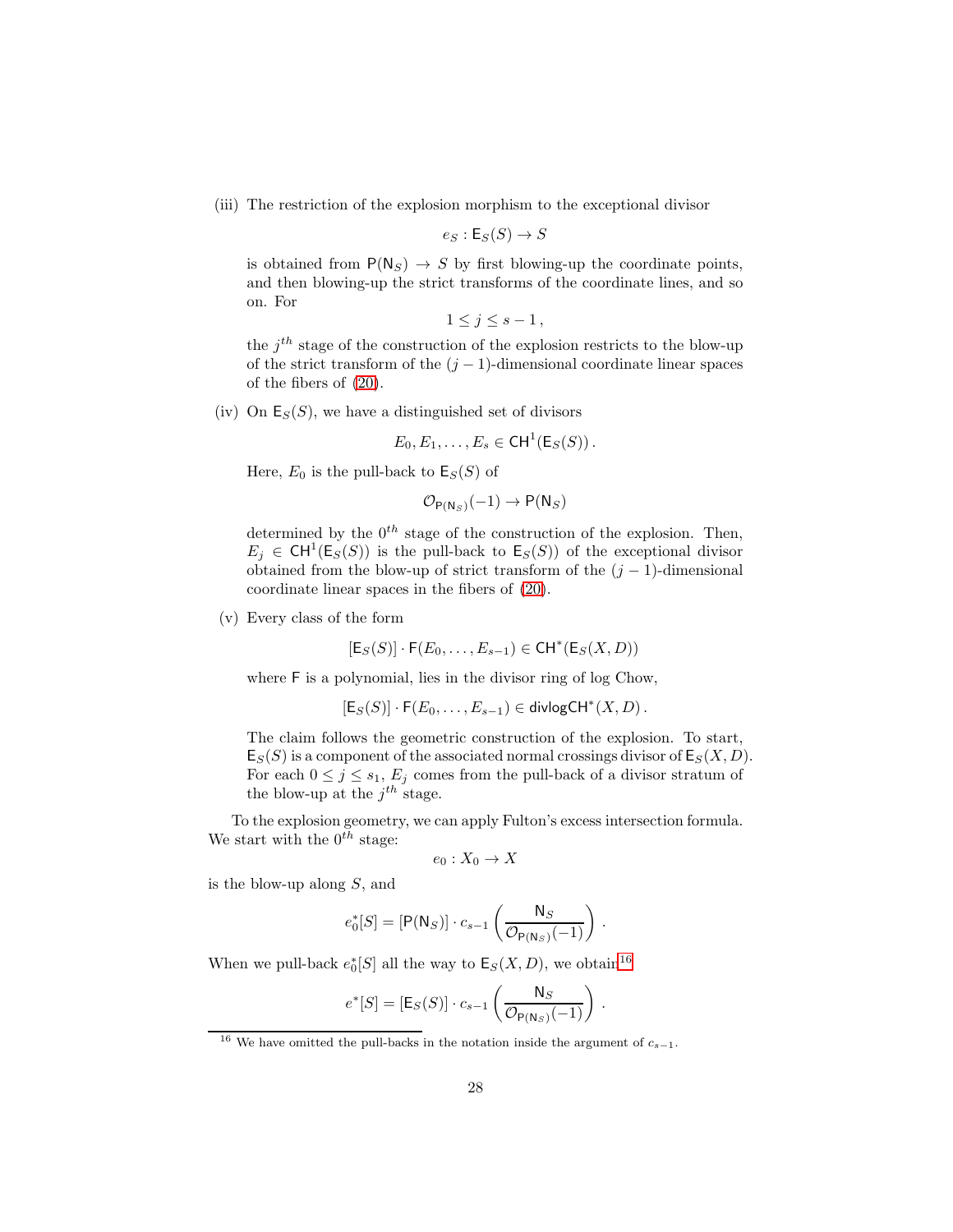By definition, we have

<span id="page-28-1"></span>
$$
c(\mathcal{O}_{\mathsf{P}(\mathsf{N}_S)}(-1)) = 1 + E_0.
$$

By property (v) above for the explosion geometry, to prove

$$
\epsilon_*[S] \in \text{divlogCH}^\star(X, D) \,, \tag{21}
$$

we need only show

<span id="page-28-0"></span>
$$
c_k(\mathsf{N}_S) = \mathsf{F}_k(E_0, \dots, E_{s-1}) \in \mathsf{CH}^k(\mathsf{E}_S(S))
$$
\n<sup>(22)</sup>

for polynomials  $\mathsf{F}_k$  for  $1 \leq k \leq s-1$ .

The claim [\(22\)](#page-28-0) is established directly by the following basic formula of the explosion geometry. For  $0 \leq j \leq s - 1$ , let

<span id="page-28-2"></span>
$$
\mathsf{L}_\mathsf{j} = \sum_{i=0}^j E_i \,.
$$

Let  $\sigma_k$  be the  $k^{th}$  elementary symmetric polynomial. Then,

$$
c_k(\mathsf{N}_S) = \sigma_k(\mathsf{L}_0, \dots, \mathsf{L}_{s-1}) \in \mathsf{CH}^k(\mathsf{E}_S(S)).
$$
\n
$$
(23)
$$

The proof of [\(21\)](#page-28-1), which establishes the base case  $P_G = 1$  of the induction, follows from formula [\(23\)](#page-28-2).

Let  $\mathsf{T} = (\mathbb{C}^*)^s$ . Let  $t_i$  denote the weight of the standard representation of the  $i<sup>th</sup>$  factor of T. To prove formula [\(23\)](#page-28-2), we consider the universal T-equivariant model where  $S \subset X$  is

$$
\mathbf{0}\in\mathbb{C}^s
$$

and the logarithmic boundary  $H \subset \mathbb{C}^s$  is the union of the s coordinate hyperplanes. Then, the T-action on

$$
e_{\mathbf{0}}:\mathsf{E}_{\mathbf{0}}(\mathbb{C}^s,H)\to\mathbf{0}
$$

has s! isolated T-fixed points naturally indexed by elements of the symmetric group  $\Sigma_s$ . The weights of the divisors

$$
\mathsf{L}_0,\ldots,\mathsf{L}_{s-1}
$$

with their canonical T-equivariant lifts at the T-fixed point  $\gamma \in \Sigma_s$  are

$$
t_{\gamma(1)}, t_{\gamma(2)}, t_{\gamma(3)}, \ldots, t_{\gamma(s)}
$$

respectively. Formula [\(23\)](#page-28-2) then follows immediately for the T-equivariant model. The general case of [\(23\)](#page-28-2) is a formal consequence.

We now will establish the induction step. Let  $S \subset X$  be a simple stratum of codimension s with monodromy group<sup>[17](#page-28-3)</sup> G of the branches of D cutting out S. We must prove

$$
[S, P_G] = \epsilon_*(P_G(c_1(N_1), \ldots, c_1(N_s))) \in \text{divlogCH}^{\star}(X, D)
$$

<span id="page-28-3"></span><sup>&</sup>lt;sup>17</sup> The geometry involved in the proof of the base case of the induction was fully symmetric with respect to the branches, so the group  $G$  did not play a role.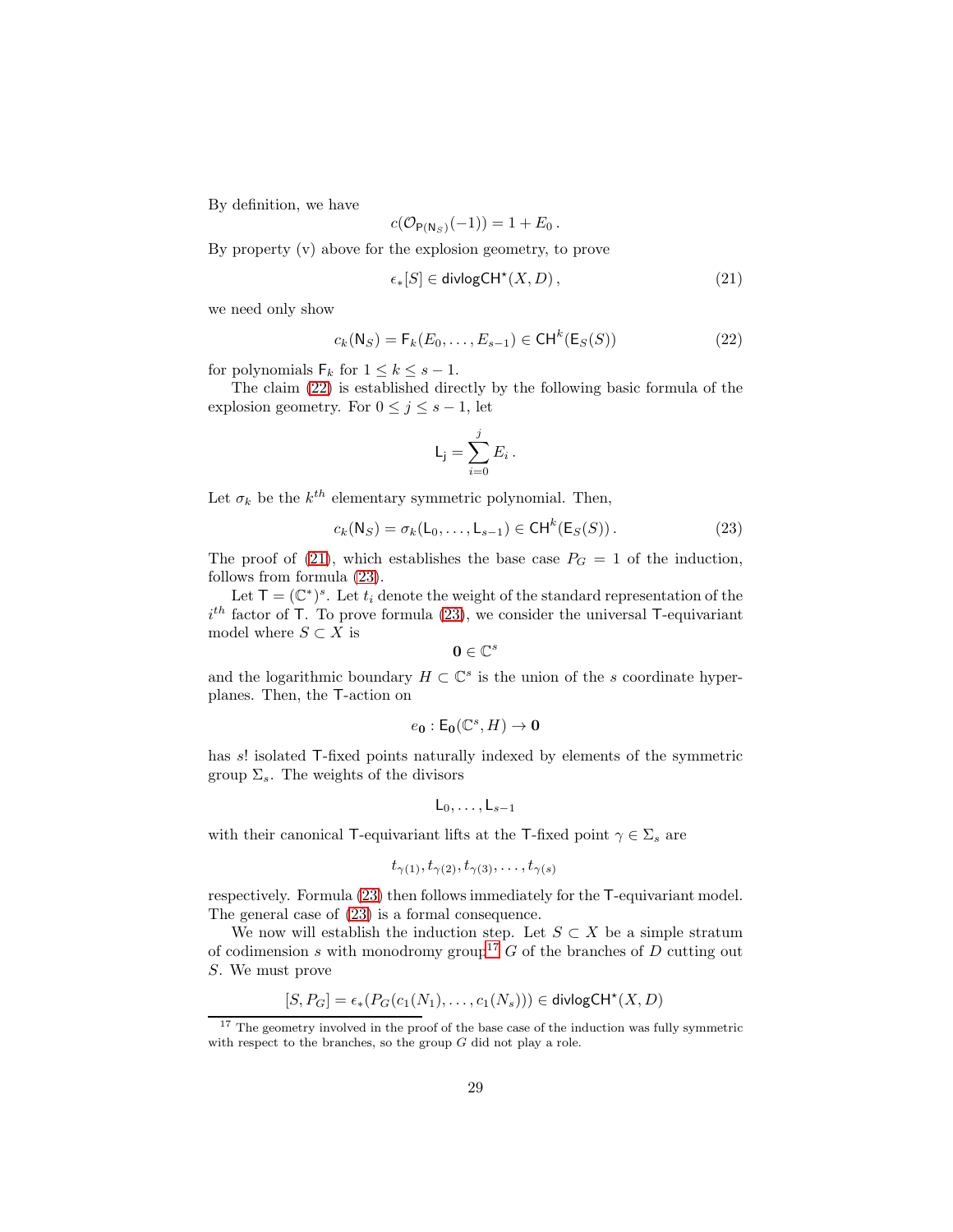for every  $G$ -invariant polynomial  $P_G$ . By induction, we assume the truth of the statement for polynomials of lower degree.

Let  $P_G$  be a G-equivariant polynomial in  $c_1(N_1), \ldots, c_1(N_s)$  of degree  $d > 0$ . We will prove a stronger property for the induction argument:

$$
\epsilon_*(P_G(c_1(N_1),\ldots,c_1(N_s))) \in \text{divlogCH}^{\star}(X,D)
$$

can be expressed as a linear combination of terms of the form

$$
\widehat{D}_1 \widehat{D}_2 \cdots \widehat{D}_d
$$

where the  $\widehat{D}_i$  are components of the logarithmic boundary of an iterated blow-up of the explosion  $E_S(X, D)$  and  $D_1$  lies over

$$
\mathsf{E}_S(S) \subset \mathsf{E}_S(X,D).
$$

Our proof of the base of the induction establishes the stronger property.

We can assume  $P_G$  is the summation<sup>[18](#page-29-0)</sup>  $M_G$  of the G-orbit of a degree d monomial M,

$$
M_G = \frac{1}{|\mathsf{Stab}(M)|} \sum_{g \in G} g(M) \, .
$$

We will study the geometry of the the exceptional divisor of the explosion

<span id="page-29-2"></span>
$$
e_S: \mathsf{E}_S(S) \to S
$$

locally over an analytic open set  $U_p \subset S$  of  $p \in S$ .

Over small enough  $U_p$ , we can separate all the branches  $B_1, \ldots, B_s$  of D which cut out  $S$ , and we can write

$$
M = c_1(N_1)^{m_1} \cdots c_1(N_s)^{m_s} = B_1^{m_1} \cdots B_s^{m_s}.
$$
 (24)

Over  $U_p$ , we can separate all the exceptional divisors of all the blow-ups in the construction of

$$
\mathsf{E}_S(S) \to \mathsf{P}(\mathsf{N}_S)
$$

explained in (iii) above. There are  $2<sup>s</sup> - 2$  such exceptional divisor in bijective correspondence to all the proper coordinate linear spaces of the fiber  $N_S|_p$  of  $N_S$  at p. We denote these  $2<sup>s</sup> - 2$  exceptional divisors by  $E_{\Lambda}$  where

<span id="page-29-1"></span>
$$
\Lambda \subset \mathsf{N}_S|_p
$$

is a proper coordinate linear space. As before, we denote the pull-back of  $\mathcal{O}_{\mathsf{P(N_S)}}(-1)$  to  $\mathsf{E}_S(S)$  by  $E_0$ .

Via the pull-back formula for  $B_i$ , we have

$$
e^*(N_i) = E_0 + \sum_{\Lambda \subset H_i} E_{\Lambda} \in \text{CH}^1(e^{-1}(U_p)), \tag{25}
$$

<span id="page-29-0"></span><sup>18</sup>The stabilizer factor occurs to correct for overcounting.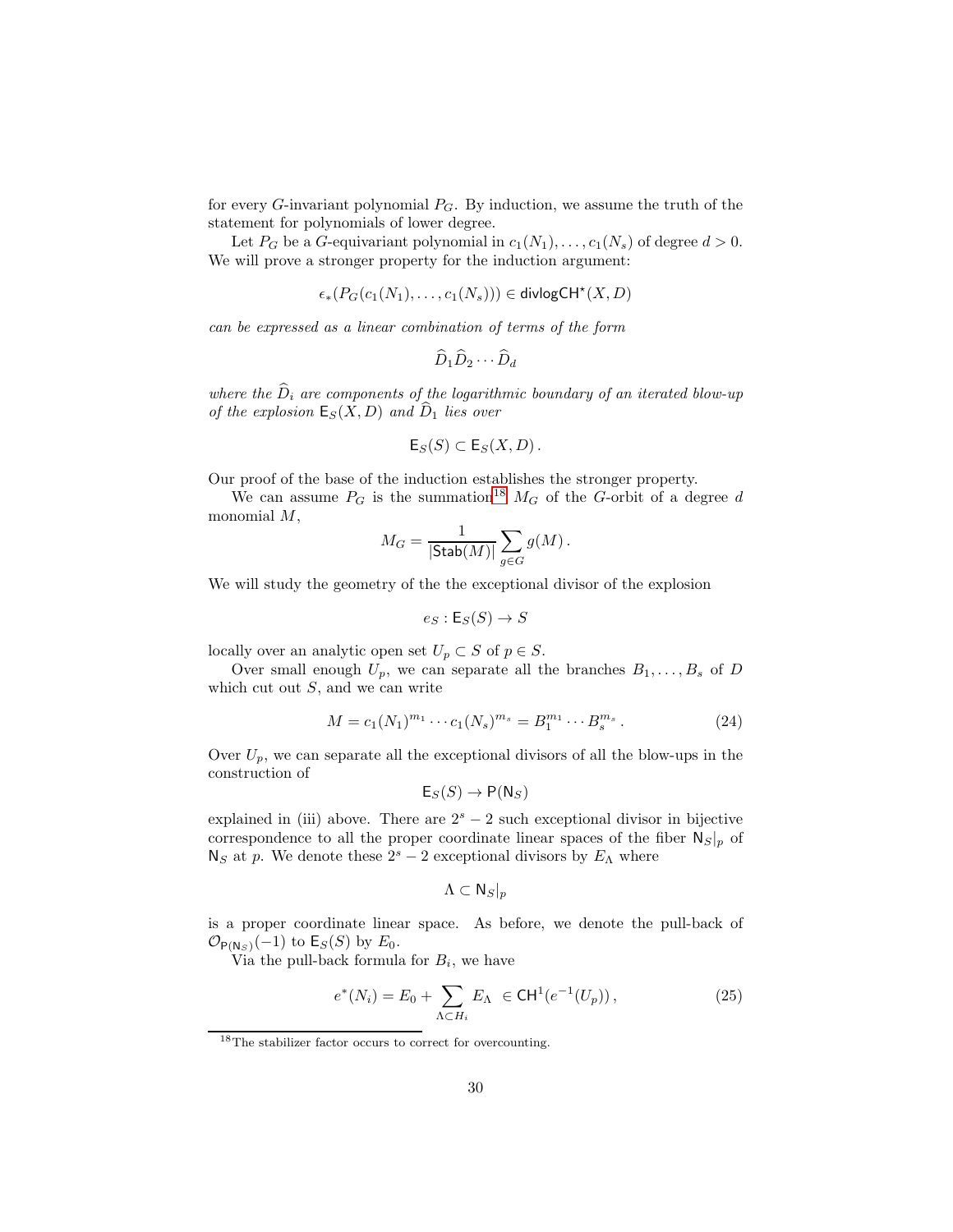where  $H_i \subset N_S|_p$  is the hyperplane associated to  $B_i$ . We now substitute formula  $(25)$  into  $(24)$  to find

$$
M\in\mathbb{Q}[E_0,\{E_{\Lambda}\}_{\Lambda}].
$$

Of course, M has degree d in the divisors  $E_0$  and  $\{E_\Lambda\}_\Lambda$ .

Let  $M^E$  be a monomial of degree d in the divisors

<span id="page-30-1"></span>
$$
E_0 \quad \text{and} \quad \{E_\Lambda\}_\Lambda \,. \tag{26}
$$

The monodromy group G acts<sup>[19](#page-30-0)</sup> canonically on the set [\(26\)](#page-30-1) leaving  $E_0$  fixed. Let

$$
M_G^E = \frac{1}{|\mathsf{Stab}(M^E)|} \sum_{g \in G} g(M^E)
$$

be the summation over the G-orbit of  $M^E$ . Since  $M_G^E$  is G-invariant,  $M_G^E$  is a well-defined class

<span id="page-30-3"></span>
$$
M_G^E \in \mathrm{CH}^d(\mathsf{E}_S(S))\,.
$$

To prove the stronger induction step, we need only  $\text{prove}^{20}$  $\text{prove}^{20}$  $\text{prove}^{20}$ 

$$
\iota_*\left(M_G^E \cdot c_{s-1}\left(\frac{\mathsf{N}_S}{\mathcal{O}_{\mathsf{P}(\mathsf{N}_S)}(-1)}\right)\right) \in \mathsf{divlogCH}^*(X, D) \tag{27}
$$

can be expressed as a linear combination of terms of the form

$$
\widehat{D}_1 \widehat{D}_2 \cdots \widehat{D}_d
$$

where the  $\hat{D}_i$  are components of the logarithmic boundary of an iterated blowup of the explosion  $\mathsf{E}_{S}(X,D)$  and  $\widehat{D}_1$  lies over  $\mathsf{E}_{S}(S)$ . To see why the claim for [\(27\)](#page-30-3) is enough, we write

$$
e^*[S, M_G] = \sum_{M_G^E} e^*[S] \cdot M_G^E
$$
  

$$
= \sum_{M_G^E} [\mathsf{E}_S(S)] \cdot c_{s-1} \left( \frac{\mathsf{N}_S}{\mathcal{O}_{\mathsf{P}(\mathsf{N}_S)}(-1)} \right) \cdot M_G^E
$$
  

$$
= \sum_{M_G^E} \iota_* \left( M_G^E \cdot c_{s-1} \left( \frac{\mathsf{N}_S}{\mathcal{O}_{\mathsf{P}(\mathsf{N}_S)}(-1)} \right) \right).
$$

The first equality is written with the understanding that  $e^*[S]$  is supported on  $E_S(S)$ .

To study  $M_G^E$ , we take a geometric approach. If  $M^E$  is just  $E_0^d$ , then  $(27)$ is already of the claimed form by our analysis in the base case. Otherwise,  $M^E$ 

$$
g(E_{\Lambda})\cap E_{\Lambda}=\emptyset.
$$

<span id="page-30-2"></span><sup>20</sup>Recall, *ι* is the inclusion  $\iota$  :  $\mathsf{E}_S(S) \to \mathsf{E}_S(X, D)$ .

<span id="page-30-0"></span><sup>&</sup>lt;sup>19</sup> The G-action on  ${E_\Lambda}_\Lambda$  preserves the dimension of  $\Lambda$ . Moreover, for a group element  $g \in G$ , if  $g(E_{\Lambda}) \neq E_{\Lambda}$ , then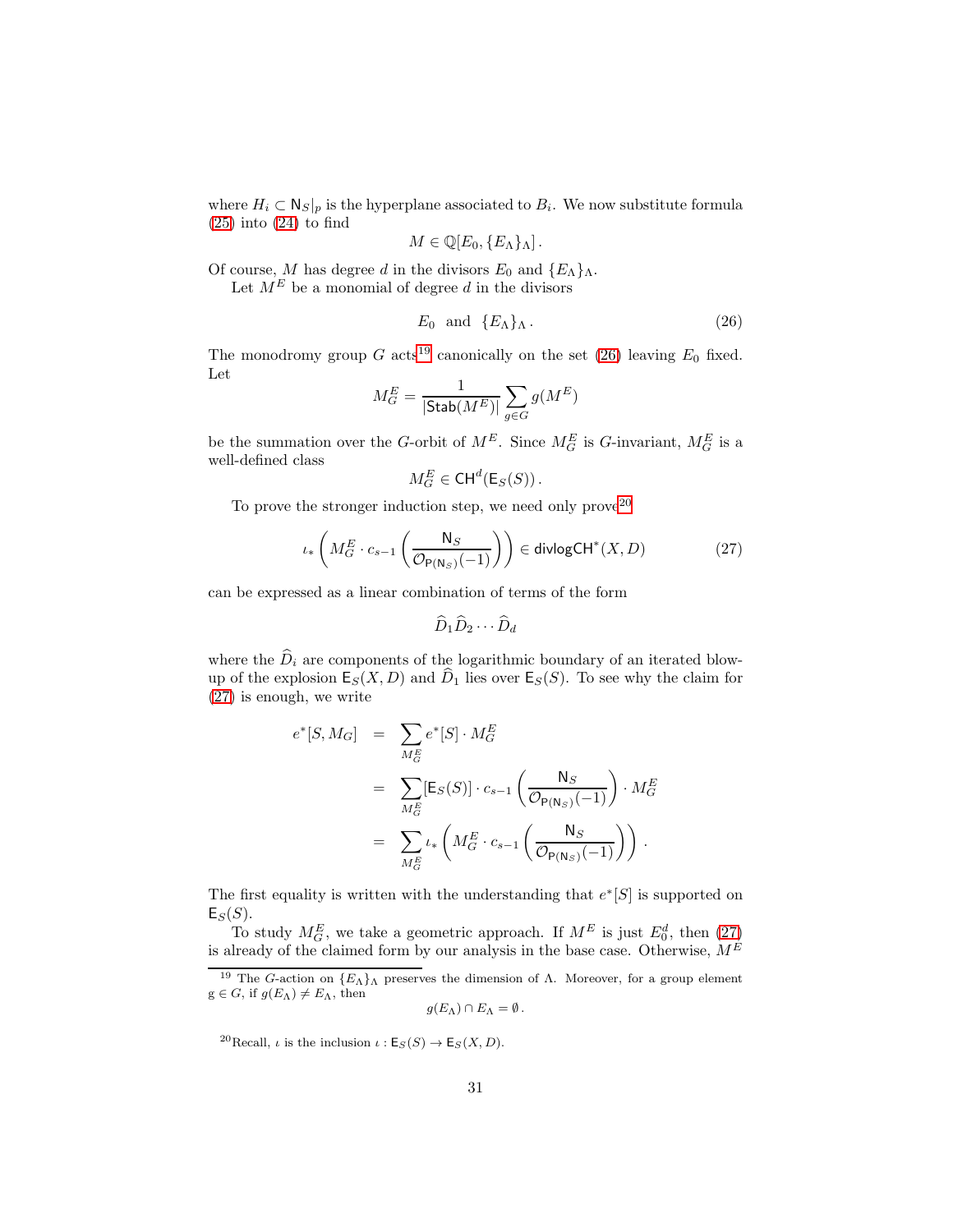has at least one factor  $E_{\Lambda}$ . Since  $\{E_{\Lambda}\}_\Lambda$  is a set of simple normal crossings divisors on  $\mathsf{E}_{S}(S)$ , we can write  $M^{E}$  (if nonzero) as

$$
M^E = E_{\Lambda_1} \cdots E_{\Lambda_t} \cdot \widetilde{M}^E,
$$

where  $\Lambda_1, \ldots, \Lambda_t$  are distinct divisors with a nonempty transverse intersection

$$
I_{U_p} = \Lambda_1 \cap \ldots \cap \Lambda_t \text{ over } U_p.
$$

Moreover, we can assume *every* divisor of the monomial  $\tilde{M}^E$  contains  $I_{U_p}$ . When the monodromy invariant  $M_G^E$  is considered, we obtain a nonsingular subvariety of  $\mathsf{E}_S(S)$  of codimension t,

$$
V \subset \mathsf{E}_S(S)
$$

which is a simple stratum of  $E_S(X, D)$ ,

$$
\epsilon^V: V \to \mathsf{E}_S(X, D).
$$

Over  $U_p$ , the subvariety V restricts to the union<sup>[21](#page-31-0)</sup> of the distinct G-translates of  $I_{U_p}$ . The crucial geometric observation is

$$
\iota_*(M_G^E) = \epsilon_*^V(\widetilde{P}) \in \mathsf{CH}^{\star}(\mathsf{E}_S(X, D)),
$$

where  $\widetilde{P}$  is defined by  $\widetilde{M}^E$  and is of degree at most  $d-1$ .

We can apply the strong induction property: the class

$$
\epsilon^V_*(\widetilde{P}) \in \text{divlogCH}^\star(X,D)
$$

can be expressed as a linear combination of terms of the form

$$
\widehat{D}_1 \widehat{D}_2 \cdots \widehat{D}_d
$$

where the  $\widehat{D}_i$  are components of the logarithmic boundary of an iterated blow-up of the explosion of V in  $E_S(X, D)$  and  $\widehat{D}_1$  lies over

$$
\mathsf{E}_V(V) \subset \mathsf{E}_S(X,D).
$$

Then, the claim

<span id="page-31-1"></span>
$$
\iota_*\left(M_G^E \cdot c_{s-1}\left(\frac{\mathsf{N}_S}{\mathcal{O}_{\mathsf{P}(\mathsf{N}_S)}(-1)}\right)\right) \in \mathsf{divlogCH}^*(X, D) \tag{28}
$$

holds by the analysis of

$$
c_{s-1}\left(\frac{\mathsf{N}_S}{\mathcal{O}_{\mathsf{P}(\mathsf{N}_S)}(-1)}\right)
$$

on  $\mathsf{E}_{S}(S)$  in the base case of the induction. Since each monomial

$$
\widehat{D}_1 \widehat{D}_2 \cdots \widehat{D}_d
$$

<span id="page-31-0"></span><sup>&</sup>lt;sup>21</sup>The distinct G-translates of  $I_{U_p}$  are disjoint, see Footnote [19.](#page-30-0)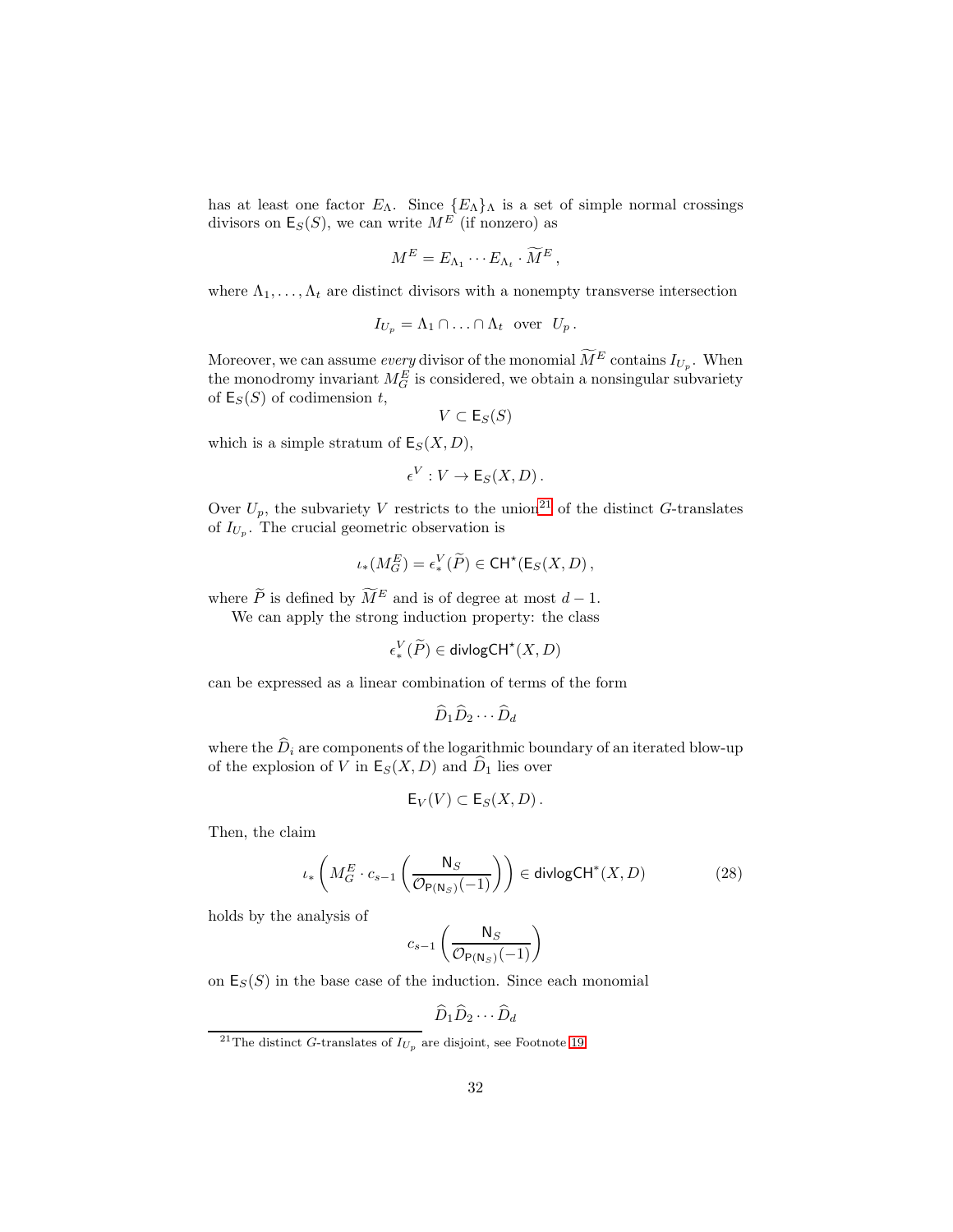of  $\epsilon_*^V(\tilde{P})$  lies over  $\mathsf{E}_V(V)$  which, in turn, lies over  $\mathsf{E}_S(S)$ , the analysis of the base case yields the desired result [\(28\)](#page-31-1).

The induction argument is complete, so we have proven Theorem [11](#page-25-1) in case S is a simple stratum of  $(X, D)$ . The general case follows by repeated application of the result for a simple stratum.

Let  $S \subset X$  be a stratum with a singular closure

$$
\overline{S}\subset X\,.
$$

The first step is to blow-up simple strata in  $\overline{S}$ ,

$$
\widehat{X} \to X \,,
$$

until the strict transform of  $\overline{S}$ ,

$$
\widehat{S}\subset\widehat{X}\,,
$$

is nonsingular. Since S is simple stratum of the blow-up  $\hat{X}$ , we can apply Theorem [11](#page-25-1) to  $S \subset X$ .

Via the blow-down map, we have

$$
\widehat{S} \to \overline{S} \, .
$$

There are two discrepancies to handle before deducing Theorem [11](#page-25-1) for normally decorated classes associated to  $S \subset X$  from the result for normally decorated classes associated to  $S \subset \hat{X}$ :

- (i) The fundamental class  $[\widehat{S}] \in \mathsf{CH}^{\star}(\widehat{X})$  is not the pull-back of  $[\overline{S}] \in \mathsf{CH}^{\star}(X)$ .
- (ii) The normal directions of  $\widehat{S} \subset \widehat{X}$  differ from the pull-backs of the normal directions of  $\overline{S} \subset X$ .

However, both discrepancies are corrected by applying the simple stratum result to the lower dimensional strata occurring in  $\hat{S} \setminus S$ .

### <span id="page-32-0"></span>5.3 Explosion geometry and barycentric subdivision

The explosion operation  $E(X, D)$  along a stratum simple  $S \subset X$ , which appeared in the proof [5.2,](#page-25-0) is an essentially combinatorial operation that has a natural interpretation in terms of the geometry of the cone complex  $C(X, D)$ .

Consider first a cone  $\sigma$  of dimension n in a lattice N, and let  $A_{\sigma}$  be the associated toric variety. Let  $\mathcal{A}_{\sigma}$  be the associated Artin fan, which is simply the stack quotient of  $A_{\sigma}$  by the corresponding dense torus  $T_{\sigma}$ . The logarithmic stratification of  $A_{\sigma}$  is precisely the stratification defined by the orbits of  $T_{\sigma}$ , and there is a bijective dimension reversing correspondence between faces of  $\sigma$  and strata. We write  $\sigma(k)$  for the k-dimensional faces of  $\sigma$  and thus the codimension k strata of  $A_{\sigma}$ .

For each face  $\tau$  of  $\sigma$ , the barycenter  $b_{\tau}$  of  $\tau$  is the sum

$$
b_{\tau} = \sum_{v_i \in \tau \cap \sigma(1)} v_i
$$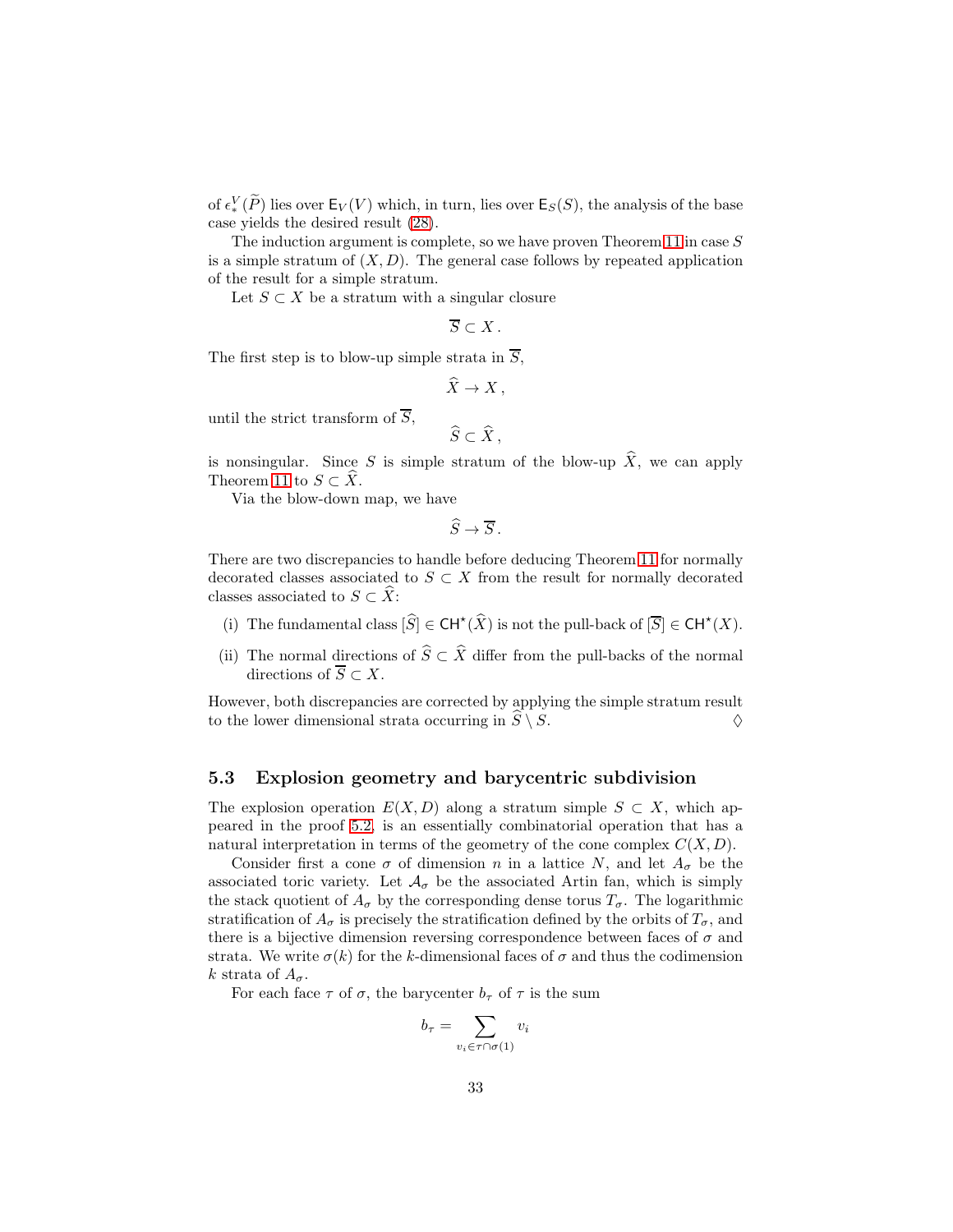of the primitive vectors along the extremal rays of  $\tau$ . For any flag

$$
\tau_0 \subset \tau_1 \subset \cdots \subset \tau_k
$$

of faces of  $\sigma$ , the barycenters  $b_{\tau_0}, \cdots, b_{\tau_k}$  span a cone. The set of all such cones, for all flags in  $\sigma$ , forms a subdivision of  $\sigma$ , which we call the *barycentric* subdivision  $\tilde{\sigma}$  of  $\sigma$ .

Alternatively, we can build the barycentric subdivision inductively: at step 1, we start with the star subdivision over the barycenter of faces in  $\sigma(n)$  (where  $\sigma$  has dimension n), then take the start subdivision over faces in  $\sigma(n-1)$ , and so on, terminating after  $n-1$  steps with  $\sigma(2)$ , after which the operation no longer has effect. We thus produce a sequence of  $n-1$  subdivisions

$$
\widetilde{\sigma} = \sigma_{n-1} \to \sigma_{n-1} \cdots \to \sigma_1 \to \sigma_0 = \sigma
$$

When  $\sigma = \mathbb{R}_{\geq 0}^n$ , which is our main case of interest, the barycentric subdivision has  $n!$  maximal cones.

The barycentric subdivision of  $\sigma$  produces a log modification

$$
\widetilde{A}_{\sigma} \to A_{\sigma} ,
$$

which is in fact a log blow-up. More precisely, we have constructed the subdivision  $A_{\sigma} \to A_{\sigma}$  as a sequence

$$
A_{\sigma} = A_{n-1} \to A_{n-2} \to \cdots A_1 \to A_0 = A_{\sigma}
$$

and the map  $A_k \to A_{k-1}$  is determined by the subdivision  $\sigma_k \to \sigma_{k-1}$ , which is the subdivision corresponding to the domains of linearity of a piecewise linear function – see [\[33\]](#page-56-8) for the construction. In the case of interest,

$$
\sigma=\mathbb{R}_{\geq 0}^n\,,
$$

the map  $A_1 \to A_0$  is the blowup of  $\mathbb{A}^n$  at the origin,  $A_2 \to A_1$  is the blowup along the strict transforms of the coordinate lines, and in general  $A_k \to A_{k-1}$ is the blowup along the strict transforms of the dimension  $k-1$  hyperplanes of  $\mathbb{A}^n$  in  $A_{k-1}$ . Thus, the barycentric subdivision of  $\mathbb{A}^n$  is precisely the explosion of  $\mathbb{A}^n$  along the origin.

The barycentric subdivision construction is clearly equivariant and therefore descends to the Artin fan  $A_{\sigma}$  of  $A_{\sigma}$ . Furthermore, the subdivision is the same on isomorphic faces of  $\sigma$  and invariant with respect to automorphisms of  $\sigma$ . Consequently, given any cone complex  $C$ , the barycentric subdivisions of individual cones glue to a global subdivision of  $C$ , and that is true even if faces of  $C$ are identified or if there is monodromy in  $C$ . Thus, for a normal crossings pair  $(X, D)$ , we can define the barycentric subdivision  $C(X, D)$  of the cone complex  $C(X, D)$ , and equivalently, a log blow-up

$$
\mathcal{A}_X\to \mathcal{A}_X
$$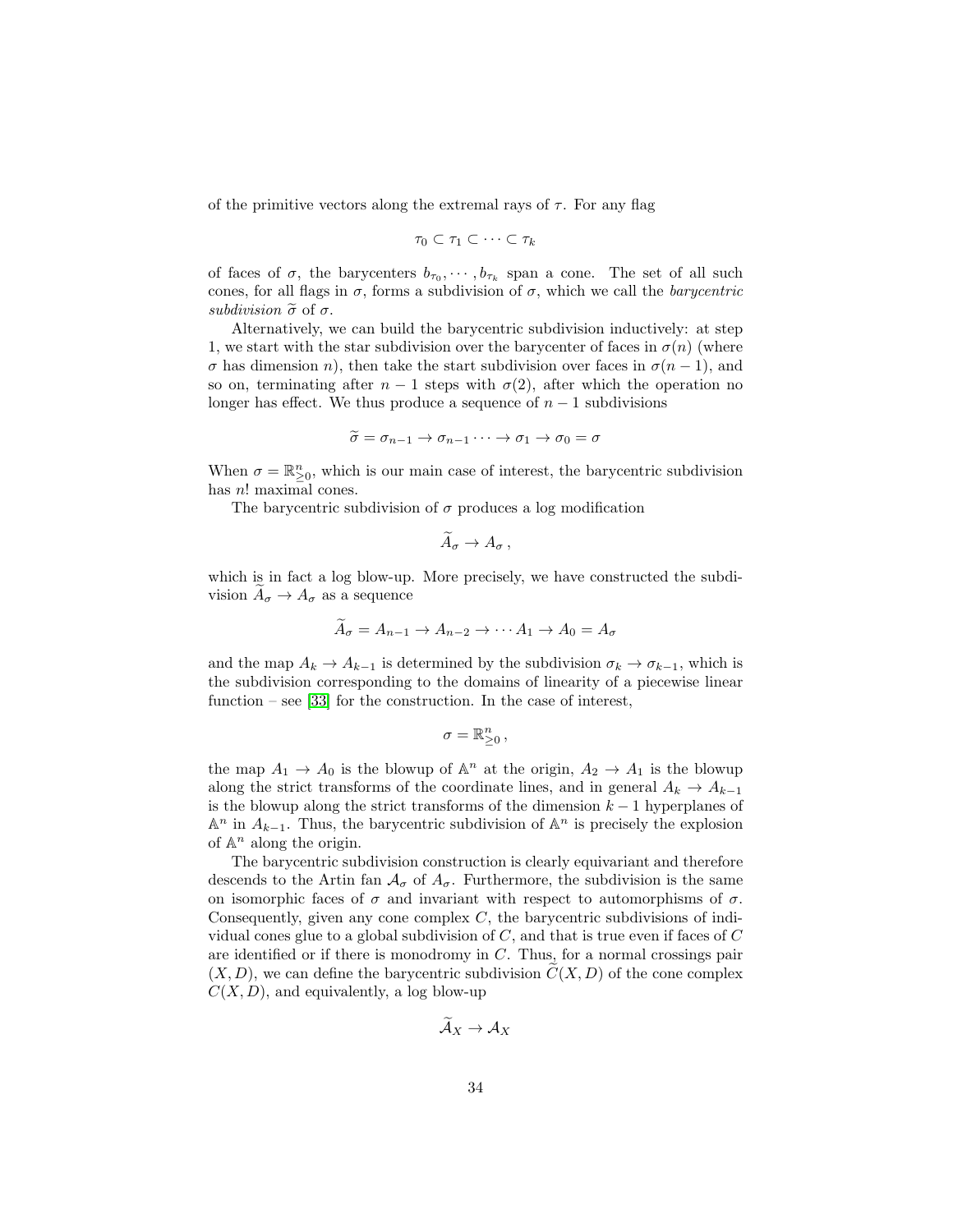of the Artin fan. We also obtain globally a log blow-up

$$
(\tilde{X}, \tilde{D}) = X \times_{\mathcal{A}_X} \tilde{\mathcal{A}}_X \to (X, D)
$$

with Artin fan is  $\mathcal{A}_{\widetilde{X}} = \mathcal{A}_X$ .

The explosion of Section [5.2](#page-25-0) is a local operation, centered along a simple stratum S. A quasi-projective stratum  $S$  (not necessarily simple) of a normal crossings pair  $(X, D)$  corresponds to a cone  $\sigma$  of  $C(X, D)$ . More precisely, the quasi-projective stratum S corresponds to the interior of  $\sigma$ , and the whole of  $\sigma$  corresponds to a canonical open set U in X that contains S as its minimal stratum. The open set U consists of the interiors of the intersections of all divisors that contain S, including  $X - D$ , regarded as the intersection of no divisors. The explosion  $\mathsf{E}_{S}(U, D|_{U})$  is well-defined.

The cone  $\sigma$  has a cover by  $\mathbb{R}^n_{\geq 0}$ , and, in general, is obtained from  $\mathbb{R}^n_{\geq 0}$  by potentially identifying faces and taking a quotient by a group  $G$ . The group  $G$ is precisely the monodromy group of the divisors  $D$  that cut out  $S$  considered in Section [5.](#page-23-0) Similarly, the Artin fan  $U$  of U is the analogous groupoid quotient of  $[\mathbb{A}^n/\mathbb{G}_m^n]$ , with S corresponding to the minimal stratum

$$
B(G_m^n \rtimes G) \subset \mathcal{U}.
$$

From the discussion of the barycentric subdivision of  $\mathbb{A}^n$ , we see that  $\mathsf{E}_S(U, D_U)$ is precisely the barycentric subdivision  $\widetilde{X} \to X$  restricted to U. We may thus view the barycentric subdivision as globalizing the explosion geometry.

If the stratum  $S$  is simple, the explosion of Section [5.2](#page-25-0) is defined over a neighborhood of  $\overline{S}$ . However, the extension no longer coincides with the barycentric subdivision. The barycentric subdivision performs additional blowups, first blowing up all minimal strata in the closure of S (and also strata around  $\overline{S}$ whose closure does not necessarily meet  $S$ ).

We illustrate the concepts discussed above through an example. Let  $(X, D)$ be a log scheme whose cone complex is the cone over an equilateral triangle, with all edges identified and with monodromy  $\mathbb{Z}/3\mathbb{Z}$ . For example, we can construct  $(X, D)$  by taking

$$
X \to B
$$

over a nonsingular base B with a non-trivial loop in  $\pi_1(B)$  to be a family with fiber  $\mathbb{A}^3$  in which the non-trivial loop cyclically permutes the coordinate hyperplanes of  $\mathbb{A}^3$ . The divisor  $D \subset X$  is then the union of these coordinate hyperplanes over B.

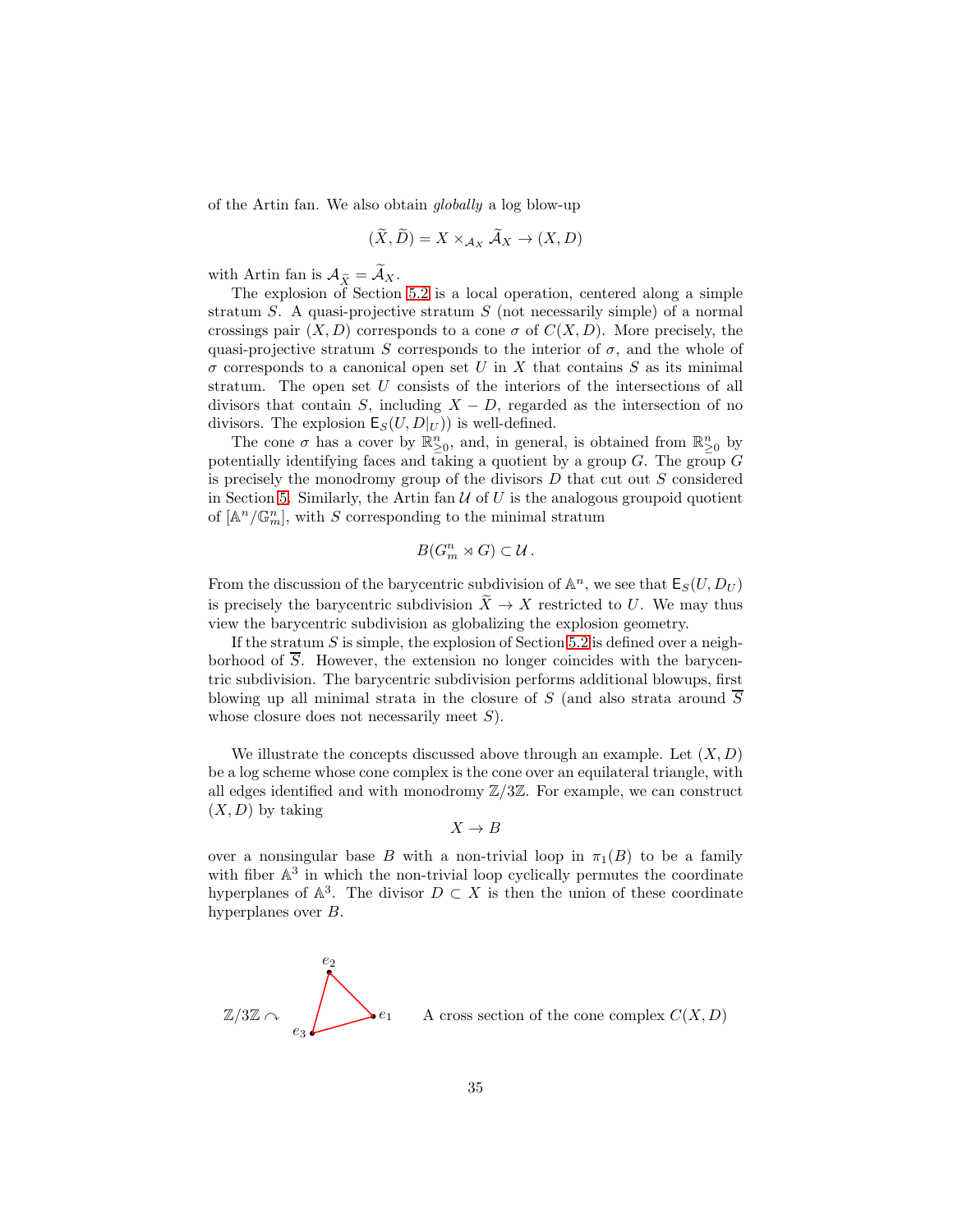The log scheme  $(X, D)$  has four strata: the open set  $X - D$ , corresponding to the empty face of the triangle (or, equivalently, the vertex of the cone over the triangle), the interior of the divisor  $D$  corresponding to the vertex

$$
e_1=e_2=e_3,
$$

the locus which is étale locally the intersection of exactly two irreducible components of D corresponding to edge

$$
\overline{e_1e_2} = \overline{e_1e_3} = \overline{e_2e_3} ,
$$

and the triple point singularity corresponding to the whole triangle. We name the strata  $Q, R, S, T$  respectively. While T is simple, S is not, since

$$
\overline{S} = S \cup T
$$

is not normal. The strata are taken bijectively to points of the Artin fan via the map

$$
\alpha:X\to \mathcal{A}_X
$$

We depict the Artin fan as four points, each isomorphic to  $B\mathbb{G}_m^k\rtimes G$  as indicated, with points drawn increasingly bigger to describe the topology (the closure contains all smaller points).

$$
B\mathbb{G}_m^3 \rtimes \mathbb{Z}/3\mathbb{Z} = \alpha(T) \qquad \qquad B\mathbb{G}_m = \alpha(R) \qquad \qquad \text{Artin fan } \mathcal{A}_X
$$

$$
B\mathbb{G}_m^2 = \alpha(S) \qquad \qquad \text{Spec}\mathbb{C} = \alpha(Q) \qquad \qquad \text{Artin fan } \mathcal{A}_X
$$

Consider the explosion of the quasi-projective stratum  $S$  depicted by the open line segment  $\overline{e_1e_2}$ . The open set U over which the explosion is defined is  $Q \cup R \cup S$ . The explosion of S is the barycentric subdivision of  $\overline{e_1e_2}$ :



However, the above explosion does not extend away from U. The blowup of  $\overline{S}$ , over an étale cover of  $X$  is depicted as



But the blow-up does not descend to  $X$  as it does not respect the face identifications/automorphisms of  $C(X, D)$ . The barycentric subdivision is depicted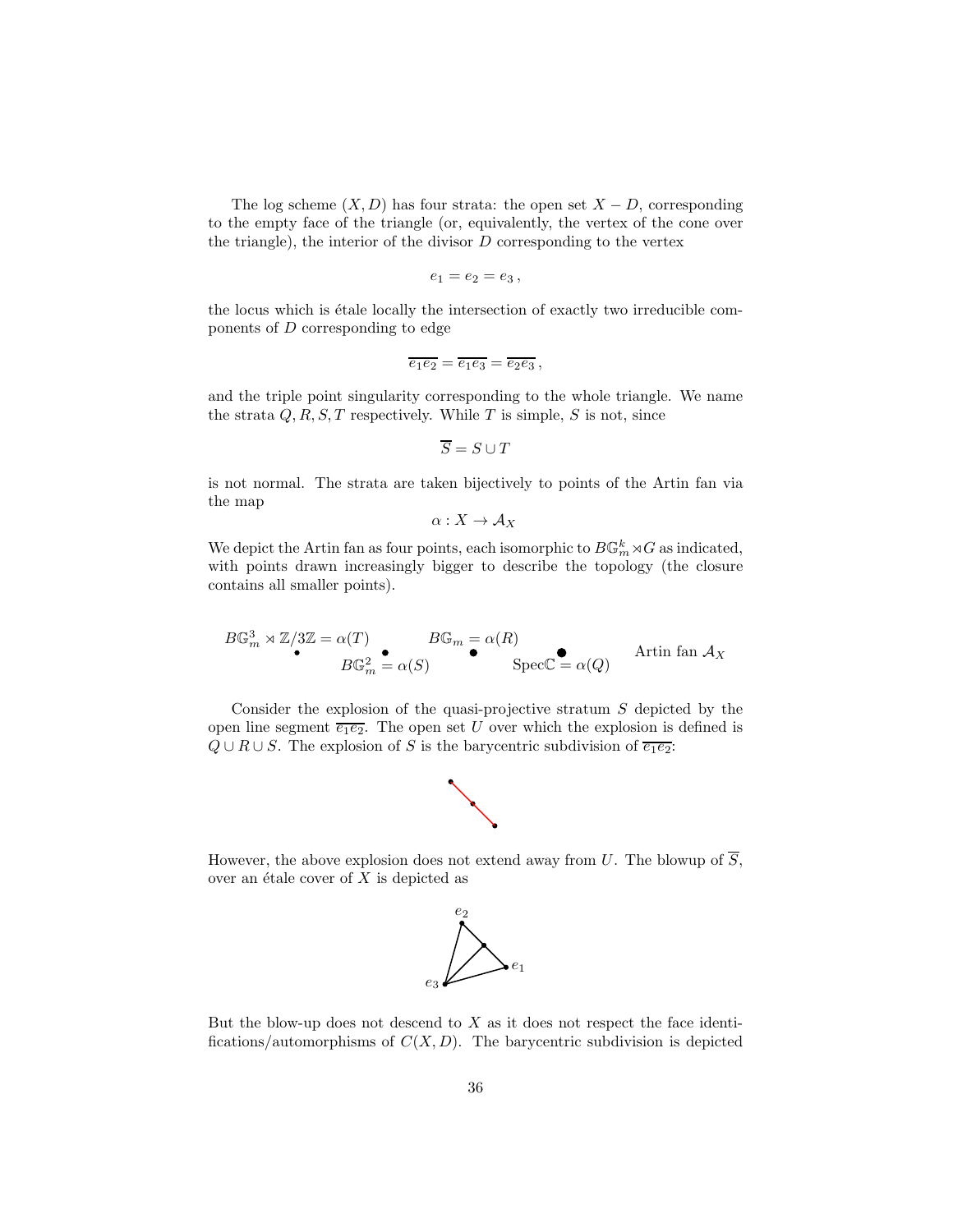

The corresponding log blow-up restricts to the explosion over  $U$ . Over  $X$ , the log blow-up is not the blow-up of  $\overline{S}$ , but the explosion of T.

#### <span id="page-36-2"></span>5.4 Tautological classes

Let  $(X, D)$  be a nonsingular variety with a normal crossings divisor. We define the logarithmic tautological ring

$$
\mathsf{R}^\star(X,D) \subset \mathsf{CH}^\star(X)
$$

to be the Q-linear subspace spanned by all normally decorated strata classes (which is easily seen to be closed under the intersection product). Theorem [11](#page-25-1) can then be written as

$$
\mathsf{R}^\star(X,D) \subset \mathsf{divlogCH}^\star(X,D)\,.
$$

The logarithmic tautological ring of  $(X, D)$  depends strongly on the divisor D. For example, if X is irreducible and  $D = \emptyset$ , then there is only one stratum and

$$
R^*(X, \emptyset) = \mathbb{Q}.
$$

For the moduli space of curves, the inclusion

$$
\mathsf{R}^{\star}(\overline{\mathcal{M}}_g, \Delta_0) \subset \mathsf{R}^{\star}(\overline{\mathcal{M}}_g, \partial \overline{\mathcal{M}}_g),
$$

is proper for  $g \geq 2$ . Furthermore, the inclusion

$$
\mathsf{R}^{\star}({\overline{\mathcal{M}}_g},\partial{\overline{\mathcal{M}}_g}) \subset \mathsf{R}^{\star}({\overline{\mathcal{M}}_g})
$$

in the standard tautological ring<sup>[22](#page-36-0)</sup> is proper for  $g \geq 3$  since  $\mathsf{R}^{\star}(\overline{\mathcal{M}}_g)$  contains  $\kappa$ and  $\psi$  classes which do not appear in the logarithmic constructions.

Let  $(X, D)$  be a nonsingular variety with a normal crossings divisor. Let

$$
\pi: \widetilde{X} \to X
$$

be a simple blow-up of  $(X, D)$ . Let  $\widetilde{D} \subset \widetilde{X}$  be the associated normal crossings divisor. We will prove the following two basic properties of logarithmic tautological rings.

as

<span id="page-36-1"></span><span id="page-36-0"></span> ${}^{22}R^{\star}(\overline{\mathcal{M}}_g)$  is definitely not equal to  $R^{\star}(\overline{\mathcal{M}}_g,\emptyset)!$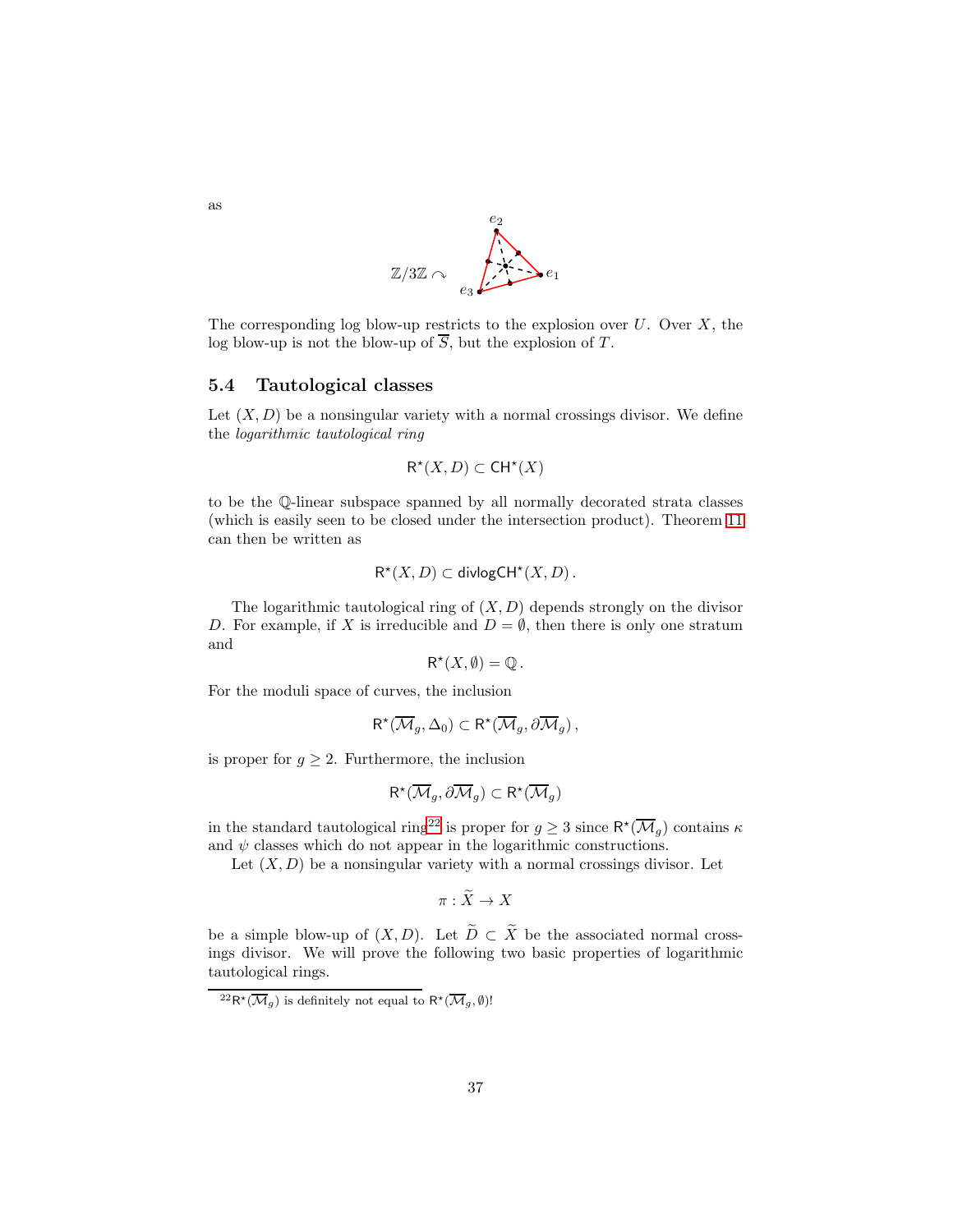Theorem 12 The pull-back

$$
\pi^*: \mathsf{R}^\star(X, D) \to \mathsf{CH}^\star(\widetilde{X})
$$

<span id="page-37-1"></span>has image in  $\mathsf{R}^*(X,D)$ .

Theorem 13 The push-forward

$$
\pi_*: \mathsf{R}^\star(\widetilde{X}, \widetilde{D}) \to \mathsf{CH}^\star(X)
$$

has image in  $\mathsf{R}^*(X,D)$ .

By Theorems [12](#page-36-1) and [13,](#page-37-1) we can simply write

$$
\pi^*: \mathsf{R}^\star(X, D) \to \mathsf{R}^\star(\widetilde{X}, \widetilde{D}), \quad \pi_*: \mathsf{R}^\star(\widetilde{X}, \widetilde{D}) \to \mathsf{R}^\star(X, D).
$$

Theorems [12](#page-36-1) and [13](#page-37-1) will proven in Section [5.6](#page-43-0) via the geometry of the Artin fan. As a consequence, we will present a more conceptual (but less constructive) proof of Theorem [11.](#page-25-1)

### <span id="page-37-0"></span>5.5 The Chow ring of the Artin fan

Let  $(X, D)$  be a nonsingular variety with a normal crossings divisor. We relate here the normally decorated strata classes of  $(X, D)$  to Chow classes on the Artin fan  $A_X$  of  $(X, D)$ . Here, since  $A_X$  is a smooth, finite type algebraic stack stratified by quotient stacks, it has well-defined Chow groups  $\mathsf{CH}^{\star}(\mathcal{A}_X)$  with an intersection product as defined in [\[35\]](#page-56-9). As we explain in Section [4.4,](#page-22-0) there is a smooth morphism to the Artin fan,

$$
\alpha:X\to \mathcal{A}_X.
$$

<span id="page-37-2"></span>Theorem 14 There is a canonical isomorphism

$$
CH^{\star}(\mathcal{A}_X) \cong PP^{\star}(C(X,D))
$$

between the Chow ring of  $A_X$  and the algebra of piecewise polynomial functions on the cone complex  $C(X, D)$ .

*Proof.* By construction, the Artin fan  $A_X$  has a presentation as a colimit

$$
\mathcal{A}_X=\varinjlim_{x\in\mathcal{S}}\mathcal{A}_x\,,
$$

where S is a finite diagram, each map  $\mathcal{A}_x$  is a stack of the form  $[\mathbb{A}^n/\mathbb{G}_m^n]$ , and all maps in the diagram are étale. First, we note that for the individual stacks  $\mathcal{A}_x = \left[\mathbb{A}^n/\mathbb{G}_m^n\right]$  we have

<span id="page-37-3"></span>
$$
\mathsf{CH}^\star([\mathbb{A}^n/\mathbb{G}_m^n]) \cong \mathsf{CH}^\star([\operatorname{Spec}(\mathbb{C})/\mathbb{G}_m^n]) \cong \mathbb{Q}[x_1,\ldots,x_n]. \tag{29}
$$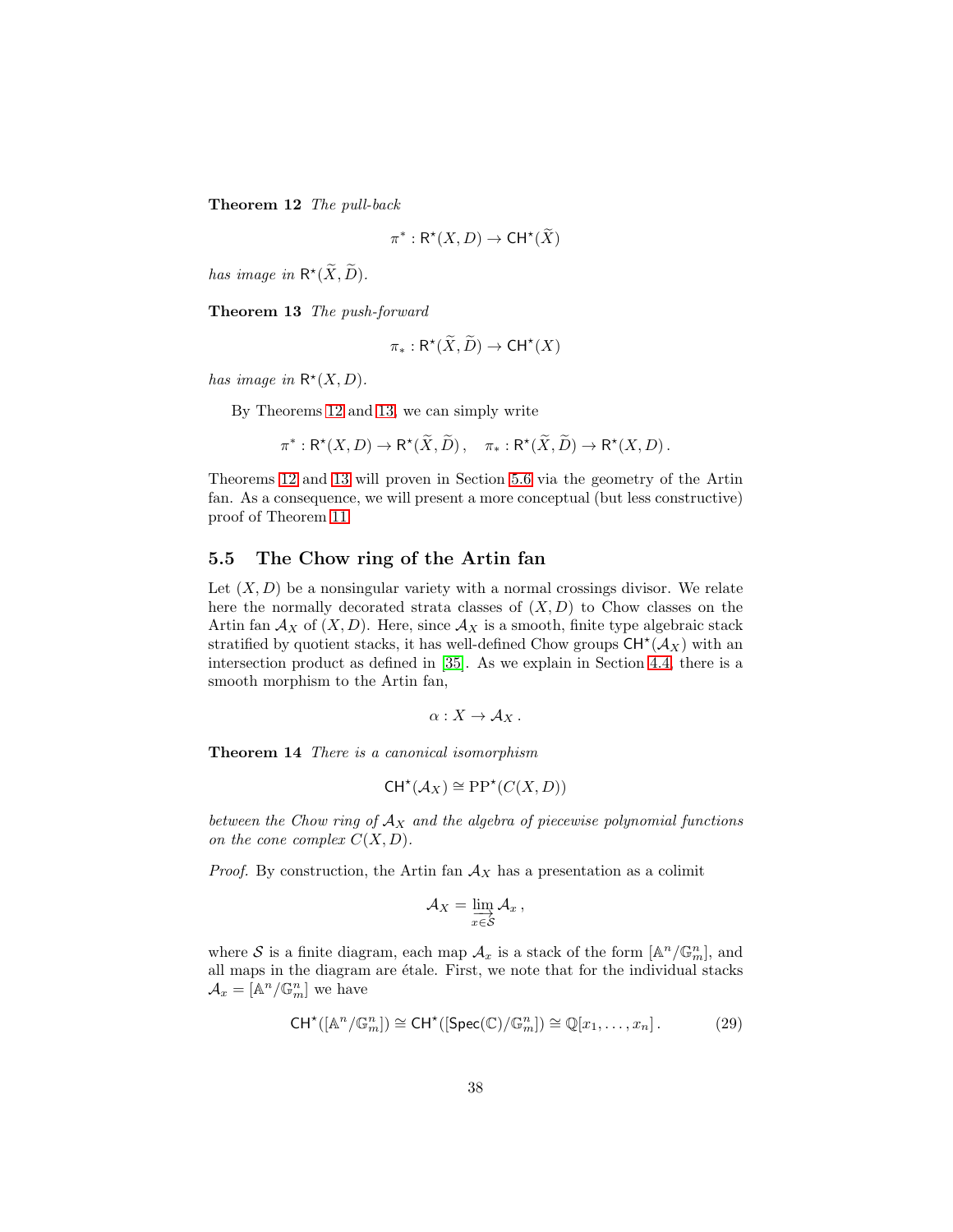The first equality is because

$$
[\mathbb{A}^n/\mathbb{G}_m^n] \to [\mathrm{Spec}(\mathbb{C})/\mathbb{G}_m^n]
$$

is a vector bundle and induces an isomorphism of Chow groups by [\[35,](#page-56-9) Theorem 2.1.12 (vi)]. The second equality is because the equivariant Chow ring of a product of tori is a polynomial algebra [\[15,](#page-55-13) Section 3.2], which can be identified with polynomials on the cone  $\sigma_{X,x}$  associated to  $\mathcal{A}_x$  (appearing in the colimit presentation of  $C(X, D)$ .

For the entire Artin fan  $A_X$ , we claim

<span id="page-38-0"></span>
$$
CH^{\star} \mathcal{A}_X = \varprojlim_{x \in \mathcal{S}} CH^{\star} \mathcal{A}_x.
$$
 (30)

If we can show equality [\(30\)](#page-38-0), then Theorem [14](#page-37-2) will follow since the result holds for each term on the right hand side by [\(29\)](#page-37-3). Piecewise polynomial functions on  $C(X, D)$  are defined by the corresponding limit presentation.

All the stacks appearing in [\(30\)](#page-38-0) are very special: they are nonsingular and have a stratification with strata isomorphic to

$$
B(\mathbb{G}_m^n\rtimes G)
$$

<span id="page-38-3"></span>with  $G$  a finite group. For the argument below, it will be more convenient to index Chow groups by the dimension of the cycles (instead of the codimension) and prove<sup>[23](#page-38-1)</sup>

$$
CH_{\star}(\mathcal{A}_X) = \varprojlim_{x \in \mathcal{S}} CH_{\star}(\mathcal{A}_x).
$$
 (31)

Let  $\mathcal C$  denote the full 2-subcategory of the 2-category of algebraic stacks with  $Ob(\mathcal{C})$  given by algebraic stacks A with a stratification by stacks of the form  $B(\mathbb{G}_m^n \rtimes G)$ , with G a finite group. Similarly, let  $\mathcal{C}^{\circ}$  be the full 2-subcategory of C with objects given by stacks of the form  $B\mathbb{G}_m^n$ . We start with a stack<sup>[24](#page-38-2)</sup>  $A_X \in \mathcal{C}$  with a colimit presentation

$$
\mathcal{A}_X = \varinjlim_{x \in \mathcal{S}} \mathcal{A}_x = \mathcal{A}_X
$$

where  $A_x \in \mathcal{C}^{\circ}$  and all maps in the diagram are étale. We will prove [\(31\)](#page-38-3) by induction on the number of strata of  $A_X$ .

Assume first that there is a unique stratum,

$$
\mathcal{A}_X=B(\mathbb{G}_m^n\rtimes G),
$$

and all maps in the diagram S are isomorphisms. Then the groupoid  $\lim_{x \in S} A_x$ is equivalent to the quotient  $B\mathbb{G}_m^n/G$ , and the statement is equivalent to

$$
\operatorname{CH}_*(B(\mathbb{G}_m^n\rtimes G))=\operatorname{CH}_*(B\mathbb{G}_m^n)^G\,,
$$

<span id="page-38-1"></span><sup>23</sup>A similar formula and computation for the Chow groups of the stack of expanded pairs appears in [\[43\]](#page-57-10).<br><sup>24</sup>The case of interest is the Artin fan  $A_X$  of X, but in the argument we allow  $A_X$  to be

<span id="page-38-2"></span>arbitrary in  $C$  in order to run the induction.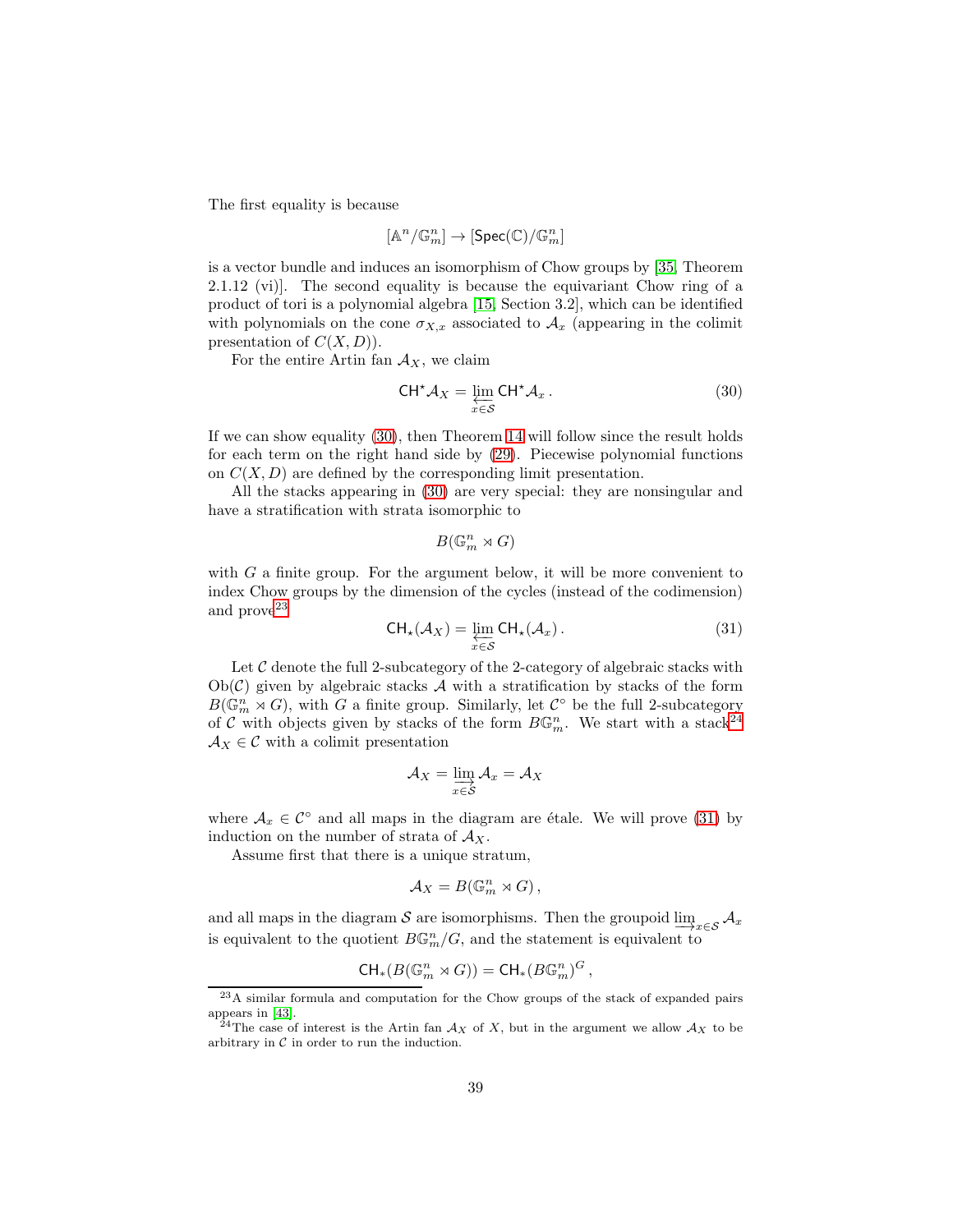which is true (see [\[6,](#page-54-7) Lemma 3.20]). In general, we pick an open stratum,  $U \in \mathcal{A}_X$ , with preimage  $U_x \in \mathcal{A}_x$ . Then, by [\[35,](#page-56-9) Proposition 4.2.1] we have an exact sequence

$$
\mathsf{CH}(U,1)\longrightarrow \mathsf{CH}(Z)\longrightarrow \mathsf{CH}(\mathcal{A}_X)\longrightarrow \mathsf{CH}(U)\longrightarrow 0
$$

with  $Z = \mathcal{A}_X - U$ . Since U is of the form  $U = B(\mathbb{G}_m^n \rtimes G)$ , we can use [\[6,](#page-54-7) Proposition 3.14, Remark 3.21] to see that

$$
CH(U,1) = CH(U) \otimes_{\mathbb{Q}} CH(\mathrm{Spec}(\mathbb{C}), 1)
$$

Then by [\[6,](#page-54-7) Remark 3.18], the connecting homomorphism  $CH(U, 1) \rightarrow CH(Z)$ vanishes. So we obtain an exact sequence

$$
0 \longrightarrow \text{CH}(Z) \longrightarrow \text{CH}(\mathcal{A}_X) \longrightarrow \text{CH}(U) \longrightarrow 0,
$$

and the same sequence holds with  $A_X$  replaced by  $A_x$ , U by  $U_x$ , and Z by  $Z_x = \mathcal{A}_x - U_x$ . As projective limits are left exact, we obtain a diagram

$$
0 \longrightarrow CH(Z) \longrightarrow CH(\mathcal{A}_X) \longrightarrow CH(U) \longrightarrow 0
$$
  
\n
$$
\downarrow \qquad \qquad \downarrow \qquad \qquad \downarrow
$$
  
\n
$$
0 \longrightarrow \underleftarrow{\lim_{x \in S} CH(Z_x) \longrightarrow \lim_{x \in S} CH(\mathcal{A}_x) \longrightarrow \lim_{x \in S} CH(U_x)}
$$

By induction, the left and right vertical arrows are isomorphisms. But the bottom row is exact as well: the composed map

$$
\operatorname{CH}(\mathcal{A}_X) \to \operatorname{CH}(\mathcal{U}) \cong \varprojlim_{x \in \mathcal{S}} \operatorname{CH}(U_x)
$$

is surjective and factors through  $\varprojlim_{x \in \mathcal{S}} \mathsf{CH}(\mathcal{A}_x)$ . Thus the map

$$
\operatorname{CH}(\mathcal{A}_X) \to \varprojlim_{x \in \mathcal{S}} \operatorname{CH}(\mathcal{A}_x)
$$

<span id="page-39-0"></span>is an isomorphism as well.  $\Diamond$ 

Theorem 15 The logarithmic tautological ring

 $R^*(X,D) \subset \mathsf{CH}^*(X)$ 

coincides with the image  $\alpha^*{\sf CH}^{\star}(\mathcal{A}_X) \subset {\sf CH}^{\star}(X)$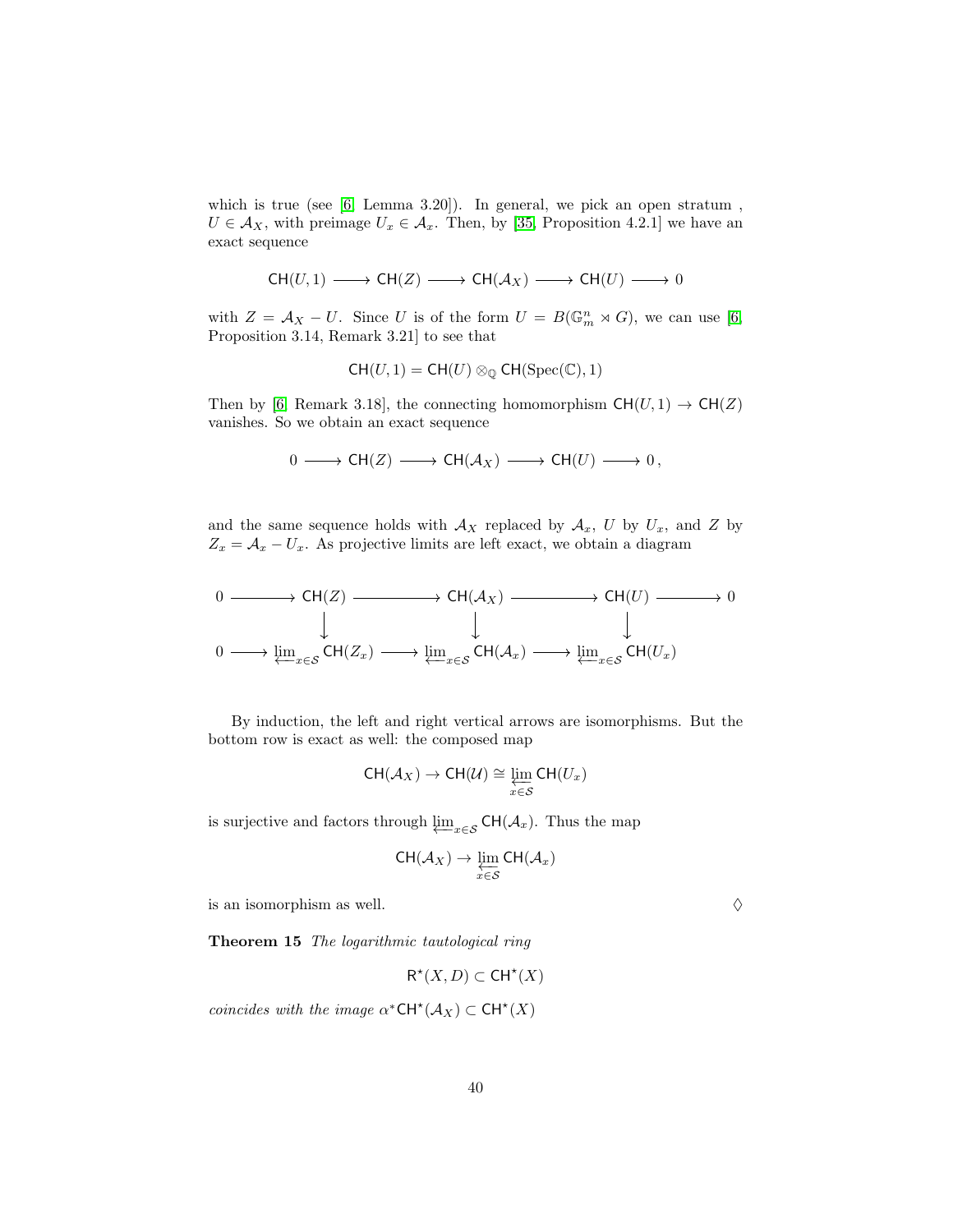*Proof.* Fix a stratum  $S \subset X$  with closure  $\overline{S} \subset X$ , and normalization

$$
\epsilon : \widetilde{S} \to \overline{S} \subset X \, .
$$

Consider the cone complex  $C(X, D)$  and the Artin fan  $\mathcal{A}_X$  of  $(X, D)$  with

$$
\alpha:X\to \mathcal{A}_X.
$$

Let  $\widetilde{P}$  be the total space of the principal G-bundle over the normalization  $\widetilde{S}$ defined by the branches of  $D$  in Section [5.1,](#page-23-1)

$$
\mu: \widetilde{P} \to \widetilde{S}, \quad \mu_X = \epsilon \circ \mu: \widetilde{P} \to X.
$$

We observe that all the relevant geometry is pulled back from the from the Artin fan  $A_X$ : the stratum S corresponds to the stratum

$$
\alpha(S) = \mathcal{S} \subset \mathcal{A}_X
$$

with closure  $\overline{S} = \alpha(\overline{S})$ . Let  $\widetilde{S}$  be the normalization of  $\overline{S}$ , and let

$$
\mu: \widetilde{\mathcal{P}} \to \widetilde{\mathcal{S}}, \quad \mu_{\mathcal{A}} = \widetilde{\mathcal{P}} \to \mathcal{A}_X
$$

be the total space of the principal G-bundle over  $\widetilde{S}$ . Then,

$$
S = \mathcal{S} \times_{\mathcal{A}_X} X \, , \, \overline{S} = \overline{\mathcal{S}} \times_{\mathcal{A}_X} X \, , \, \widetilde{S} = \widetilde{\mathcal{S}} \times_{\mathcal{A}_X} X \, , \, \widetilde{P} = \widetilde{\mathcal{P}} \times_{\mathcal{A}_X} X \, .
$$

Furthermore, since the map  $\alpha$  is smooth, we find that  $N_{\widetilde{S}/X}$  is the pullback of  $N_{\widetilde{\mathcal{S}}/\mathcal{A}_X}$ , and the splitting of  $N_{\widetilde{\mathcal{S}}/X}$  on P into line bundles is pulled back from the splitting of  $N_{\widetilde{\mathcal{S}}/\mathcal{A}_X}$  on  $\mathcal{P}$ . In other words, we have a Cartesian diagram:

$$
\begin{array}{ccc}\n\widetilde{P} & \xrightarrow{\alpha_P} & \widetilde{\mathcal{P}} \\
\downarrow^{\mu_X} & & \downarrow^{\mu_A} \\
X & \xrightarrow{\alpha} & \mathcal{A}_X \,.\n\end{array}
$$

Normally decorated strata classes on  $\overline{S}$  have the form  $\mu_{X*} \alpha^*_{P}(\gamma)$  for  $\gamma \in \mathsf{CH}^{\star}(\widetilde{\mathcal{P}})$ . As  $\alpha, \alpha_P$  are smooth,  $\mu_{X*} \alpha_P^* = \alpha^* \mu_{A*}$ . Therefore,

$$
R(X,D) \subset \alpha^*CH^*(\mathcal{A}_X).
$$

To show the reverse inclusion, we perform a barycentric subdivision on  $C(X, D)$  which, in turn, determines a map

$$
\mathcal{A}_{X'} \to \mathcal{A}_X
$$

of Artin fans, a log blow-up

$$
X' = \mathcal{A}_{X'} \times_{\mathcal{A}_X} X \to X ,
$$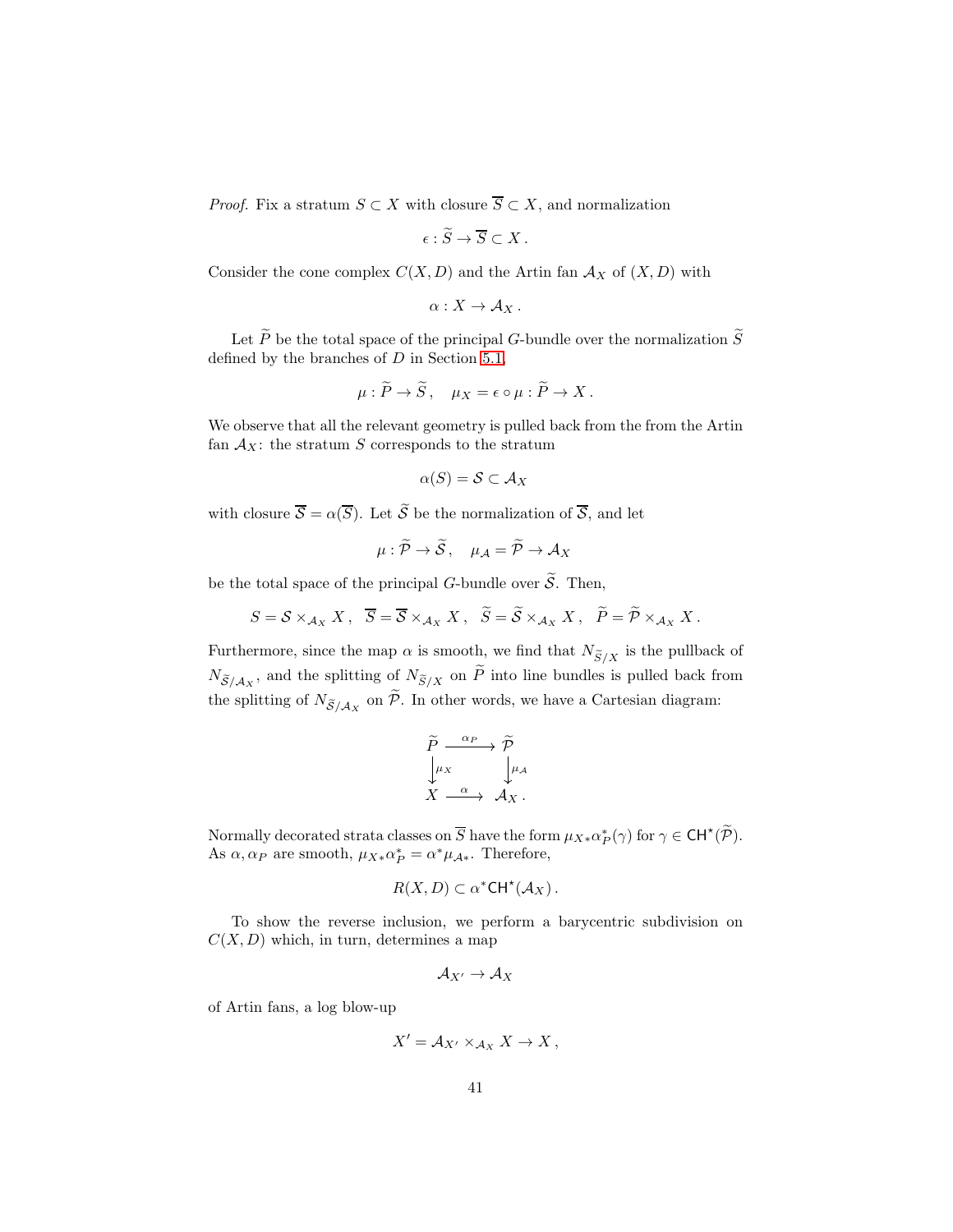and a normal crossings pair  $(X', D')$ .

Over the original quasi-projective stratum  $S \subset X$ , a stratum  $T \subset X'$  can be found which is the total space of the principal G-bundle

$$
\epsilon: T = P \to S \,,
$$

where  $G$  is the monodromy group of the branches of  $D$  which cut out  $S$ . The claim easily follows from the analysis of the explosion in Section [5.2.](#page-25-0) However,  $\overline{T}$  may not be a complete intersection of distinct components of the logarithmic boundary of  $\overline{X}$ . To achieve the complete intersection property for strata, we must iterate the subdivision.

We now take the barycentric subdivision of  $C(X', D')$  to obtain  $C(\widehat{X}, \widehat{D})$ . We obtain log blow-ups

$$
f: X = \mathcal{A}_{\widehat{X}} \times_{\mathcal{A}_X} X \to X, \quad g: \mathcal{A}_{\widehat{X}} \to \mathcal{A}_X,
$$

and we also have

$$
\widehat{\alpha} : \widehat{X} \to \mathcal{A}_{\widehat{X}}.
$$

The stratum  $T \subset X'$  lifts to

$$
T \subset \widehat{X}
$$

and is a complete intersection of logarithmic boundary divisors in  $\hat{X}$ . The same is true on the level of Artin fans: the total space of the principal G-bundle

$$
\mathcal{P} \to \mathcal{S} = \alpha(S) \subset \mathcal{A}_X
$$

is a stratum  $\mathcal{T} \subset \mathcal{A}_{\widehat{X}}$  with

$$
T = \mathcal{T} \times_{\mathcal{A}_{\widehat{X}}} \widehat{X} \,.
$$

The advantage of working with  $\widehat{X}$  is that the cone complex  $C(\widehat{X}, \widehat{D})$  is an honest rational polyhedral cone complex. As a consequence, the Chow ring

$$
CH^*(\mathcal{A}_{\widehat{X}}) \cong \mathsf{PP}(C(\widehat{X}))
$$

is particularly simple:

- CH<sup>\*</sup>( $\mathcal{A}_{\widehat{X}}$ ) is generated by CH<sup>1</sup>( $\mathcal{A}_{\widehat{X}}$ )  $\cong$  Pic( $\mathcal{A}_{\widehat{X}}$ ),
- Pic( $\mathcal{A}_{\widehat{X}}$ ) is isomorphic to the group of piecewise linear functions PL( $C(\widehat{X}, \widehat{D})$ ),
- For all strata,  $\overline{Z} \subset A_{\widehat{X}}$ ,  $CH^{\star}(\overline{Z})$  is generated by the image of

$$
\operatorname{Pic}(\mathcal{A}_{\widehat{X}}) \to \mathsf{CH}^1(\overline{\mathcal{Z}}).
$$

Let  $\gamma \in \alpha^*{\sf CH}^*({\cal A}_X)$ . We must show

$$
\gamma \in R(X,D)\,.
$$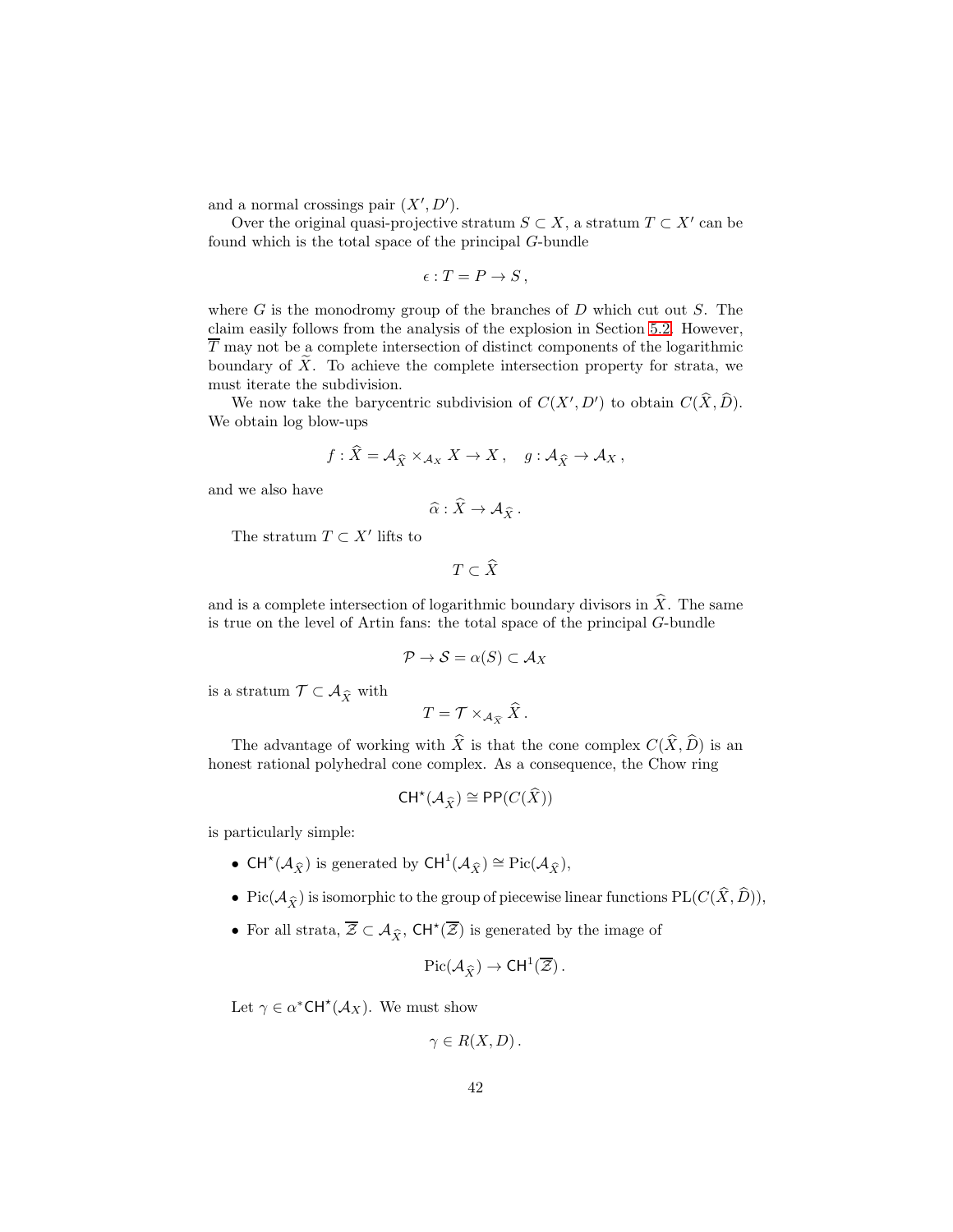We may assume that  $\gamma$  is supported on  $\overline{S}$  for some stratum  $S \subset X$ . Suppose, by induction, we have shown that every such class supported on a stratum  $\overline{S}'$ with

$$
\dim S'<\dim S
$$

is in  $R(X, D)$ . Suppose further that we can find a class  $\delta \in R(X, D)$  such that  $\gamma$  equals  $\delta$  on S. Then,

$$
\gamma - \delta \in \alpha^* \mathsf{CH}^\star(\mathcal{A}_X)
$$

supported on lower dimensional strata and therefore in  $R(X, D)$ . Therefore, we have  $\gamma \in R(X, D)$  as well.

By the induction argument, we can assume that the stratum  $S \subset X$  is closed. Consider the Cartesian diagrams

$$
\hat{X} \xrightarrow{\hat{\alpha}} \mathcal{A}_{\hat{X}}
$$
\n
$$
\downarrow f \qquad \qquad \downarrow g
$$
\n
$$
X \xrightarrow{\alpha} \mathcal{A}_{X}
$$

which restrict over  $S$  to

$$
\begin{array}{ccc}\nT & \xrightarrow{\widehat{\alpha}} & \mathcal{T} \\
\downarrow f & & \downarrow g \\
S & \xrightarrow{\alpha} & S.\n\end{array}
$$

Since  $\gamma \in \alpha^*{\sf CH}^*({\cal A}_X)$ , we have

$$
f^*(\gamma) = f^*\alpha^*(\beta) = \widehat{\alpha}^*g^*(\beta),
$$

for some  $\beta \in \mathsf{CH}^{\star}(\mathcal{A}_X)$ . Since T is a G-bundle over S, we have  $g^*(\beta)$  is a G-invariant class on  $\mathcal T$ . Suppose the codimension of S in X is k, and let

$$
f^*N_{S/X} = \bigoplus_{1}^{k} N_i
$$

be the splitting of  $N_{S/X}$ . Then, we also have

$$
g^* N_{S/\mathcal{X}} = \bigoplus_{i=1}^k \mathcal{N}_i, \quad \widehat{\alpha}^* \mathcal{N}_i = N_i.
$$

Since  $\mathcal T$  is the complete intersection of k divisors in  $\mathcal A_{\hat X}$ , we have

$$
\mathcal{T} \cong B\mathbb{G}_m^k \text{ and } \mathsf{CH}^{\star}(\mathcal{T}) = \mathbb{Q}[x_1, \cdots, x_k].
$$

The basis elements  $x_i$  of  $CH^*(\mathcal{T})$  are precisely the Chern classes of the line bundles  $\mathcal{N}_i$ . Therefore  $g^*(\beta)$  is a G-invariant polynomial in the Chern classes of  $\mathcal{N}_i$  and

$$
f^*(\gamma) = \widehat{\alpha}^* g^*(\beta) \,,
$$

so  $\gamma$  is precisely a normally decorated stratum class as desired.  $\diamond$ 

Theorem [15](#page-39-0) immediately implies that  $\mathsf{R}^*(X,D) \subset \mathsf{CH}^*(X)$  is closed under the intersection product (a claim which was left to the reader in Section [5.4\)](#page-36-2). We can also provide a second proof of Theorem [11](#page-25-1) based on the above study of the Artin fan.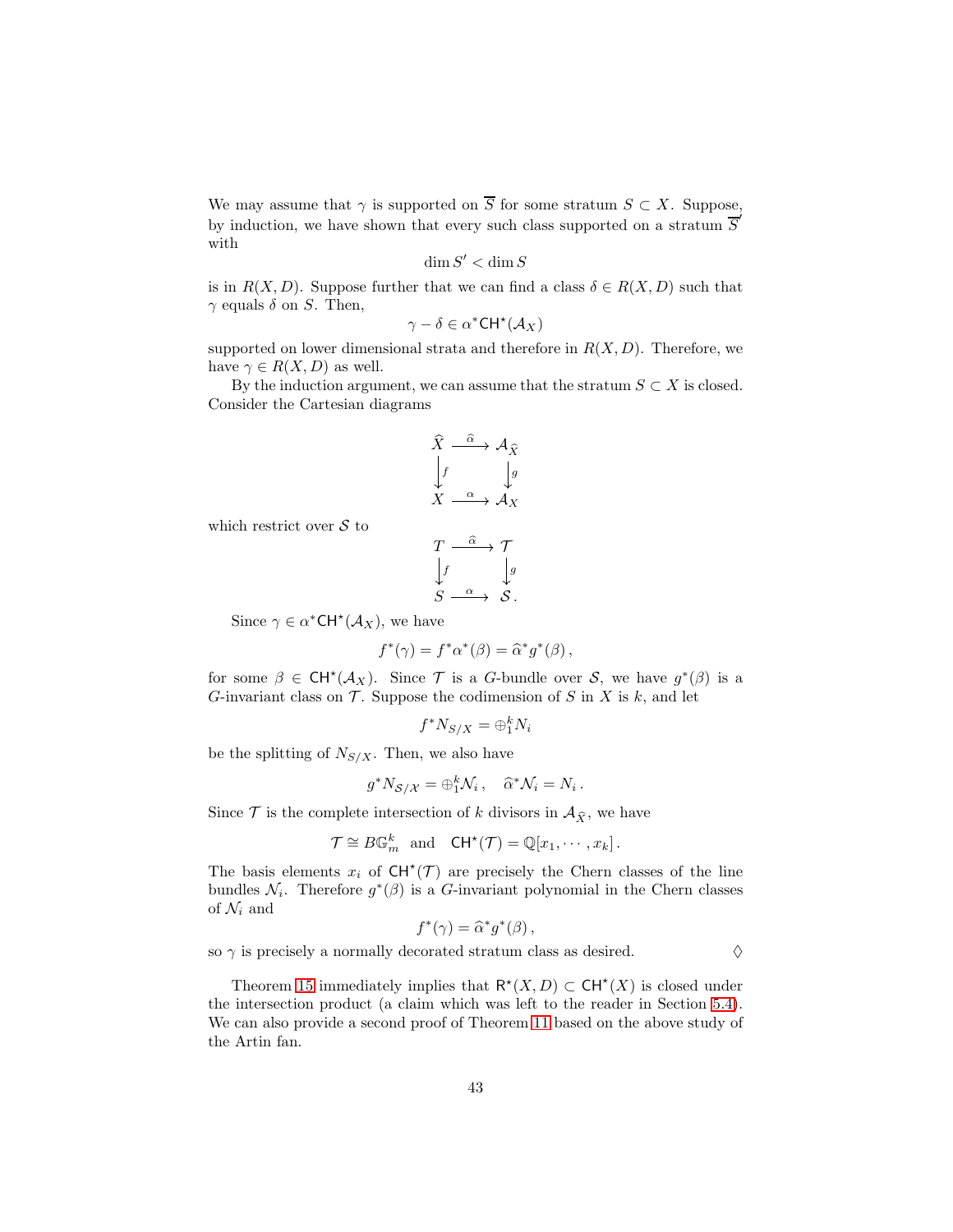Corollary 16 We have  $\mathsf{R}^{\star}(X,D) \subset \mathsf{divlogCH}^{\star}(X,D)$ .

*Proof.* Let  $(\widehat{X}, \widehat{D})$  be the log blow-up corresponding to the double barycentric subdivision,

$$
\hat{X} \xrightarrow{\hat{\alpha}} \mathcal{A}_{\hat{X}}
$$
\n
$$
\downarrow f \qquad \qquad \downarrow g
$$
\n
$$
X \xrightarrow{\alpha} \mathcal{A}_{X}.
$$

Let  $\gamma \in \mathsf{R}^*(X,D)$ . By Theorem [15,](#page-39-0)  $\gamma \in \alpha^*{\sf CH}^*(\mathcal{A}_X)$  and therefore

$$
f^*(\gamma) \in \widehat{\alpha}^*{\mathrm{CH}}^{\star}({\mathcal{A}}_{\widehat{X}})\,.
$$

Since  $CH^*(\mathcal{A}_{\widehat{X}})$  is generated by divisors, we have  $f^*(\gamma) \in \text{div}CH^*(\widehat{X})$ .  $\diamond$ 

The proof of Theorem [15](#page-39-0) immediately yields a finer statement:  $\mathsf{R}^*(X,D)$ lies in the subalgebra generated by logarithmic divisors of the log blow-up associated to the second barycentric subdivision of the Artin fan of  $(X, D)$ . In fact, very little of the double barycentric subdivision is needed. A closer analysis of the proof of Theorem [15](#page-39-0) yields an even finer statement:  $\mathsf{R}^{\star}(X,D)$  lies in the subalgebra generated by logarithmic divisors of any log modification  $(X, D)$  of  $(X, D)$  for which  $\widetilde{X}$  is nonsingular and the cone complex  $C(\widetilde{X}, \widetilde{D})$  is the cone over a simplicial complex: each cone in  $C(\tilde{X}, \tilde{D})$  is the cone over a simplex, and the intersection of any two cones in  $C(\widetilde{X}, \widetilde{D})$  is a face of each<sup>[25](#page-43-1)</sup>. Geometrically, the simplicial condition implies that the irreducible components of  $\tilde{D}$  are nonsingular and that the closures of strata of  $(X, \tilde{D})$  are complete intersections of irreducible components of  $\overline{D}$ . The barycentric subdivision of any normal crossings pair  $(X, D)$  is always a cone over a simplicial complex, but for any given example, a much more efficient choice  $(X, \tilde{D})$  may be available.

## <span id="page-43-0"></span>5.6 Proofs of Theorems [12](#page-36-1) and [13](#page-37-1)

Fix a normal crossings pair  $(X, D)$  with Artin fan  $\mathcal{A}_X$  and map

$$
\alpha:X\to \mathcal{A}_X.
$$

Consider an arbitrary smooth log modification

$$
f: X \to X
$$

necessarily of the form  $(\widetilde{X}, \widetilde{D})$  with an associated map

$$
\widetilde{\alpha}: X \to \mathcal{A}_{\widetilde{X}}.
$$

<span id="page-43-1"></span><sup>&</sup>lt;sup>25</sup>Equivalently,  $C(\tilde{X}, \tilde{D})$  can be piecewise-linearly embedded in a vector space.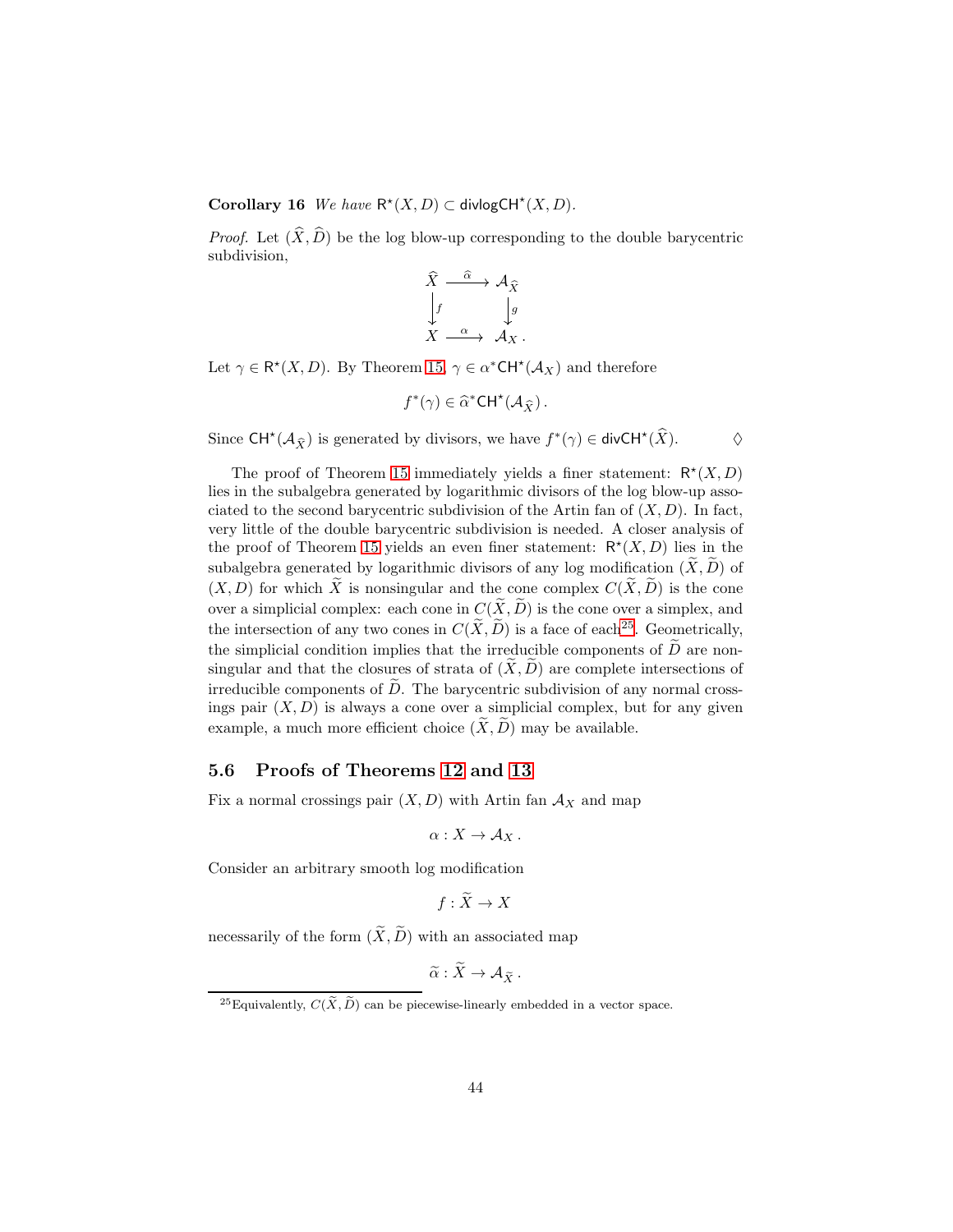As in the proof of Theorem [15,](#page-39-0) we have a Cartesian diagram

$$
\begin{array}{ccc}\n\widetilde{X} & \xrightarrow{\widetilde{\alpha}} & \mathcal{A}_{\widetilde{X}} \\
\downarrow f & & \downarrow g \\
X & \xrightarrow{\alpha} & \mathcal{A}_{X}\n\end{array}.
$$

By Theorem [15,](#page-39-0)

$$
\mathsf{R}^{\star}(X,D) = \alpha^{\star} \mathsf{CH}^{\star}(\mathcal{A}_X) \quad \text{and} \quad \mathsf{R}^{\star}(\widetilde{X},\widetilde{D}) = \widetilde{\alpha}^{\star} \mathsf{CH}^{\star}(\mathcal{A}_{\widetilde{X}}).
$$

Since  $f_*\widetilde{\alpha}^*(\widetilde{\delta}) = \alpha^* g_*(\widetilde{\delta})$ , we have  $2^6$ 

$$
f_*\mathsf{R}^{\star}(\widetilde{X},\widetilde{D})=\mathsf{R}^{\star}(X,D)\,.
$$

Similarly, since and  $f^*\alpha^*(\delta) = \tilde{\alpha}^*g^*(\delta)$ , we have  $f^*R^*(X, D) \subset R^*(\tilde{X}, \tilde{D})$ .  $\diamond$ 

# <span id="page-44-0"></span>6 Pixton's formula for  $\lambda_g \in \mathsf{CH}^{\star}(\overline{\mathcal M}_g)$

### 6.1 Strata

Pixton's formula for the double ramification cycle  $\text{DR}_{g,A} \in \text{CH}^g(\overline{\mathcal{M}}_{g,n})$  is expressed as a sum over strata of  $(\overline{\mathcal{M}}_{g,n}, \partial \overline{\mathcal{M}}_{g,n})$  indexed by the set  $\mathsf{G}_{g,n}$  of stable graphs. We present here Pixton's formula with an emphasis on the special case

$$
\mathsf{DR}_{g,\emptyset} = (-1)^g \lambda_g \in \mathsf{CH}^g(\overline{\mathcal{M}}_g).
$$

We refer the reader to [\[31,](#page-56-3) [46\]](#page-57-2) for a more detailed discussion about double ramification cycles, stable graphs, Pixton's formula, and the relation to classical Abel-Jacobi theory.

#### 6.2 Weightings

Let  $A = (a_1, \ldots, a_n) \in \mathbb{Z}^n$  satisfy  $\sum_{i=1}^n a_i = 0$ . Let

$$
\Gamma\in\mathsf{G}_{g,n}
$$

be a stable graph<sup>[27](#page-44-2)</sup> of genus g with n legs. A weighting of  $\Gamma$  is a function on the set of half-edges,

$$
w: H(\Gamma) \to \mathbb{Z},
$$

which satisfies the following three properties:

(i)  $\forall h_i \in L(\Gamma)$ , corresponding to the marking  $i \in \{1, \ldots, n\}$ ,

$$
w(h_i)=a_i ,
$$

<span id="page-44-1"></span> $^{26}\mathrm{We}$  conclude equality instead of inclusion since  $g_\ast$  is surjective.

<span id="page-44-2"></span> $^{27}$ Here and in Pixton's formula in Section [6.3,](#page-45-0) we follow the notation of [\[31,](#page-56-3) Sections 0.3 and 0.4]. The factors of 2 are treated equivalently but slightly differently in [\[5,](#page-54-8) [32\]](#page-56-10).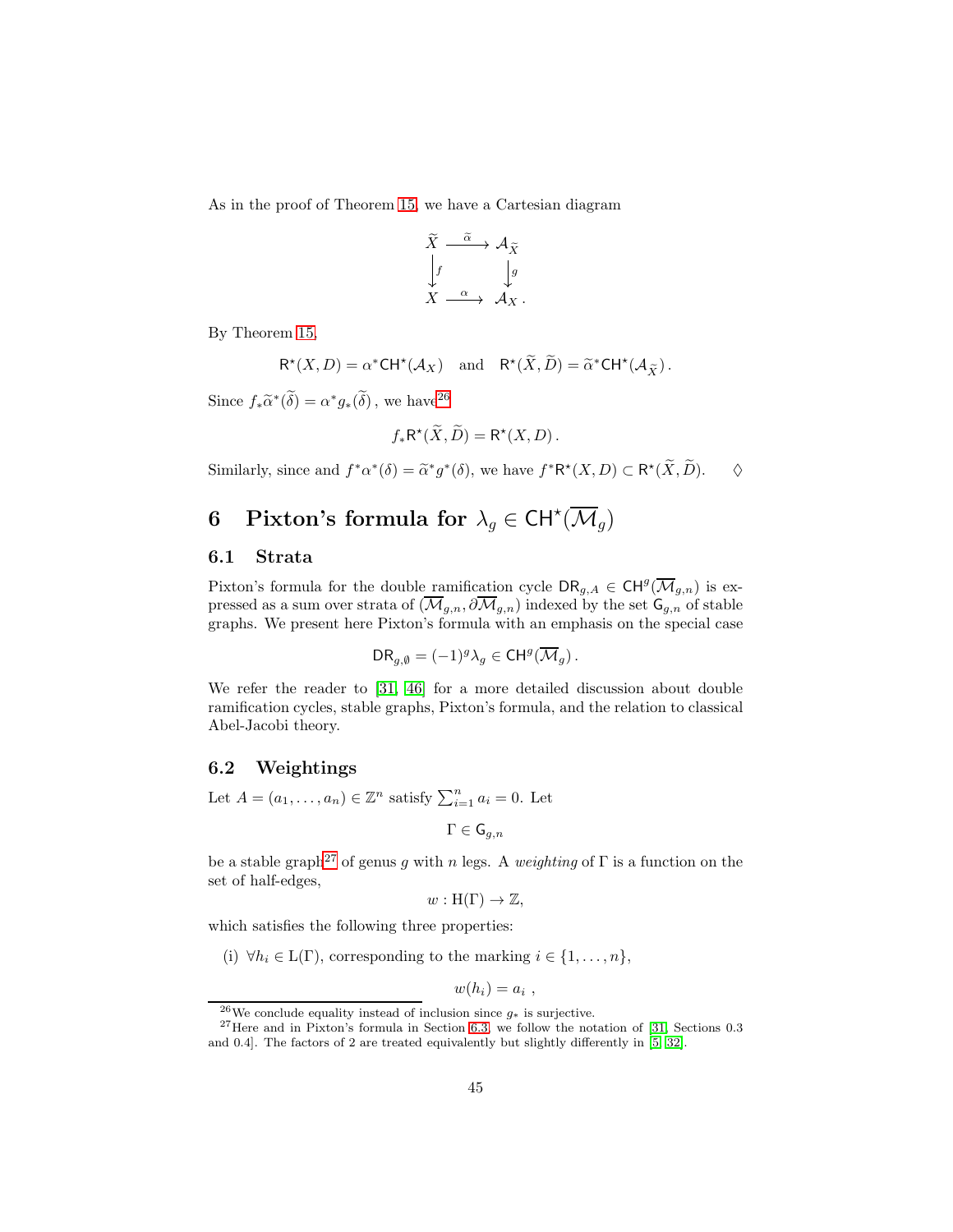(ii)  $\forall e \in E(\Gamma)$ , corresponding to two half-edges  $h, h' \in H(\Gamma)$ ,

$$
w(h) + w(h') = 0,
$$

(iii)  $\forall v \in V(\Gamma)$ ,

$$
\sum_{v(h)=v} w(h) = 0,
$$

where the sum is taken over all  $n(v)$  half-edges incident to v.

In the case  $A = \emptyset$ , the set of half-edges H(Γ) has no legs  $(n = 0)$ . Let r be a positive integer. A weighting mod r of  $\Gamma$  is a function,

$$
w: H(\Gamma) \to \{0, \ldots, r-1\},\
$$

which satisfies exactly properties (i-iii) above, but with the equalities replaced, in each case, by the condition of *congruence mod r*. The set  $W_{\Gamma,r}$  is finite, with cardinality  $r^{h^1(\Gamma)}$ .

### <span id="page-45-0"></span>6.3 Formula for double ramification cycles

Let  $A = (a_1, \ldots, a_n) \in \mathbb{Z}^n$  satisfy  $\sum_{i=1}^n a_i = 0$ . Let r be a positive integer. We denote by

<span id="page-45-2"></span>
$$
\mathsf{P}_g^{d,r}(A) \in R^d(\overline{\mathcal{M}}_{g,n})
$$

the degree d component of the tautological class

$$
\sum_{\Gamma \in \mathsf{G}_{g,n}} \sum_{w \in \mathsf{W}_{\Gamma,r}} \frac{1}{|\mathrm{Aut}(\Gamma)|} \frac{1}{r^{h^1(\Gamma)}} \, \xi_{\Gamma*} \left[ \prod_{i=1}^n \exp(a_i^2 \psi_{h_i}) \cdot \frac{\prod_{i=1}^n \exp(a_i^2 \psi_{h_i})}{\psi_h + \psi_{h'}} \right]. \tag{32}
$$

in  $R^*(\overline{\mathcal{M}}_{g,n}).$ 

<span id="page-45-1"></span>The following fundamental polynomiality property of  $P_g^{d,r}(A)$  has been proven by Pixton, see [\[31,](#page-56-3) Appendix].

Proposition 17 (Pixton) For fixed g, A, and d, the class

$$
\mathsf{P}_g^{d,r}(A) \in R^d(\overline{\mathcal{M}}_{g,n})
$$

is polynomial in  $r$  (for all sufficiently large  $r$ ).

We denote by  $P_g^d(A)$  the value at  $r = 0$  of the polynomial associated to  $\mathsf{P}_{g}^{d,r}(A)$  by Proposition [17.](#page-45-1) In other words,  $\mathsf{P}_{g}^{d}(A)$  is the *constant* term of the associated polynomial in r. Pixton's formula for double ramification cycles is

$$
\mathsf{DR}_{g,A} = 2^{-g} \,\mathsf{P}^g_g(A) \, \in \mathsf{CH}^g(\overline{\mathcal{M}}_{g,n})\,.
$$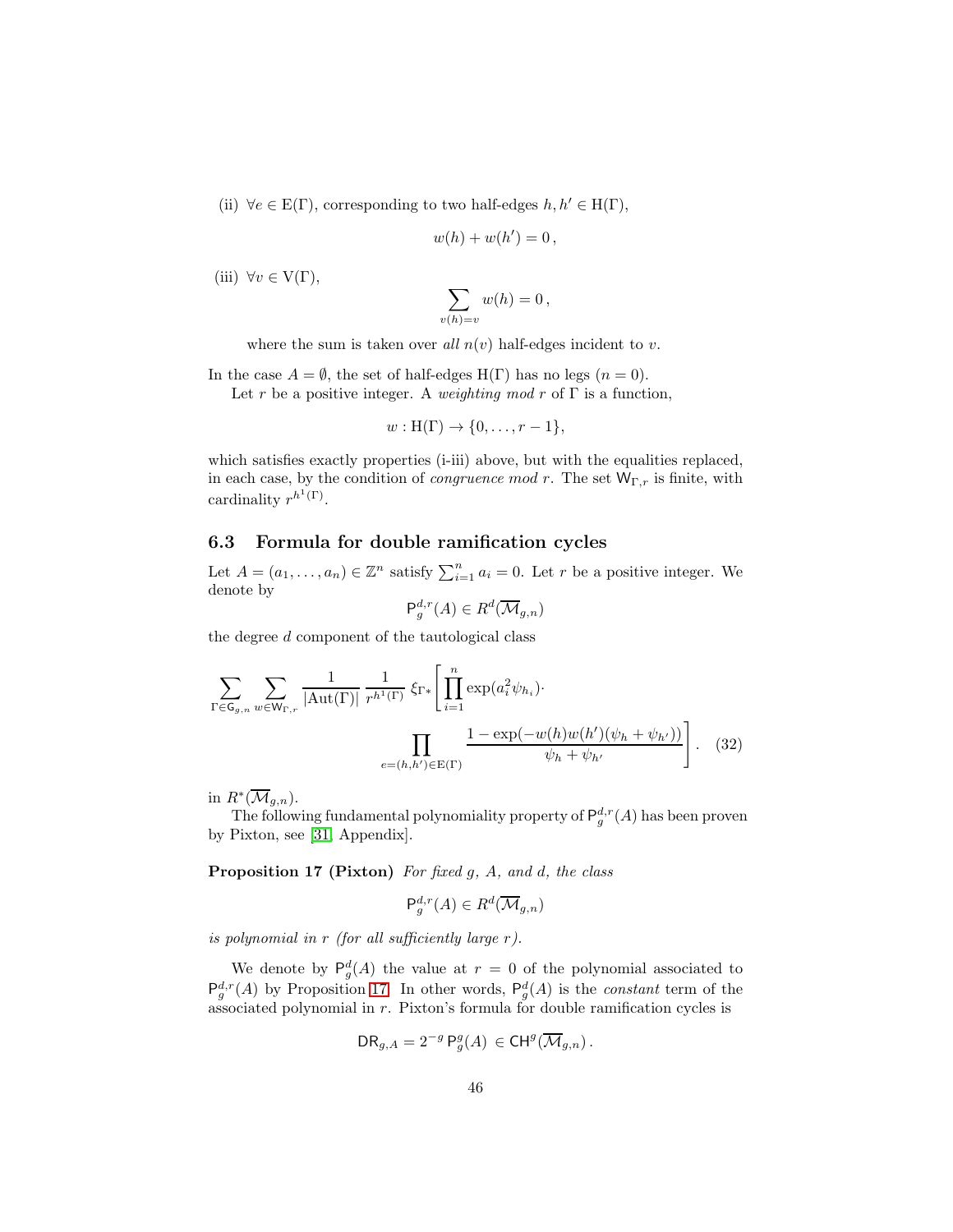# 6.4 Examples in the  $A = \emptyset$  case

For the reader's convenience, we present here the first few examples<sup>[28](#page-46-0)</sup> of Pixton's formula for  $\lambda_g$  obtained by calculating  $(-1)^g \text{DR}_{g,\emptyset}$ .

Each labeled graph  $\Gamma$  describes a moduli space  $\mathcal{M}_{\Gamma}$  (a product of moduli spaces associated with the vertices of  $\Gamma$ ), a tautological class  $\alpha \in R^*(\overline{\mathcal{M}}_{\Gamma})$ , and a natural map

$$
\xi:\overline{\mathcal{M}}_{\Gamma}\to\overline{\mathcal{M}}_g.
$$

Our convention in the formulas below is that the graph  $\Gamma$  represents the cycle class  $\xi_*\alpha$ . For instance, assume the graph carries no  $\psi$ -classes and the class  $\alpha$ equals 1. Since the map  $\xi$  is of degree  $|\text{Aut}(\Gamma)|$  onto its image, the cycle class represented by  $\Gamma$  is then  $|Aut(\Gamma)|$  times the class of the image of  $\xi$ .

Genus 1.

$$
\lambda_1 = \frac{1}{24} \widehat{\mathbf{Q}}.
$$

Genus 2.

$$
\lambda_2 = \frac{1}{240}\sqrt[4]{\bullet} + \frac{1}{1152}\bigcirc\textcolor{red}{\bullet}
$$

.

Genus 3.

$$
\lambda_3 = \frac{1}{2016} \psi^2 + \frac{1}{2016} \psi^2 + \frac{1}{672} \psi^3 - \frac{1}{672} \psi^4 - \frac{1}{5760} \psi^2 - \frac{13}{30240} \psi^2 - \frac{1}{5760} \psi^3 - \frac{1}{5760} \psi^3 - \frac{1}{5760} \psi^2 - \frac{1}{5760} \psi^2 - \frac{1}{5760} \psi^3 - \frac{1}{5760} \psi^2 - \frac{1}{5760} \psi^3 - \frac{1}{5760} \psi^2 - \frac{1}{5760} \psi^3 - \frac{1}{5760} \psi^2 - \frac{1}{5760} \psi^3 - \frac{1}{5760} \psi^2 - \frac{1}{5760} \psi^3 - \frac{1}{5760} \psi^2 - \frac{1}{5760} \psi^2 - \frac{1}{5760} \psi^2 - \frac{1}{5760} \psi^3 - \frac{1}{5760} \psi^2 - \frac{1}{5760} \psi^3 - \frac{1}{5760} \psi^2 - \frac{1}{5760} \psi^2 - \frac{1}{5760} \psi^2 - \frac{1}{5760} \psi^3 - \frac{1}{5760} \psi^2 - \frac{1}{5760} \psi^3 - \frac{1}{5760} \psi^2 - \frac{1}{5760} \psi^2 - \frac{1}{5760} \psi^2 - \frac{1}{5760} \psi^3 - \frac{1}{5760} \psi^2 - \frac{1}{5760} \psi^2 - \frac{1}{5760} \psi^2 - \frac{1}{5760} \psi^2 - \frac{1}{5760} \psi^3 - \frac{1}{5760} \psi^2 - \frac{1}{5760} \psi^2 - \frac{1}{5760} \psi^2 - \frac{1}{5760} \psi^2 - \frac{1}{5760} \psi^2 - \frac{1}{5760} \psi^2 - \frac{1}{5760} \psi^2 - \frac{1}{5760} \psi^2 - \frac{1}{5760} \psi^2 - \frac{1}{5760} \psi^2 - \frac{1}{
$$

<span id="page-46-0"></span> $^{28}\mathrm{The}$  graphics are by F. Janda.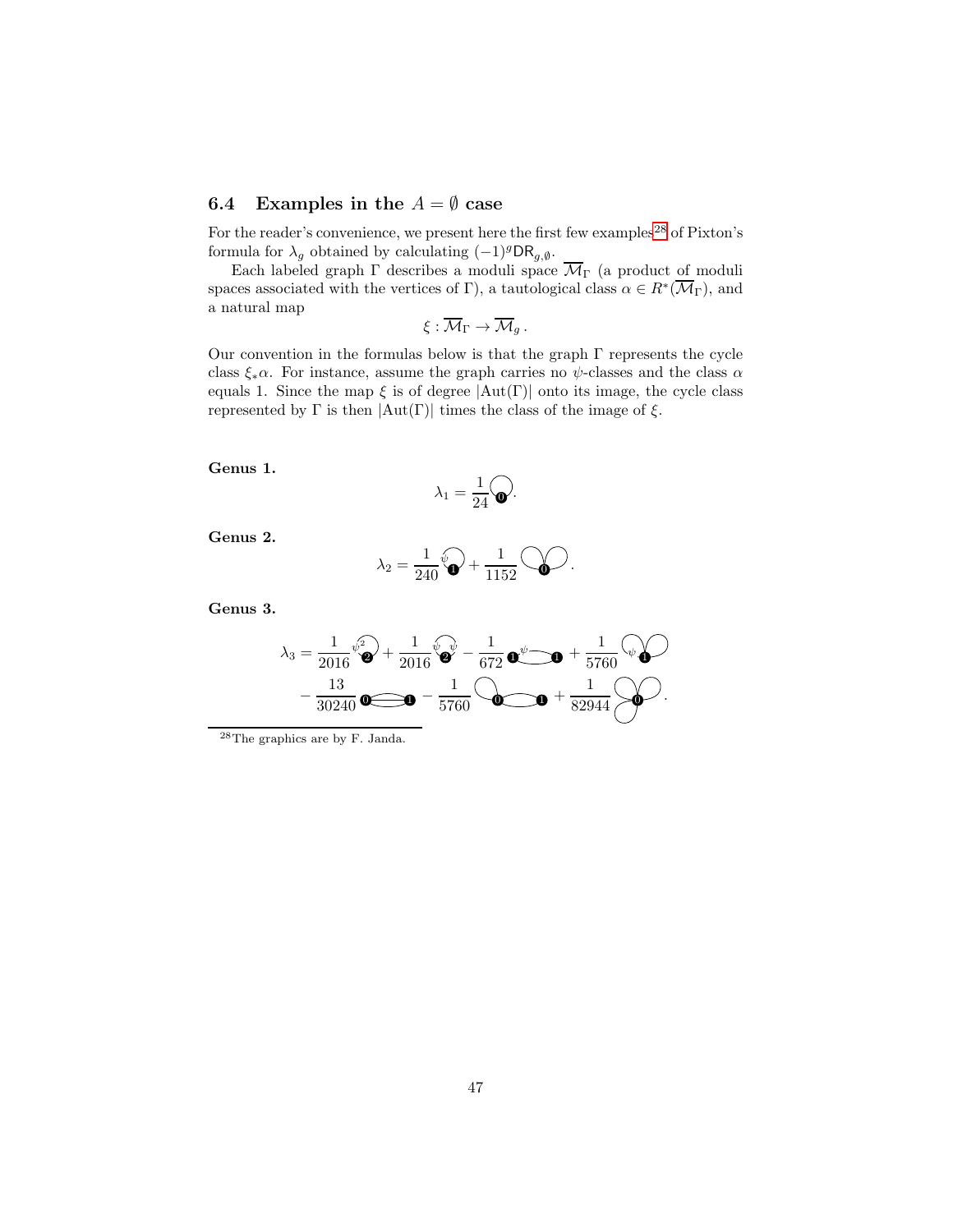Genus 4.

$$
\lambda_4 = \frac{1}{11520} \sqrt[6]{3} + \frac{1}{3840} \sqrt[6]{3} - \frac{1}{2880} \sqrt[6]{-} - \frac{1}{3840} \sqrt[6]{-} - \frac{1}{1440} \sqrt[6]{-} + \frac{1}{1440} \sqrt[6]{-} + \frac{1}{1920} \sqrt[6]{-} + \frac{1}{1920} \sqrt[6]{-} + \frac{1}{2880} \sqrt[6]{-} - \frac{1}{3840} \sqrt[6]{-} + \frac{1}{48384} \sqrt[6]{} + \frac{1}{48384} \sqrt[6]{} + \frac{1}{115200} \sqrt[6]{} + \frac{1}{115200} \sqrt[6]{} + \frac{1}{960} \sqrt[6]{-} + \frac{1}{16128} \sqrt[6]{-} - \frac{23}{100800} \sqrt[6]{-} - \frac{1}{57600} \sqrt[6]{-} - \frac{1}{16128} \sqrt[6]{-} - \frac{1}{16128} \sqrt[6]{-} - \frac{23}{100800} \sqrt[6]{-} - \frac{1}{100800} \sqrt[6]{-} - \frac{1}{100800} \sqrt[6]{-} - \frac{1}{100800} \sqrt[6]{-} - \frac{1}{100800} \sqrt[6]{-} - \frac{1}{16128} \sqrt[6]{-} - \frac{1}{16128} \sqrt[6]{-} - \frac{1}{16128} \sqrt[6]{-} - \frac{1}{16128} \sqrt[6]{-} - \frac{1}{16128} \sqrt[6]{-} - \frac{1}{16128} \sqrt[6]{-} - \frac{1}{1612800} \sqrt[6]{-} - \frac{1}{725760} \sqrt[6]{-} - \frac{1}{276480} \sqrt[6]{-} - \frac{1}{276480} \sqrt[6]{-} + \frac{1}{7962624} \sqrt[6]{-} - \frac{1}{7962624} \sqrt[6]{-} - \frac{1}{7962624} \sqrt[6]{-} - \frac{1}{7962624} \sqrt[6]{-} - \frac{1}{7
$$

# <span id="page-47-0"></span>6.5 Proof of Theorem [6](#page-7-0)

We analyze Pixton's formula in the  $A = \emptyset$  case,

$$
\lambda_g = (-1)^g \mathsf{DR}_{g,\emptyset} \in \mathsf{CH}^g(\overline{\mathcal{M}}_g).
$$

Since  $A = \emptyset$ , the sum [\(32\)](#page-45-2) is over stable graphs  $\Gamma \in \mathsf{G}_g$  corresponding to strata of  $(\mathcal{M}_g, \partial \mathcal{M}_g)$ .

• By the definition of a *weighting mod*  $r$ , the weights

$$
w(h), w(h')
$$

on the two halves of *every* separating edge  $e$  of  $\Gamma$  must both be 0. The factor in Pixton's formula for e,

$$
\frac{1-\exp(-w(h)w(h')(\psi_h+\psi_{h'}))}{\psi_h+\psi_{h'}}\,,
$$

then vanishes and kills the contribution of  $\Gamma$  to  $\mathsf{P}_g^g(\emptyset)$ . Therefore, nonvanishing terms in the sum [\(32\)](#page-45-2) must correspond to graphs with no separating edges.

• Since  $A = \emptyset$ , the term

$$
\prod_{i=1}^{n} \exp(a_i^2 \psi_{h_i})
$$

drops out of [\(32\)](#page-45-2).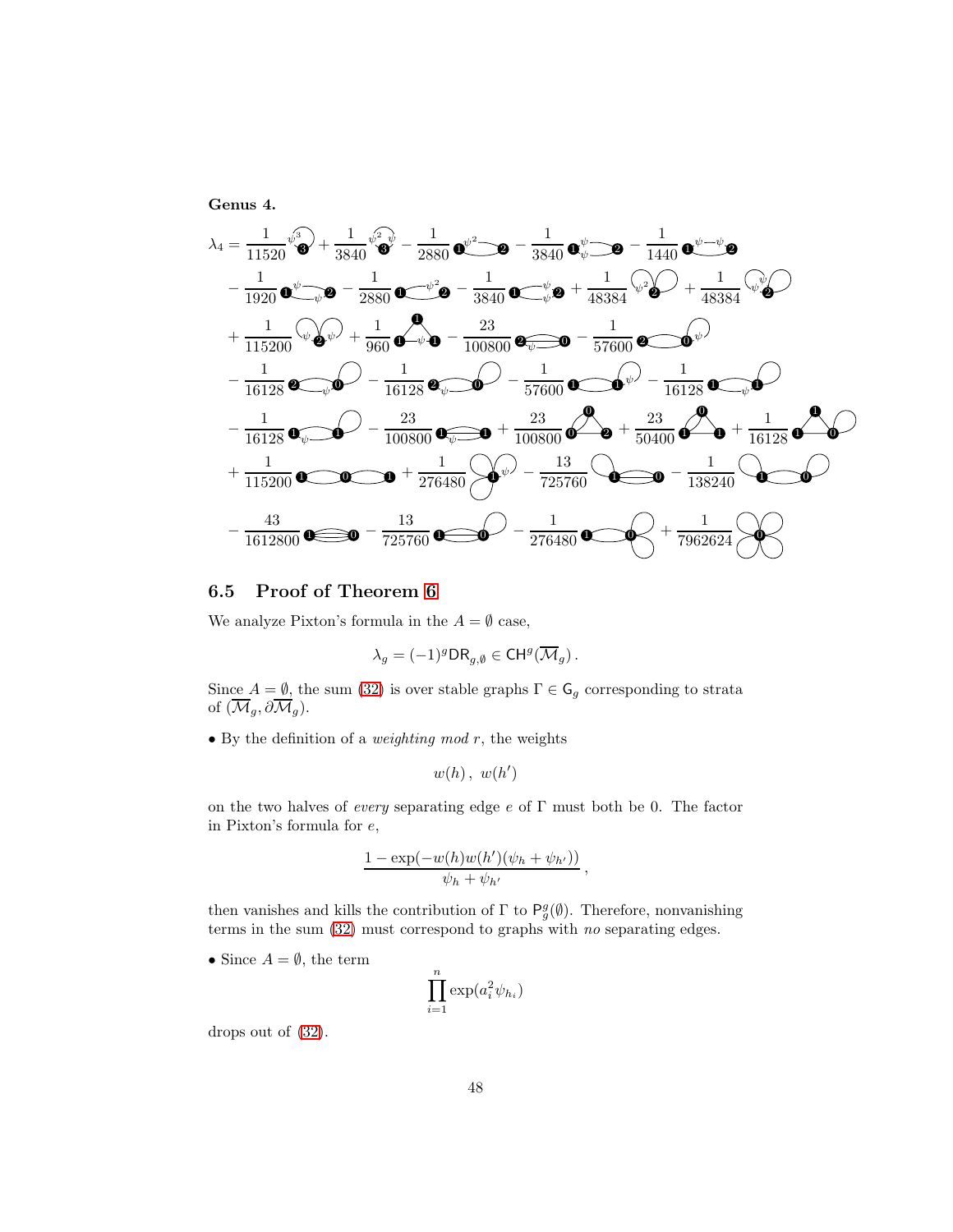• The classes which do appear in [\(32\)](#page-45-2) are the normal bundle terms  $\psi_h + \psi_{h'}$  at each edge of Γ.

<span id="page-48-0"></span>Since the formula [\(32\)](#page-45-2) respects the automorphisms of the stable graph  $\Gamma$ , we obtain the following result.

**Proposition 18** The class  $\lambda_g \in \text{CH}^g(\overline{\mathcal{M}}_g)$  is a sum of normally decorated classes associated to strata of  $(\mathcal{M}_g, \partial \mathcal{M}_g)$  corresponding to stable graphs  $\Gamma \in \mathsf{G}_g$ with no separating edges.

Theorem [6](#page-7-0) is then an immediate consequence of Proposition [18](#page-48-0) and Theorem [11.](#page-25-1) Proposition [18](#page-48-0) reflects a very special property of  $\lambda_g$  obtained from Pixton's formula.  $\Diamond$ 

Since every edge of every stable graph  $\Gamma \in \mathsf{G}_g$  which appears in Pixton's formula for  $\lambda_g$  is non-separating, we actually have

$$
\lambda_g \in \mathsf{R}^{\star}(\overline{\mathcal{M}}_g, \Delta_0).
$$

Theorem [11](#page-25-1) then implies a refinement of Theorem [6,](#page-7-0)

$$
\lambda_g\in\mathsf{divlogCH}^{\star}(\overline{\mathcal{M}}_g,\Delta_0)\,.
$$

By applying Pixton's formula for the double ramification cycle

$$
\mathsf{DR}_{g,(0,\ldots,0)} = (-1)^g \lambda_g \in \mathsf{CH}^g(\overline{\mathcal{M}}_{g,n}),
$$

an identical argument yields

$$
\lambda_g\in\operatorname{divlogCH}^\star(\overline{\mathcal{M}}_{g,n},\Delta_0)
$$

for  $2g - 2 + n > 0$ .

### 6.6 More general DR cycles

Let  $A = (a_1, \ldots, a_n)$  be a vector of integers satisfying  $\sum_{i=1}^n a_i = 0$ . Pixton's formula for the double ramification cycle

<span id="page-48-1"></span>
$$
\mathsf{DR}_{g,A}\in\mathsf{R}^\star(\overline{\mathcal{M}}_{g,n})
$$

together with Theorem [11](#page-25-1) yields the following result (the proof is exactly the same as the proof of Theorem [6\)](#page-7-0).

**Theorem 19** We have  $DR_{g,A} \in \underline{\text{div}} \text{logCH}^{\star}(\overline{\mathcal{M}}_{g,n})$  where

$$
\underline{\mathsf{div}} \mathsf{logCH}^\star(\overline{\mathcal{M}}_{g,n}) \subset \mathsf{logCH}^\star(\overline{\mathcal{M}}_{g,n})
$$

is the subalgebra generated by logarithmic boundary divisors together with the cotangent line classes  $\psi_1, \ldots, \psi_n$ .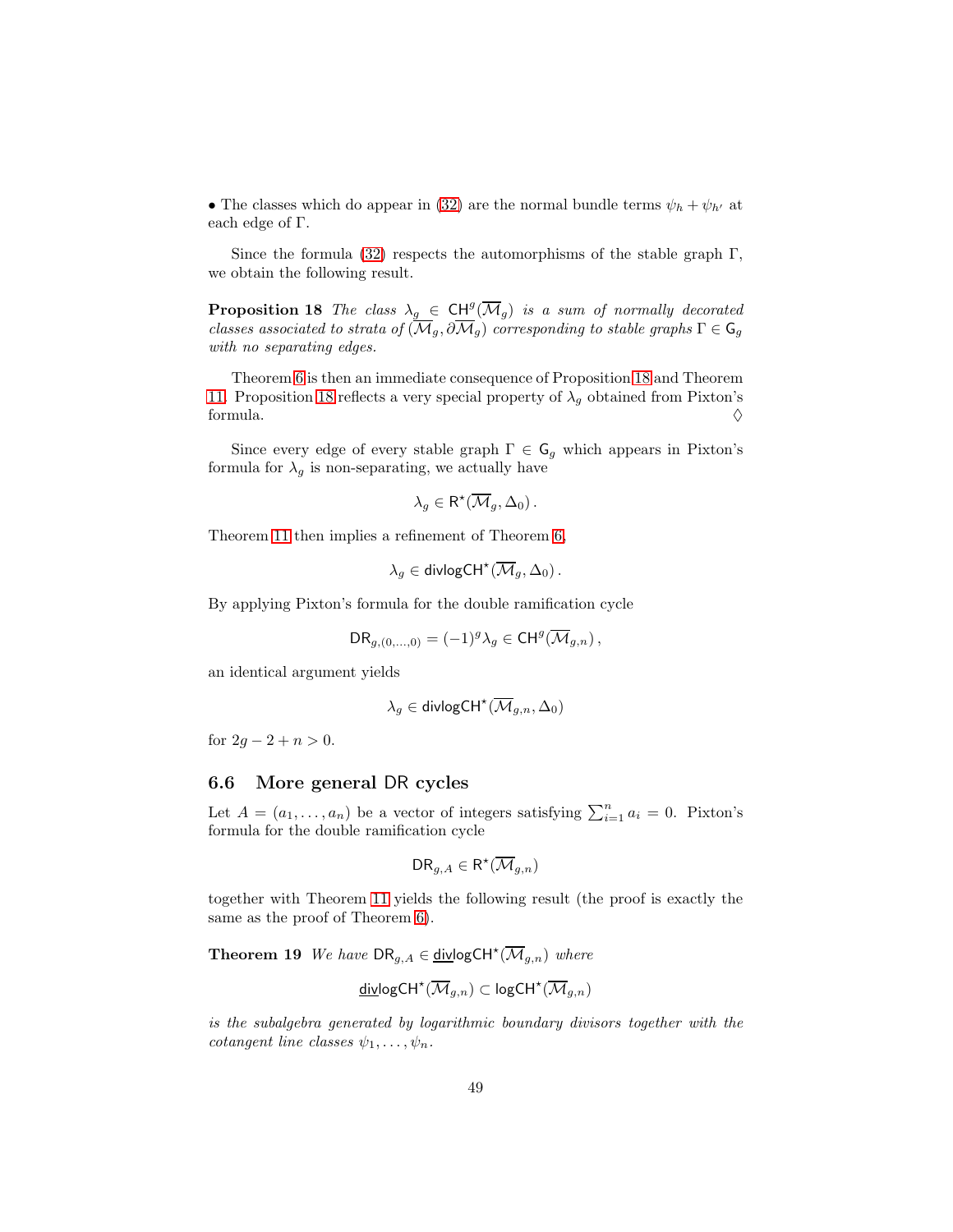Theorem [19](#page-48-1) provides half of the proof of Conjecture C concerning the lifted double ramification cycle  $\textsf{DR}_{g,A}$ . The second half requires a study of the difference between  $\textsf{DR}_{g,A}$  and  $\textsf{DR}_{g,A}$  as developed in [\[40\]](#page-56-11).

The special case  $A = (0, \ldots, 0)$  related to the class  $\lambda_q$  is simpler since no cotangent line classes appear at the markings in Pixton's formula. Moreover, there is no change in the lift for  $A = (0, \ldots, 0)$ :

$$
\mathsf{DR}_{g,(0,...,0)} = \widetilde{\mathsf{DR}}_{g,(0,...,0)} \in \underline{\mathsf{div}} \mathsf{logCH}^\star(\overline{\mathcal{M}}_{g,n})\,.
$$

The  $\omega^k$ -twisted double ramification cycle [\[27\]](#page-56-12) is also governed by Pixton's formula [\[5\]](#page-54-8),

$$
\text{DR}_{g,A}^k \in \mathsf{R}^\star(\overline{\mathcal{M}}_{g,n})\,,\quad \sum_{i=1}^n a_i = k(2g-2)\,.
$$

The analogue of Theorem [19](#page-48-1) can be proven for the  $\omega^k$ -twisted double ramification cycle, but the divisor subalgebra of  $\mathsf{logCH}^{\star}(\overline{\mathcal{M}}_{g,n})$  must include  $\kappa_1$  together with the cotangent line classes  $\psi_i$  and the logarithmic boundary divisors. Conjecture C can then also be promoted to a statement for the lifted  $\omega^k$ -twisted double ramification cycle (again including  $\kappa_1$  in the subalgebra).

### 6.7 Pixton's generalized boundary strata classes

In [\[52\]](#page-57-11), Pixton has defined a subalgebra of the tautological ring  $\mathsf{R}^*(\overline{\mathcal{M}}_{g,n})$ spanned by generalized boundary strata classes: tautological classes [Γ] associated to prestable graphs  $\Gamma$  of genus q with n legs.

If  $\Gamma$  is a semistable graph (every genus 0 vertex is incident to at least two legs or half-edges), then Pixton's definition takes a simple form. Let Γ ′ be the stabilization of Γ. The class  $[\Gamma]$  is defined as a push-forward under the gluing map  $\xi_{\Gamma'}$  of products of classes  $\psi_1, \ldots, \psi_n$  and classes  $\psi_h + \psi_{h'}$  for half-edges  $(h, h')$  forming an edge of Γ'. The analysis of Section [6.5](#page-47-0) then implies

$$
[\Gamma]\in \underline{\operatorname{div}} {\operatorname{log}}{\operatorname{CH}}^{\star}(\overline{\mathcal{M}}_g,\partial\overline{\mathcal{M}}_g)
$$

in the semistable case.

Pixton's boundary class for more general unstable graphs has  $\kappa$  classes and will likely not lie in any version of divlogCH<sup>\*</sup>( $\overline{\mathcal{M}}_g$ ,  $\partial \overline{\mathcal{M}}_g$ ).

# <span id="page-49-0"></span>7 The bChow ring

Let  $X$  be a nonsingular variety. Given the additional data of a normal crossings divisor  $D \subset X$  we defined the log Chow ring of the pair  $(X, D)$ . This is a variant of a much larger ring, the  $bChow$  ring of X. We define

$$
\mathsf{bCH}^\star(X) = \varinjlim_{Y \in \mathsf{B}(X)} \mathsf{CH}^\star(Y)\,,
$$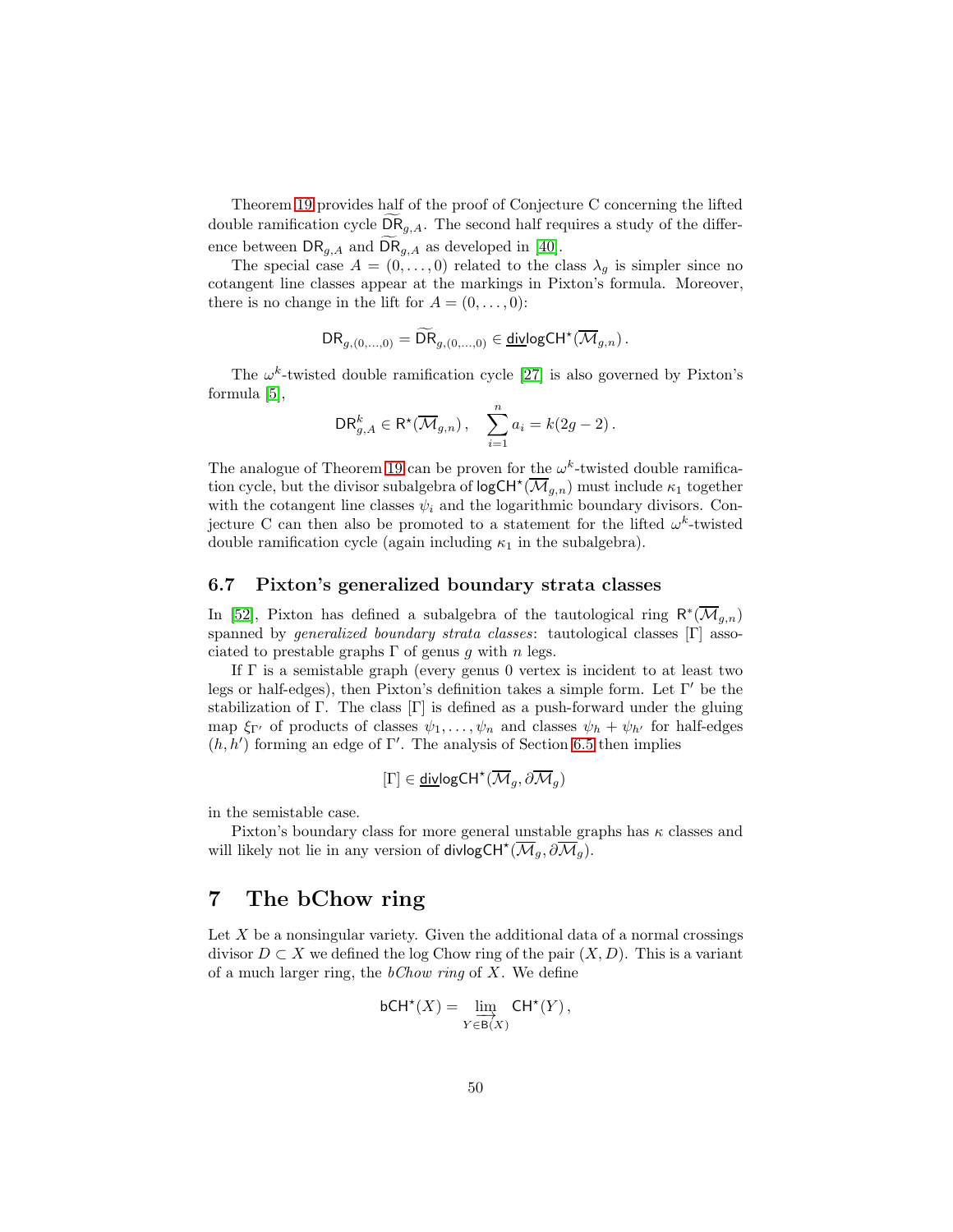where  $B(X)$  is the category of nonsingular blow-ups of X: objects in  $B(X)$  are proper birational maps

 $Y \to X$ 

with Y nonsingular and morphisms in  $B(X)$  are proper birational maps over X. For a longer introduction to the bChow ring, see [\[28\]](#page-56-6). Some of the ideas involved go back to papers of Shokurov [\[54,](#page-57-12) [55\]](#page-57-13). See also Aluffi [\[4\]](#page-54-9) for similar constructions.

Let  $[Z \to X]$  and  $[Y \to X]$  be objects of  $B(X)$ . If  $Z \to X$  factors as

 $Z \to Y \to X$ ,

then there is a unique morphism from  $[Z \to X]$  to  $[Y \to X]$  in  $B(X)$ , and we call  $Z \to X$  a refinement of  $Y \to X$ . The transition maps in the above colimit are given by pullbacks

$$
f^{\star} : \mathsf{CH}^*(Y) \to \mathsf{CH}^{\star}(Z)
$$

for refinements  $Z \stackrel{f}{\to} Y \to X$ .

Unlike,  $logCH^*(X)$ , the bChow ring does not depend upon the choice of a normal crossings divisor  $D \subset X$ . However, given such a choice there is always a tower of natural inclusions

$$
CH^*(X) \subset \mathsf{logCH}^*(X) \subset \mathsf{bCH}^*(X)
$$

Since the centers of the blow-up are so restricted in the definition of  $logCH^*(X)$ , we view  $CH^*(X)$  and logCH<sup>\*</sup> $(X)$  as relatively close in size. On the other hand,  $bCH<sup>*</sup>(X)$  is very much larger.

Let divbCH<sup>\*</sup>(X) be the subalgebra of bCH<sup>\*</sup>(X) generated by divisors. More precisely,

$$
\mathsf{divbCH}^\star(X) = \varinjlim_{Y \in \mathsf{B}(X)} \mathsf{divCH}^\star(Y)\,.
$$

While the proof of the claim

$$
\lambda_g\in\operatorname{divlogCH}^*(\overline{\mathcal{M}}_g,\partial\overline{\mathcal{M}}_g)
$$

depended upon special properties of  $\lambda_q$ , the parallel bChow statement

$$
\lambda_g\in\mathsf{divbCH}^*(\overline{\mathcal{M}}_g)
$$

<span id="page-50-1"></span>immediately follows from a general result.

**Theorem 20** For every nonsingular quasi-projective variety<sup>[29](#page-50-0)</sup> X, bChow is generated by divisor classes,

$$
\mathsf{divbCH}^*(X) = \mathsf{bCH}^*(X).
$$

<span id="page-50-0"></span><sup>29</sup>The statement holds verbatim for nonsingular Deligne-Mumford stacks which admit finite resolutions of sheaves by vector bundles.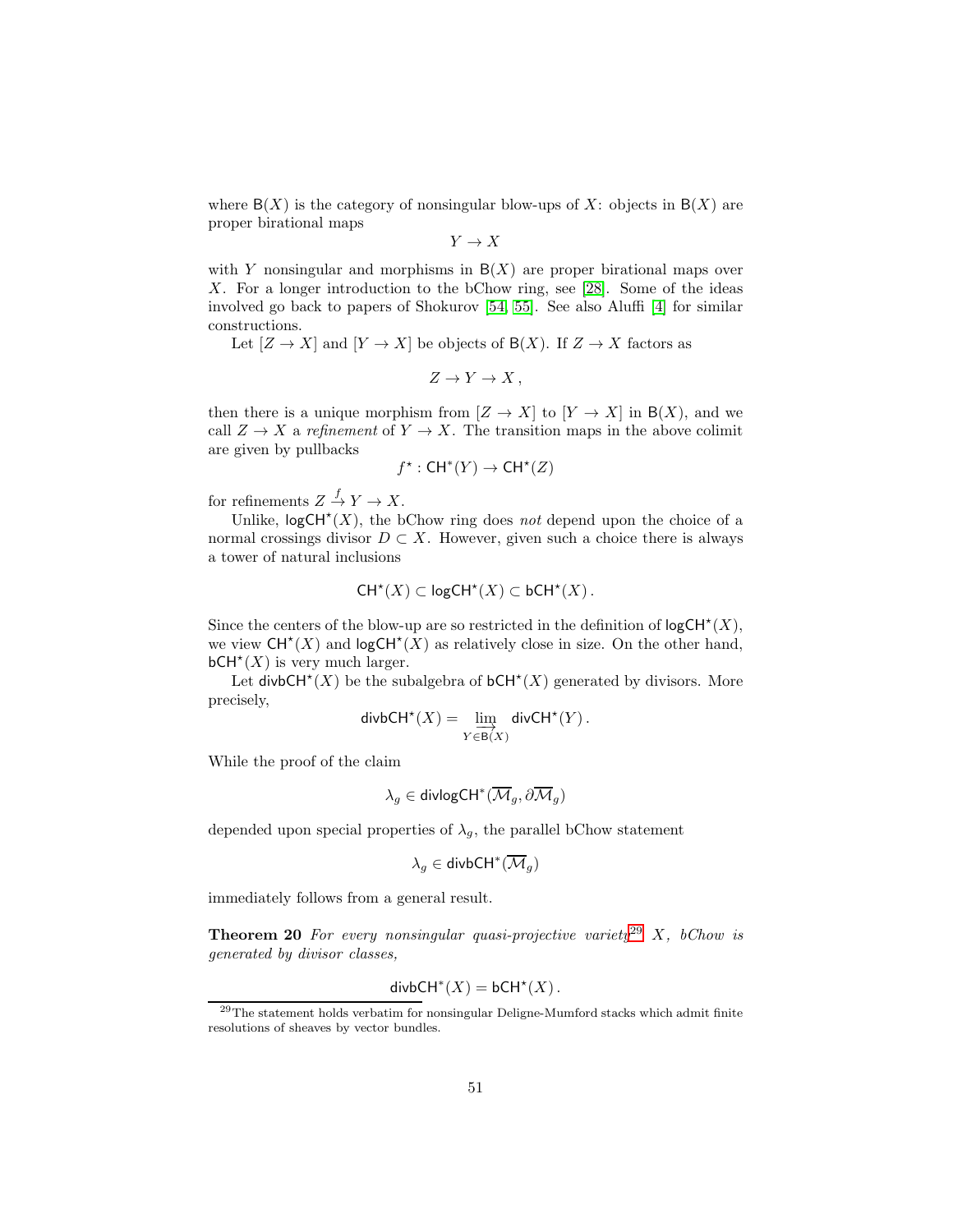*Proof.* Let  $\alpha \in \mathsf{CH}^*(Y)$  for an object  $[Y \to X]$  in  $B(X)$ . We will find a refinement  $Z\to Y$  for which

$$
f^*a \in \mathsf{divCH}(Z)
$$
.

Since  $Y$  is nonsingular and quasi-projective, the Chern classes of vector bundles generate  $CH^*(Y)$ . We can assume  $\alpha = c_i(E)$  for a vector bundle E on Y. By [\[26,](#page-56-13) Corollary 2], there is a blow-up

$$
g:W\to Y
$$

where W is nonsingular and  $g^*E$  contains a subline bundle  $L$ ,

$$
0 \to L \to g^*E \to g^*E/L \to 0.
$$

Applying the same argument to the quotient bundle  $g^*E/L$ , we find inductively a nonsingular blow-up

$$
f: Z \to Y
$$

for which  $f^*E$  has a filtration with line bundles as quotients. Therefore,

$$
f^*c_i(E) = c_i(f^*E)
$$

is in divCH<sup> $\star$ </sup> $(Z)$ .  $(Z).$ 

The quasi-projective hypothesis is used only for vector bundle resolutions. In fact, the hypothesis is not necessary. Theorem [20](#page-50-1) can be proven locally near any cycle

 $S \subset X$ 

by successive blow-ups along nonsingular centers to resolve  $S$  and appropriately modify the Chern classes of the normal bundle of S. We leave the details for the interested reader.

# <span id="page-51-0"></span>A The fourth cohomology group of  $\overline{\mathcal{M}}_g$

In the proof of Theorem [4,](#page-6-3) we require the equality  $30$ 

<span id="page-51-2"></span>
$$
\mathsf{H}^4(\overline{\mathcal{M}}_g) = \mathsf{R}\mathsf{H}^2(\overline{\mathcal{M}}_g).
$$
 (33)

for sufficiently large g, In other words, the fourth cohomology group of  $\overline{\mathcal{M}}_q$  is spanned by tautological classes for sufficiently high  $q$ .

Equality [\(33\)](#page-51-2) was first proven by Edidin [\[14\]](#page-55-11) for  $g \ge 12$ . Edidin bounded the Betti number  $h^4(\overline{\mathcal{M}}_g)$  from above and then showed by intersection calculations

<span id="page-51-1"></span> $30\,\text{We}$  use, as before, the complex grading on RH<sup>\*</sup>.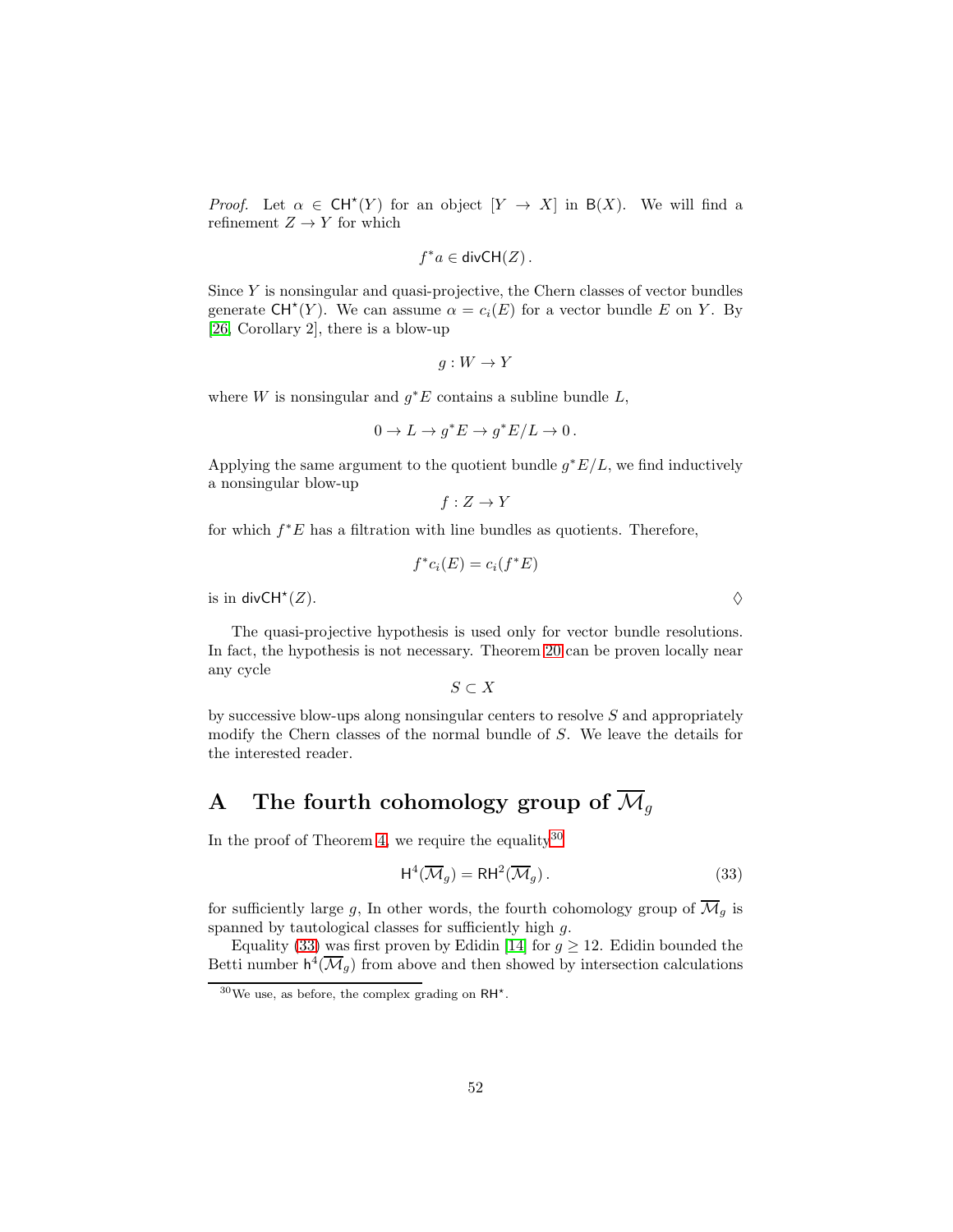that the span of the tautological classes  $31$  in codimension 2 achieves the required rank. Edidin used the interior result

<span id="page-52-2"></span>
$$
H^4(\mathcal{M}_g) = RH^2(\mathcal{M}_g)
$$
\n(34)

proven by Harer [\[25\]](#page-55-14) for  $g \geq 12$ . The interior statement [\(34\)](#page-52-2) was later proven for  $g \ge 9$  by Ivanov [\[29\]](#page-56-14) and strengthened further to  $g \ge 7$  by Boldsen [\[9\]](#page-54-5) which improved Edidin's bound.

**Theorem 21** ([\[14\]](#page-55-11), [\[29\]](#page-56-14), [\[9\]](#page-54-5)) We have  $H^4(\overline{\mathcal{M}}_g) = RH^2(\overline{\mathcal{M}}_g)$  for  $g \ge 7$ .

# <span id="page-52-0"></span>B Computations in admcycles

### B.1 Verification of Pixton's conjecture

In [\[51\]](#page-57-14), Pixton proposed a set of relations between tautological classes on the moduli spaces  $\overline{\mathcal{M}}_{q,n}$  of stable curves. These were proven to hold in cohomology [\[49\]](#page-57-9) and in Chow [\[30\]](#page-56-15). Pixton furthermore conjectured that his relations span the complete set of relations among tautological classes. The relations were implemented by Pixton in the mathematical software SageMath [\[53\]](#page-57-15) and later incorporated in the SageMath package admcycles. Assuming Pixton's conjecture, the software computes a basis of the Q-vector spaces  $\mathsf{R}^d(\overline{\mathcal M}_{g,n})$  and express tautological classes in the basis.

In Proposition [5,](#page-7-1) we state that Pixton's conjecture holds for the spaces

$$
\mathsf{R}^4(\overline{\mathcal{M}}_{4,1})
$$
 and  $\mathsf{R}^5(\overline{\mathcal{M}}_{5,1})$ .

Assuming the conjecture, *admcycles* computes the rank of these two spaces to be 191 and 1371 respectively. If the conjecture was false, the rank of one (or both) of the groups would have to be strictly smaller. However, using admcycles, we verify that the ranks of the intersection pairings

$$
R^4(\overline{\mathcal{M}}_{4,1})\otimes R^6(\overline{\mathcal{M}}_{4,1})\to \mathbb{Q} \quad \text{and} \quad R^5(\overline{\mathcal{M}}_{5,1})\otimes R^8(\overline{\mathcal{M}}_{5,1})\to \mathbb{Q}
$$

are bounded from below by 191 and 1371 respectively. The rank bounds are obtained by taking generating sets of  $R^4(\overline{\mathcal{M}}_{4,1})$  and  $R^5(\overline{\mathcal{M}}_{5,1})$  and computing the matrix of pairings with generators in  $R^6(\overline{\mathcal{M}}_{4,1})$  and  $R^8(\overline{\mathcal{M}}_{5,1})$  respectively. For the rank bounds of pairing, we do not assume anything about the relations between the above generators, though we are allowed to use the known relations [\[49\]](#page-57-9) to reduce the size of the generating sets.

The computations were performed on a server of the Max-Planck Institute for Mathematics in Bonn<sup>[32](#page-52-3)</sup>, taking two days in the case of  $\overline{\mathcal{M}}_{4,1}$  and 31 days for

<span id="page-52-1"></span> $31$ Edidin does not use the language of tautological classes as we now do, but all of his generators are in fact tautological: they are given by the classes  $\kappa_2, \kappa_1^2$ , pushforwards of λ- and ψ-classes under boundary divisor gluing maps, and fundamental classes of strata of codimension 2.

<span id="page-52-3"></span> $32$ The program ran on a single thread of the available CPU (Intel Xeon Prozessor E5-2667) v2) taking about 60 GB of RAM due to the large amounts of intermediate data to store (such as the list of Pixton's relations, sets of tautological generators, etc).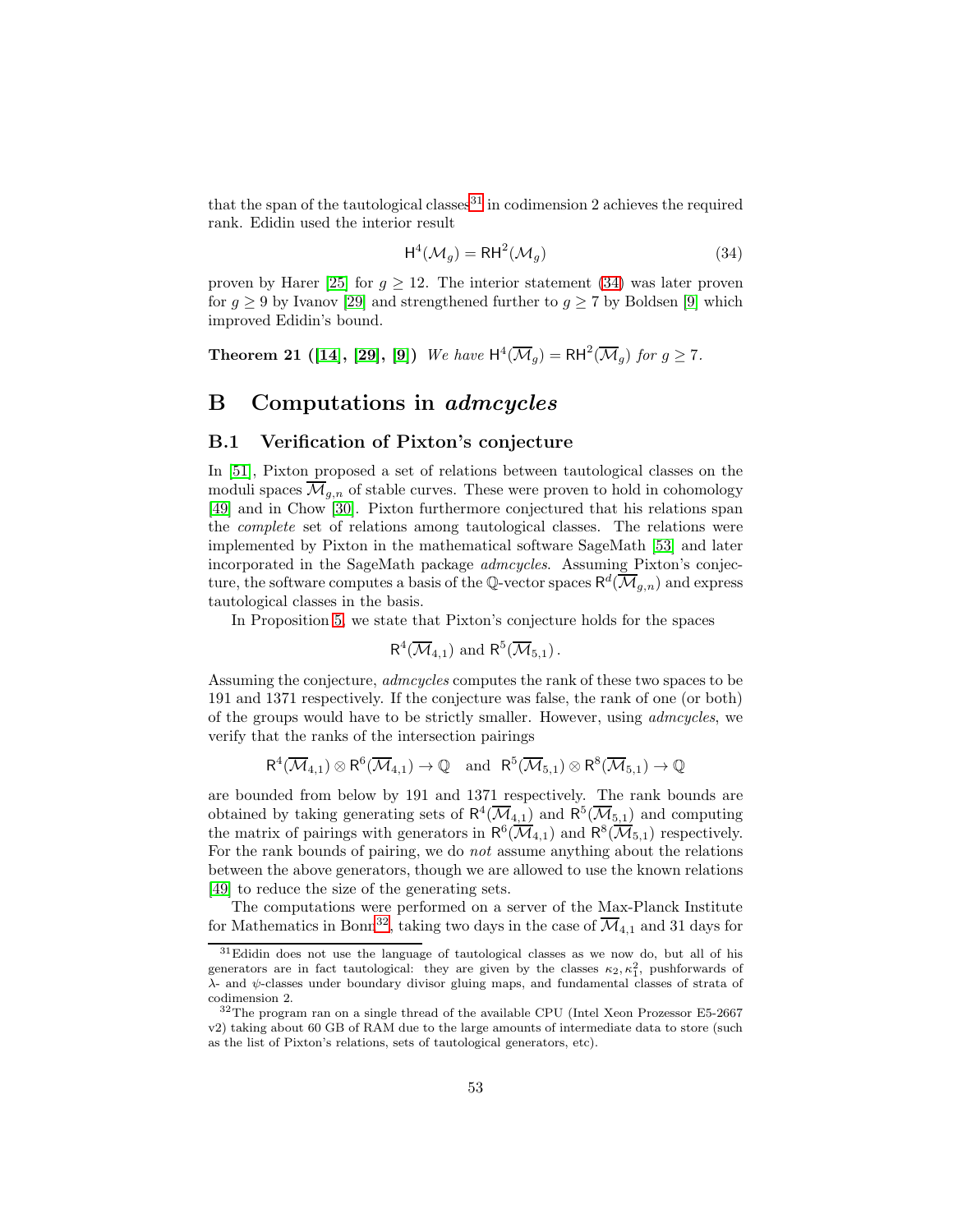$\overline{\mathcal{M}}_{5,1}$ . Without substantial improvements of the algorithm, it is thus unlikely that Pixton's conjecture can be verified in this way for significantly larger  $g, n$ , and d. We warmly thank the Max-Planck Institute for providing the computer infrastructure for our computations.

### B.2 Computations in proofs of Theorems [3](#page-6-2) and [4](#page-6-3)

Once we have verified Pixton's conjecture (as above <sup>[33](#page-53-1)</sup>). for  $RH^d(\overline{\mathcal{M}}_{g,n})$ , we can explicitly check whether

$$
\lambda_d \in \mathsf{RH}_{\leq k}^d(\overline{\mathcal{M}}_{g,n}).
$$

Several such checks used in the proofs of Theorems [3](#page-6-2) and [4](#page-6-3) were made using admcycles.

We provide below an example of the computation showing that the class  $\lambda_3$ is not contained in the space

$$
\mathsf{divRH}^3(\overline{\mathcal M}_3)\subset \mathsf{RH}^3(\overline{\mathcal M}_3)\,,
$$

which is a 9-dimensional subspace of a 10-dimensional space. We first create the list divcl of divisor classes on  $\overline{\mathcal{M}}_3$ , compute the set of triple products of such classes, and then take the span divR of the vectors representing them in a basis of  $RH^3(\overline{\mathcal M}_3)$ . We verify that divR is 9-dimensional inside the 10-dimensional ambient space  $RH^3(\overline{\mathcal{M}}_3)$ . Finally, we compute the class  $\lambda_3$  and verify that the associated vector Lv is not contained in divR.

```
sage: from admcycles import *
sage: divcl = tautgens(3,0,1)sage: divp = [a*b*c for a in divcl for b in divcl for c in divcl]
sage: divR = span(u.toTautbasis() for u in divp)sage: (divR.rank(), divR.degree())
(9, 10)
sage: L = lambdaclass(3,3,0)
sage: Lv = L.toTautbasis()
sage: Lv in divR
False
```
# <span id="page-53-0"></span>B.3 Proof of Proposition [7](#page-9-0)

We record below the computation in *admcycles* used in the proof of Proposition [7.](#page-9-0) We create the classes  $\lambda_2$ ,  $[\Delta_0]$ ,  $[B]$  and  $[C]$  and represent the class defined by

$$
2\lambda_2 - x \cdot [\Delta_0]^2 - y \cdot [B] - z \cdot [C]
$$

in the vector diff with respect to a basis of  $CH^2(\overline{\mathcal{M}}_2) = R^2(\overline{\mathcal{M}}_2)$ . We then solve the equation  $diff=0$  to find the formula for x and y in terms of the variable z used in the proof.

<span id="page-53-1"></span><sup>&</sup>lt;sup>33</sup>Our verification method also then shows  $R^d(\overline{\mathcal{M}}_{g,n}) = R H^d(\overline{\mathcal{M}}_{g,n})$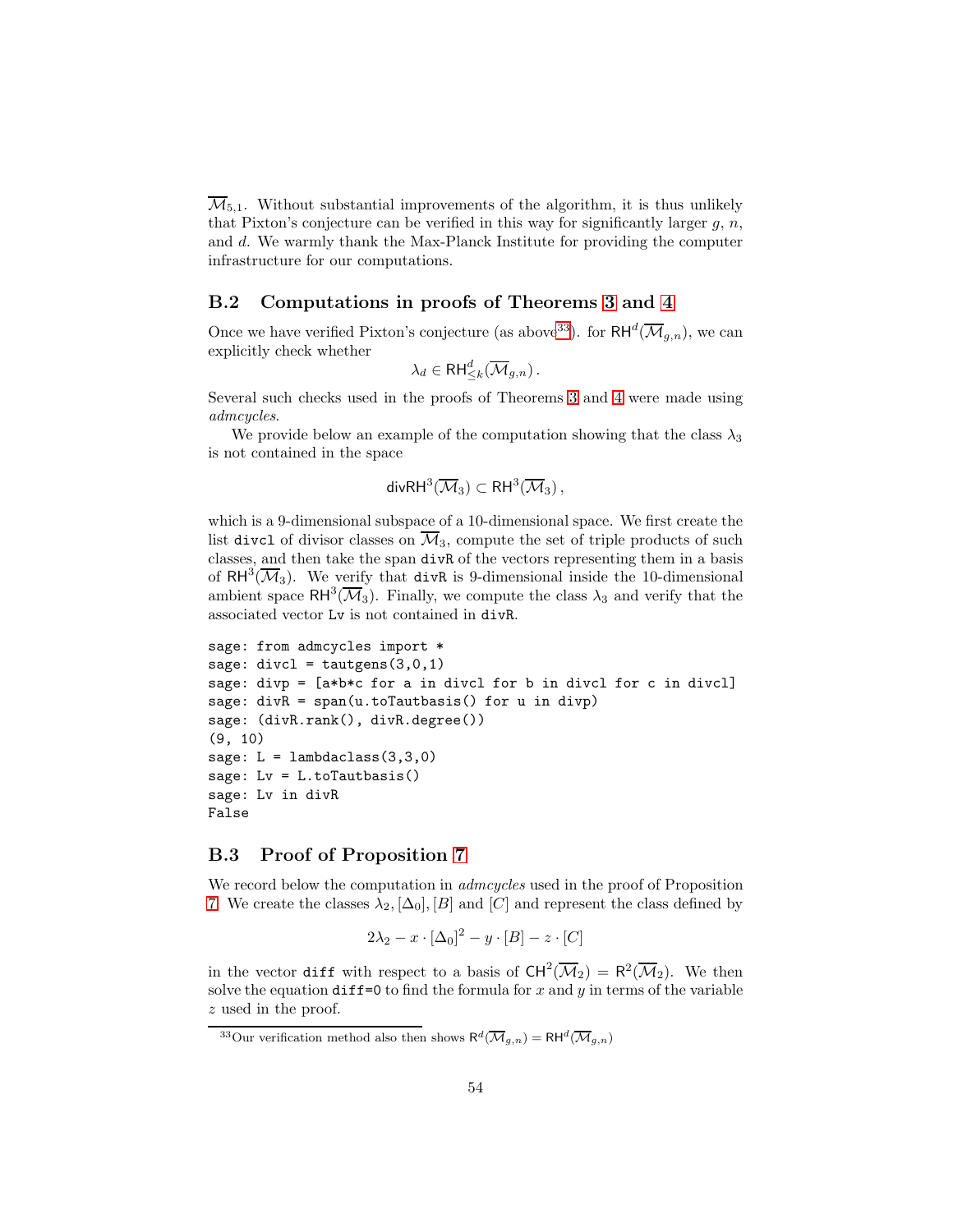We remark that in the definition of the class Delta0 we need to divide by 2 since this is the degree of the gluing morphism parameterizing the boundary divisor  $\Delta_0$ .

```
sage: from admcycles import *
sage: lambda2 = lambdaclass(2,2,0)sage: Delta0 = 1/2 * \text{irrbdiv}(2,0)sage: gammaB = StableGraph([0],[1,2,3,4]],[ (1,2),(3,4)])
sage: B = \text{gamma}.boundary_pushforward()
sage: gammaC = StableGraph([0,1],[1,2,3],[4]],[ (1,2),(3,4)])
sage: C = gammaC.boundary_pushforward()
sage: x, y, z = var('x, y, z')sage: diff = (2*lambda2 - x*Delta0^2 - y*B - z*C) .toTautbasis()sage: diff
(476*x + 1824*y - 96*z - 3, -144*x - 576*y + 24*z + 1)sage: solve([diff[i] == 0 for i in (0,1)], x,y,z)
[[x == r1 - 1/120, y == -5/24*r1 + 11/2880, z == r1]]
```
# <span id="page-54-6"></span>References

- [1] D. Abramovich, Q. Chen, S. Marcus, M. Ulirsch, J. Wise, Skeletons and Fans of Logarithmic Structures, Nonarchimedean and tropical geometry, Simons Symp. (2016), 287–336.
- <span id="page-54-0"></span>[2] M. Aganagic, A. Klemm, M. Mariño, and C. Vafa, The topological vertex, Comm. Math. Phys. 254 (2005), 425–478.
- <span id="page-54-2"></span>[3] V. Alekseev, Compactified Jacobians and the Torelli map, Publ. Res. Inst. Math. Sci. 40 (2004), 1241–1265.
- <span id="page-54-9"></span>[4] P. Aluffi, Modification systems and integration in their Chow groups, Selecta Math. 11 (2005), 155–202.
- <span id="page-54-8"></span>[5] Y. Bae, D. Holmes, R. Pandharipande, J. Schmitt, and R. Schwarz, Pixton's formula and Abel-Jacobi theory on the Picard stack, arXiv:2004.08676.
- <span id="page-54-7"></span><span id="page-54-4"></span>[6] Y. Bae and J. Schmitt, Chow rings of stacks of prestable curves, arXiV:2012.09887.
- <span id="page-54-3"></span>[7] L. Barrott, Logarithmic Chow theory, arXiv:1810.03746.
- [8] C. Birkenhake and H. Lange, Complex abelian varieties, Grundlehren der Mathematischen Wissenschaften 302, Springer-Verlag, Berlin, 2004.
- <span id="page-54-5"></span>[9] S. K. Boldsen, Improved homological stability for the mapping class group with integral or twisted coefficients, Math. Z. 270 (2012), 297-329
- <span id="page-54-1"></span>[10] P. Bousseau, The quantum tropical vertex, Geom. Topol. 24 (2020), 1297- 1379.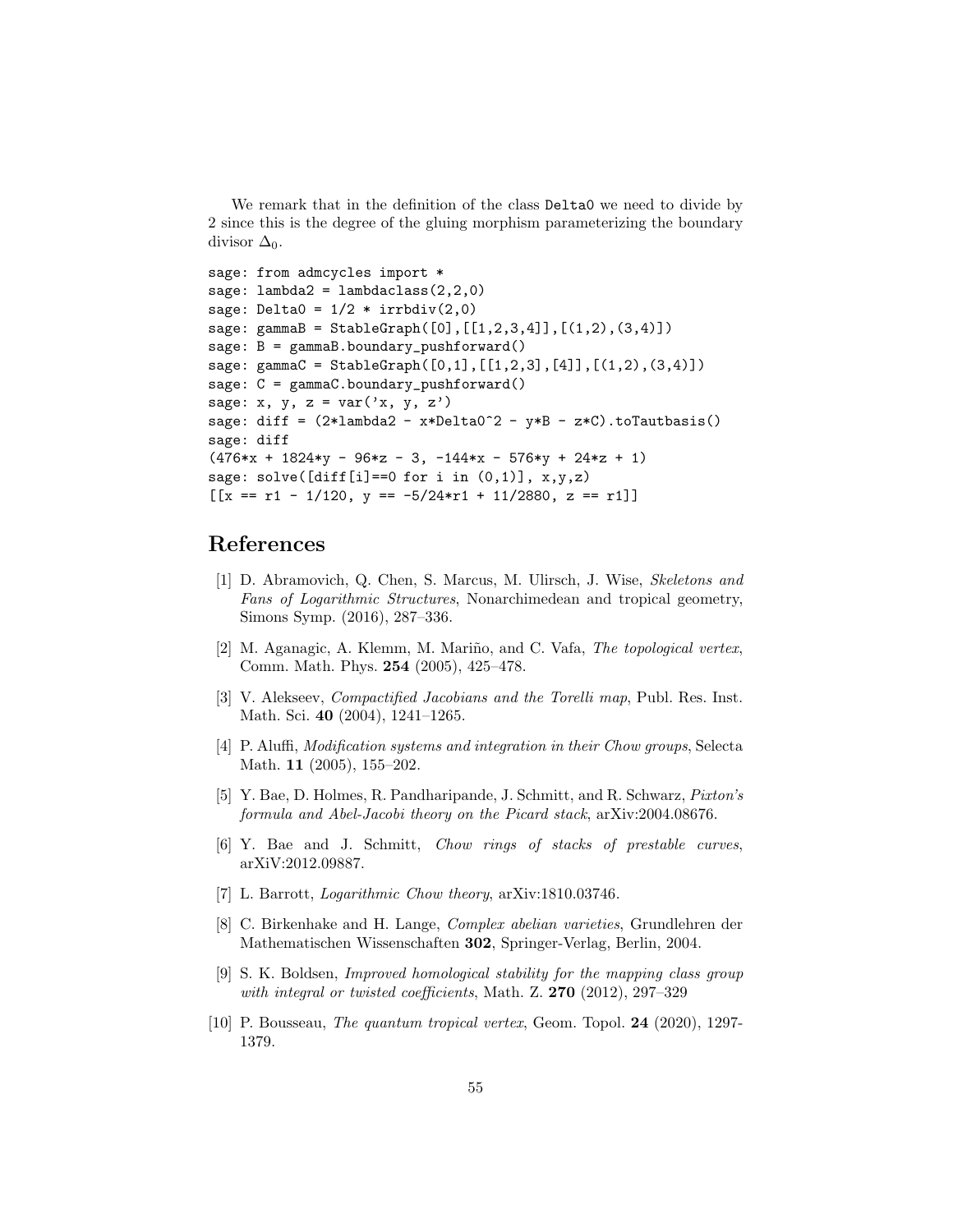- <span id="page-55-12"></span><span id="page-55-10"></span>[11] R. Cavalieri, M. Chan, M. Ulirsch, and J. Wise, A moduli stack of tropical curves, arXiv:1704.03806.
- [12] V. Delecroix, J. Schmitt, and J. van Zelm, admcycles a Sage package for calculations in the tautological ring of the moduli space of stable curves, arXiv:2002.01709.
- <span id="page-55-8"></span>[13] C. Deninger and J. Murre, Motivic decomposition of abelian schemes and the Fourier transform, J. Reine Angew. Math. 422 (1991), 201–219.
- <span id="page-55-13"></span><span id="page-55-11"></span>[14] D. Edidin, The codimension-two homology of the moduli space of stable curves is algebraic, Duke Math. J. 67 (1992), no. 2, 241–272.
- [15] D. Edidin and W. Graham, Equivariant intersection theory (with an Appendix by A. Vistoli: The Chow ring of  $\mathcal{M}_2$ ), Invent math 131 (1998), 595—634.
- <span id="page-55-0"></span>[16] T. Ekdahl, S. Lando, M. Shapiro, and A. Vainshtein, Hurwitz numbers and intersections on moduli spaces of curves, Invent. Math.  $146$  (2001), 297–327.
- <span id="page-55-1"></span>[17] C. Faber and R. Pandharipande, Hodge integrals and Gromov-Witten theory, Invent. Math. 139 (2000), 173–199.
- <span id="page-55-3"></span>[18] C. Faber and R. Pandharipande, Logarithmic series and Hodge integrals in the tautological ring, Michigan Math. J. 48 (2000), 215–252.
- <span id="page-55-4"></span>[19] C. Faber and R. Pandharipande, Hodge integrals, partition matrices, and the  $\lambda_q$  conjecture, Ann. of Math. bf 157 (2003), 97–124.
- <span id="page-55-5"></span>[20] E. Getzler and R. Pandharipande, Virasoro constraints and the Chern classes of the Hodge bundle, Nuclear Phys. B 530 (1998), 701–714.
- <span id="page-55-2"></span>[21] T. Graber and R. Pandharipande, Localization of virtual classes, Invent. Math. 135 (1999), 487—518.
- <span id="page-55-7"></span>[22] S. Grushevsky and D. Zakharov, The double ramification cycle and the theta divisor, Proc. AMS. 142 (2014), 4053–4064.
- <span id="page-55-9"></span>[23] S. Grushevsky and D. Zakharov, *The zero section of the universal semia*belian variety and the double ramification cycle, Duke Math. J.  $163$  (2014), 953–982.
- <span id="page-55-6"></span>[24] R. Hain, Normal functions and the geometry of moduli spaces of curves, Handbook of moduli, Vol. I, Adv. Lect. Math. (ALM), Int. Press., Somerville, MA, 2013, 527–578.
- <span id="page-55-14"></span>[25] J. Harer, Stability of the homology of the mapping class groups of orientable surfaces, Ann. of Math. 121 (1985), 215-–249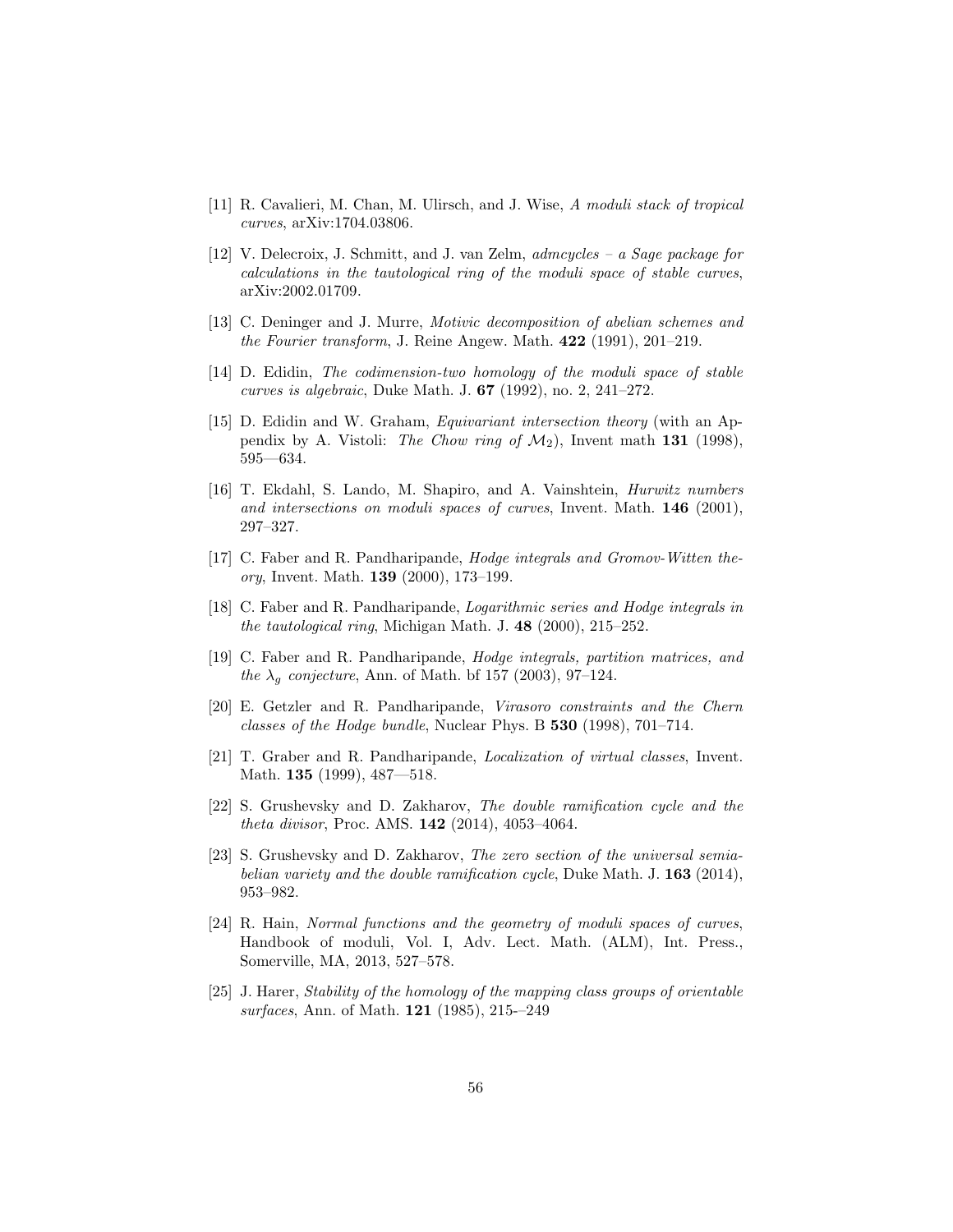- <span id="page-56-13"></span>[26] H. Hironaka, Resolution of singularities of an algebraic variety over a field of characteristic zero: I, Annals of Mathematics 79 (1964), 109–203.
- <span id="page-56-12"></span><span id="page-56-6"></span>[27] D. Holmes, Extending the double ramification cycles by resolving the Abel-Jacobi map, J. Inst. Math. Jussieu (2019).
- [28] D. Holmes, A. Pixton, and J. Schmitt, Multiplicativity of the double ramification cycle, Doc. Math. 24 (2019), 545—562.
- <span id="page-56-14"></span> $[29]$  N. Ivanov, On the homology stability for Teichmüller modular groups: closed surfaces and twisted coefficients, Contemp. Math. 150 (1993), 149– 194.
- <span id="page-56-15"></span>[30] F. Janda, Relations on  $\overline{\mathcal{M}}_{g,n}$  via equivariant Gromov-Witten theory of  $\mathbb{P}^1$ , Algebr. Geom., 4(3) (2017), 311-–336.
- <span id="page-56-3"></span>[31] F. Janda, R. Pandharipande, A. Pixton, and D. Zvonkine, Double ramification cycles on the moduli spaces of curves, Publ. Math. Inst. Hautes Etudes Sci.  $125$  (2017), 221–266.
- <span id="page-56-10"></span>[32] F. Janda, R. Pandharipande, A. Pixton, and D. Zvonkine, Double ramification cycles for target varieties, Journal of Topology 13 (2020), 1725–1766.
- <span id="page-56-8"></span>[33] G. Kempf, F. F. Knudsen, D. Mumford, and B. Saint-Donat, Toroidal embeddings, Lecture Notes in Mathematics 339, Springer-Verlag, Berlin-New York, 1973.
- <span id="page-56-4"></span>[34] S. Katz, A. Klemm, and C. Vafa, M-theory, topological strings and spinning black holes, Adv. Theor. Math. Phys. 3 (1999), 1445–1537.
- <span id="page-56-9"></span><span id="page-56-0"></span>[35] A. Kresch, Cycle groups for Artin stacks, Invent. Math., 138 (1999), 495– 536
- [36] J. Li, C.-C. M. Liu, K. Liu, and J. Zhou, A mathematical theory of the topological vertex, Geom. Topol. 13 (2009), 527–621.
- <span id="page-56-1"></span>[37] C.-C. M. Liu, K. Liu, and J. Zhou, A proof of a conjecture of Mariño-Vafa on Hodge integrals, J. Diff. Geom. 65 (2003), 289–340.
- <span id="page-56-2"></span>[38] D. Maulik, A. Oblomkov, A. Okounkov, and R. Pandharipande, *Gromov*-Witten/Donaldson-Thomas correspondence for toric 3-folds, Invent. Math. 186 (2011), 435–479
- <span id="page-56-5"></span>[39] D. Maulik, R. Pandharipande, and R. Thomas, Curves on K3 surfaces and modular forms with an appendix by A. Pixton, J. Topol. 3 (2010), 937–996.
- <span id="page-56-11"></span><span id="page-56-7"></span>[40] S. Molcho and D. Ranganathan, *in preparation*.
- [41] S. Molcho and J. Wise, The logarithmic Picard group and its tropicalization, arXiv:1807.11364.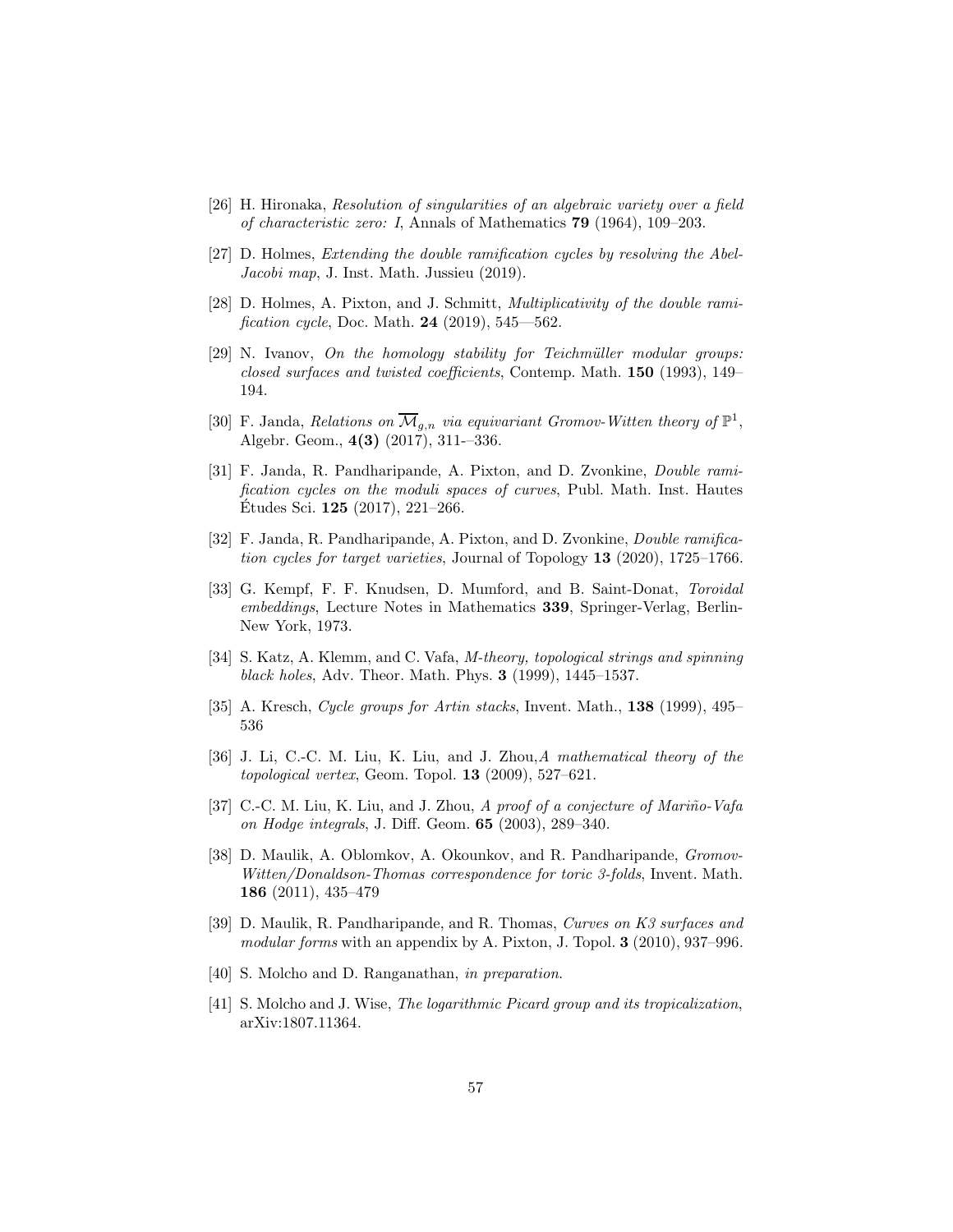- <span id="page-57-0"></span>[42] D. Mumford, Towards an enumerative geometry of the moduli space of curves in Arithmetic and geometry, Vol. II, 271–328, Progr. Math. 36, Birkhäuser Boston, Boston, MA, 1983.
- <span id="page-57-10"></span><span id="page-57-1"></span>[43] J. Oesinghaus, *Quasisymmetric functions and the Chow ring of the stack* of expanded pairs, Res Math Sci 6.5 (2019)
- [44] A. Okounkov and R. Pandharipande, Hodge integrals and invariants of the unknot, Geom. Topol. 8 (2004), 675–699.
- <span id="page-57-6"></span>[45] M. Olsson, *Compactifications of the moduli of abelian varieties: an intro*duction, Current developments in algebraic geometry, 295–348, Math. Sci. Res. Inst. Publ. 59, Cambridge Univ. Press, Cambridge, 2012.
- <span id="page-57-2"></span>[46] R. Pandharipande, Hodge integrals and degenerate contributions, Comm. Math. Phys. 208 (1999), 489–506.
- <span id="page-57-3"></span>[47] R. Pandharipande, The  $\kappa$  ring of the moduli of curves of compact type, Acta Math. 208 (2012), 335–388.
- <span id="page-57-8"></span>[48] R. Pandharipande, A calculus for the moduli space of curves in Algebraic geometry: Salt Lake City 2015, 459–487, Proc. Sympos. Pure Math., 97.1, Amer. Math. Soc., Providence, RI, 2018.
- <span id="page-57-9"></span><span id="page-57-4"></span>[49] R. Pandharipande, A. Pixton, and D. Zvonkine, Relations on  $\mathcal{M}_{q,n}$  via 3-spin structures, J. Amer. Math. Soc. 28 (2015), 279–309.
- [50] R. Pandharipande and R. Thomas, The Katz-Klemm-Vafa conjecture for  $K3$  surfaces Forum Math. Pi 4 (2016), e4, 111 pp.
- <span id="page-57-14"></span><span id="page-57-11"></span>[51] A. Pixton, *Conjectural relations in the tautological ring of*  $\overline{\mathcal{M}}_{q,n}$ , arXiv:1207.1918.
- [52] A. Pixton Generalized boundary strata classes, Geometry of Moduli, Abel Symposia, 14 (2018), 285–293.
- <span id="page-57-15"></span>[53] SageMath, Sage mathematics software system (Version 9.1), The Sage Developers, 2020, <https://www.sagemath.org>.
- <span id="page-57-13"></span><span id="page-57-12"></span>[54] V. V. Shokurov, 3-fold log models, Journal of Math. Sciences 81 (1996), 2667–2699.
- <span id="page-57-5"></span>[55] V. V. Shokurov, *Prelimiting flips*, Proc. Steklov Inst. Math. **240** (2003), 82–219.
- [56] G. van der Geer, Cycles on the moduli space of abelian varieties in Moduli of curves and abelian varieties, 65-89, Aspects Math. **E33**, Friedr. Vieweg, Braunschweig, 1999.
- <span id="page-57-7"></span>[57] C. Voisin, Chow rings, decomposition of the diagonal and the topology of families, Annals. of Math. Stud. 187, Princeton Univ. Press., Princeton, NJ, 2014.